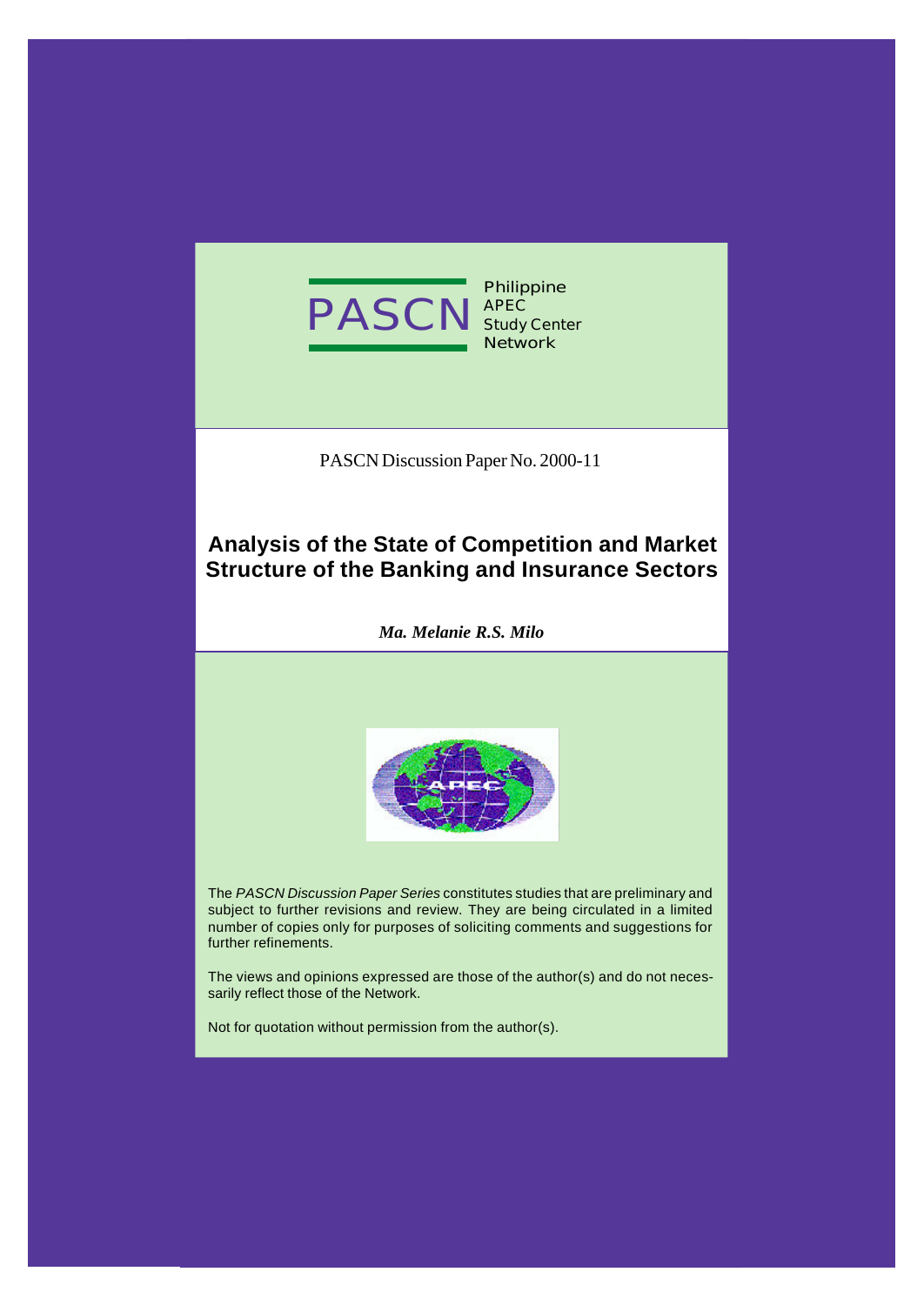

PHILIPPINE APEC S TUDY C ENTER N ETWORK

PASCN Discussion Paper No. 2000-11

# **Analysis of the State of Competition and Market Structure of the Banking and Insurance Sectors**

*Ma. Melanie R.S. Milo* Philippine Institute for Development Studies

January 2002

The *PASCN Discussion Paper Series* constitutes studies that are preliminary and subject to further revisions and review. They are being circulated in a limited number of copies only for purposes of soliciting comments and suggestions for further refinements.

The views and opinions expressed are those of the author(s) and do not necessarily reflect those of the Network.

Not for quotation without permission from the author(s) and the Network.

For comments, suggestions or further inquiries, please contact:

**The PASCN Secretariat** Philippine Institute for Development Studies NEDA sa Makati Building, 106 Amorsolo Street Legaspi Village, Makati City, Philippines Tel. Nos. 893-9588 and 892-5817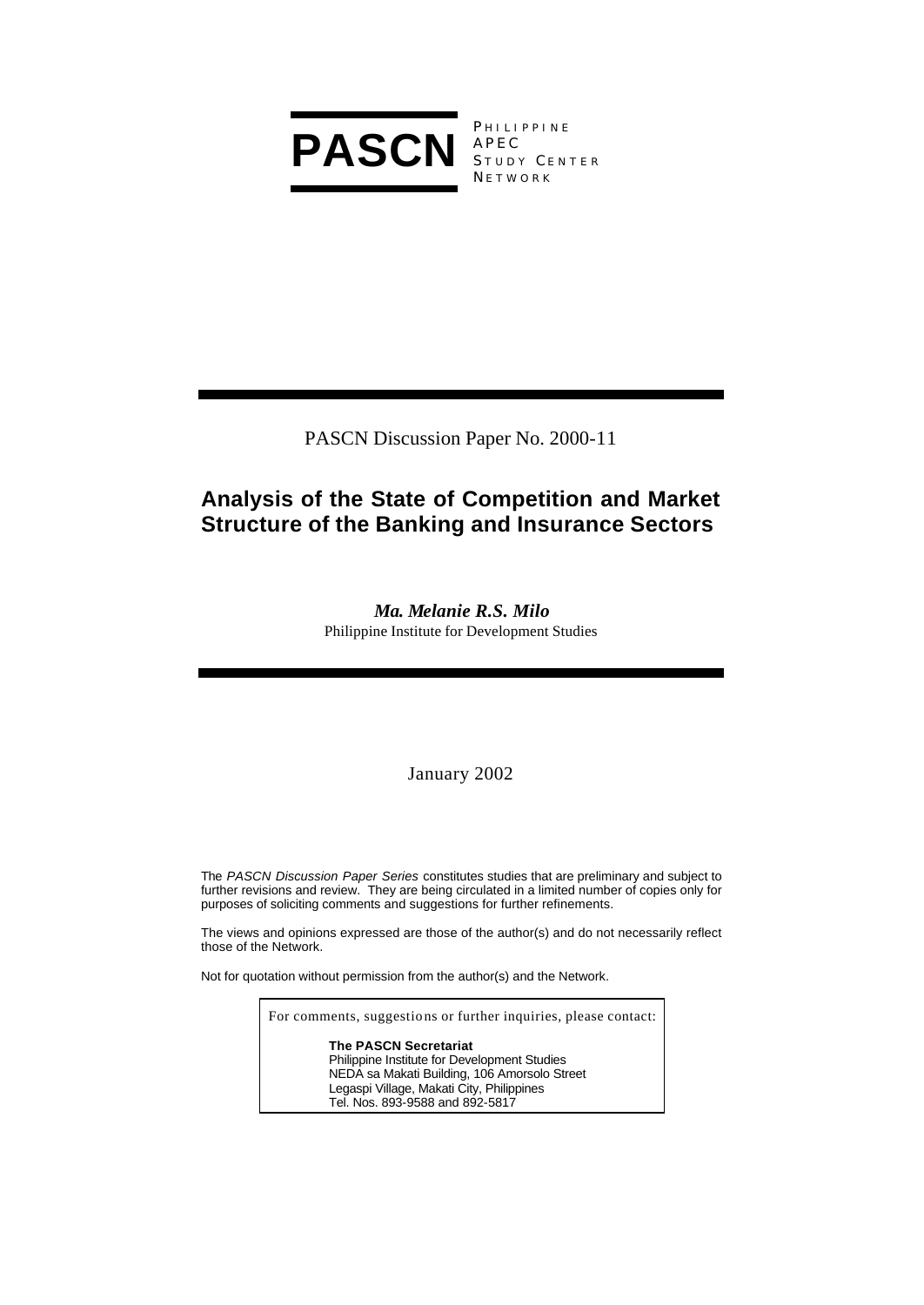# **Table of Contents**

|                | Table of Contents                                                       | $\mathbf{i}$   |
|----------------|-------------------------------------------------------------------------|----------------|
|                | List of Figures                                                         | $\mathbf{ii}$  |
|                | List of Tables                                                          | $\mathbf{i}$   |
| $\mathbf{I}$ . | Introduction                                                            |                |
| II.            | <b>Regulatory Framework</b>                                             |                |
|                | A. Policies toward an efficient financial system: widening the<br>scope |                |
|                | for competition                                                         |                |
|                | B. Current regulations and restrictions                                 |                |
| III.           | Trends in Market Structure and Performance                              | 1 <sup>1</sup> |
|                | A. Banking sector                                                       | 1 <sup>1</sup> |
|                | B. Insurance sector                                                     | $2^{\prime}$   |
| IV.            | Competition Policy Issues in the Financial Sector                       | 3 <sup>1</sup> |
|                | A. Banking sector                                                       | 3 <sub>1</sub> |
|                | B. Insurance sector                                                     | 3.             |
|                | C. Regulatory framework                                                 | 3 <sub>1</sub> |
| V.             | <b>Some Conclusions</b>                                                 | 3 <sup>1</sup> |
|                | References                                                              | 4 <sub>1</sub> |

Page

ii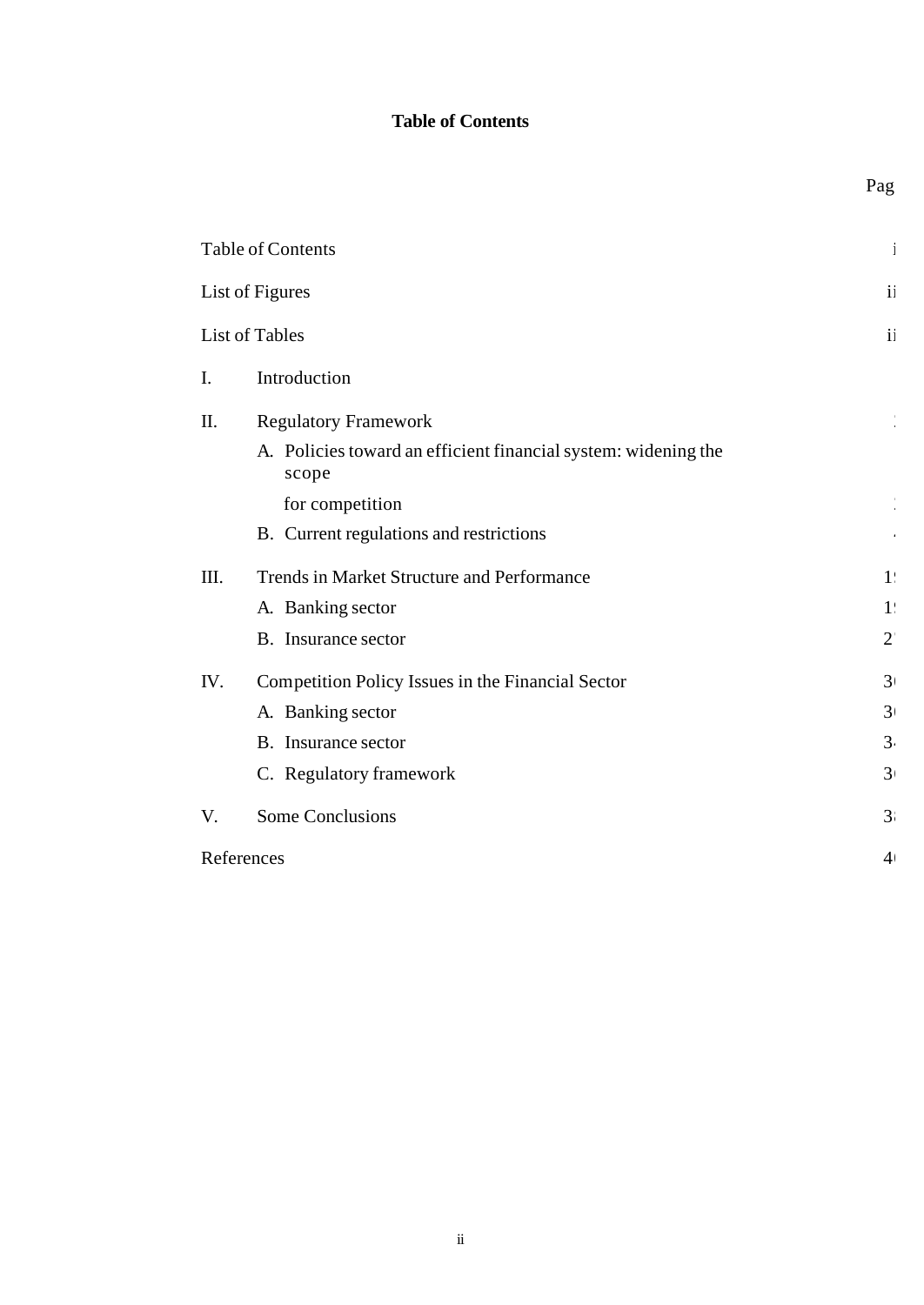# **List of Figures**

#### Number Page

| 1              | Assets of the Philippine financial system by type of                    |       |
|----------------|-------------------------------------------------------------------------|-------|
|                | institution,<br>1970-1999 (in billion pesos)                            |       |
| $\overline{2}$ | Distribution of commercial bank assets by type of bank,<br>1980-2000Q1  | $2^r$ |
| 3              | Measures of commercial bank asset concentration, 1980-<br>2000Q1        | 2.    |
| $\overline{4}$ | Measures of asset concentration in the insurance industry,<br>1970-1998 | 2!    |

# **List of Tables**

| Number         |                                                                                                            | Pag            |
|----------------|------------------------------------------------------------------------------------------------------------|----------------|
| 1              | Authorized activities according to type of bank                                                            |                |
| $\overline{2}$ | Limits on equity investments of commercial and universal<br>banks                                          | 1 <sub>1</sub> |
| 3              | Minimum capital requirements for new and existing<br>insurance companies                                   | 1              |
| 4              | Number of financial institutions, 1980-June 1999                                                           | $\overline{2}$ |
| 5              | Number of commercial banks by type of bank, 1980-<br>2000Q1                                                | $\overline{2}$ |
| 6              | Mergers and acquisitions in the commercial banking<br>sector, 1998-2000                                    | $2^{\prime}$   |
| 7              | Ownership structure of private domestic banks:<br>percentage share to<br>total subscribed capital, 1997/98 | $2^{\cdot}$    |
| 8              | Commercial banks' average spread and rates of return (in<br>percent)                                       | 2.             |
| 9              | Share of the insurance sector in total financial and NBFIs<br>assets,<br>1980-1998 (in percent)            | $2^{\prime}$   |
| 10             | Distribution of total assets of the insurance sector, 1980-<br>1998                                        | 2:             |
| 11             | Number of insurance companies by type of insurer, 1980-<br>1998                                            | 2 <sup>1</sup> |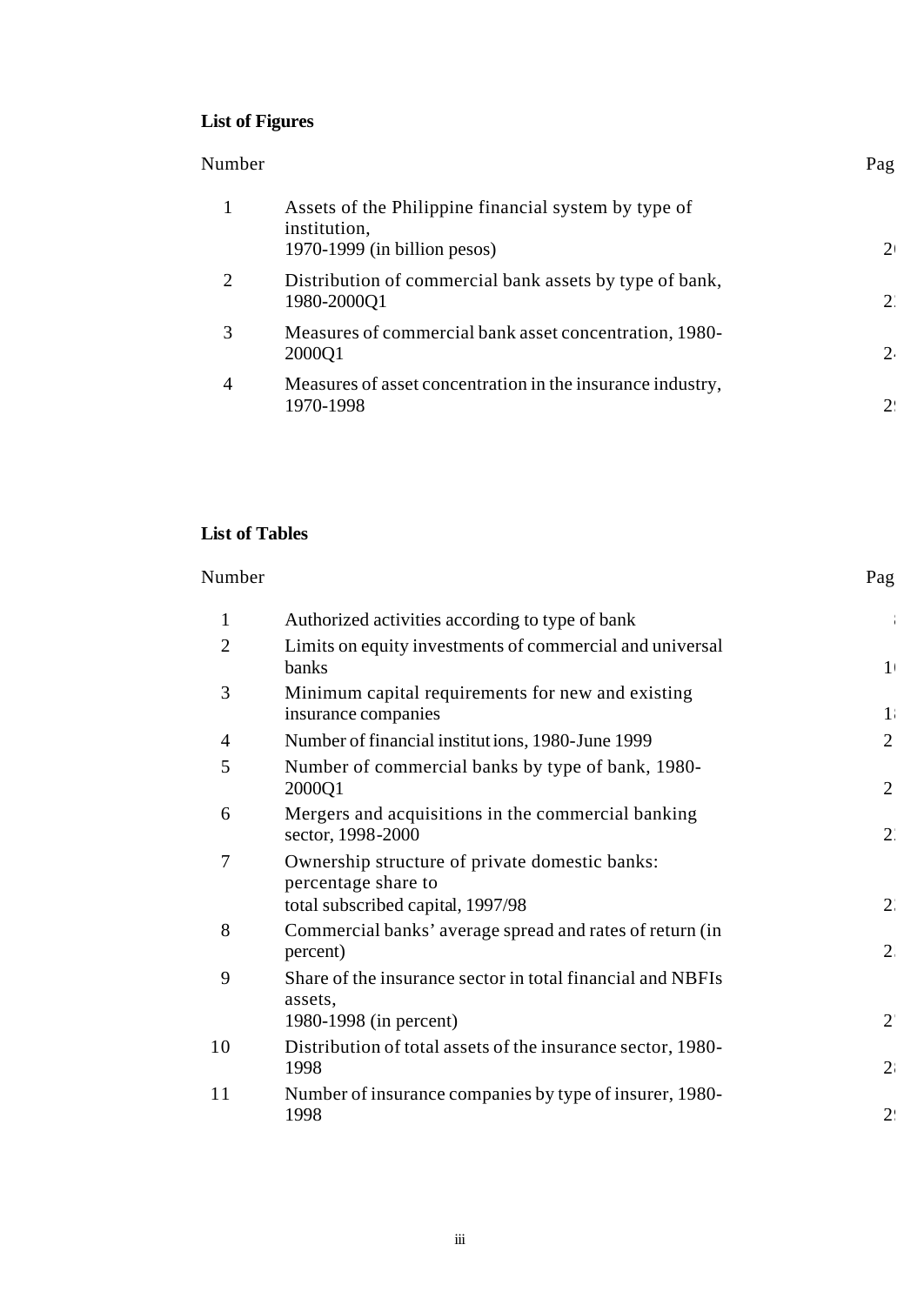#### **Analysis of the State of Competition and Market Structure of the Banking and Insurance Sectors <sup>1</sup>**

Melanie S. Milo, Ph.D.<sup>2</sup>

#### **I. Introduction**

l

A successful financial market is characterized as being simultaneously sound and competitive. On the one hand, a competitive but unsound financial system is unsustainable because its lack of soundness will ultimately cause the system to break down. On the other hand, a sound but uncompetitive financial system will increase inefficiency in both the financial system and the entire economy. Both cases will have deleterious effects on the economy's growth potential and society's welfare. The major issue confronting financial regulation then is how to balance the need for both soundness and competitiveness. In most markets, simply removing state imposed regulations would improve competition. But in financial markets, some form of regulation is necessary to protect the reputation and soundness of the financial system, as well as the competitive process (Grimes 1999).

The regulation of the Philippine financial services sector, particularly the banking sector, has undergone considerable change in the last two decades. On the one hand, there has been the removal of certain regulations such as direct controls on interest rates, as well as a substantial relaxation in other regulations such as restrictions on entry, lines of business, and portfolios. The overall objective of such deregulatory reforms was to promote c ompetitive conditions to foster greater efficiency in the financial sector. On the other hand, there has also been a strengthening of prudential regulation, which was justified as necessary to protect depositors and to preserve the stability of the payments system. The design, implementation and enforcement of regulatory rules have expectedly affected the structure and nature of the Philippine financial services sector, especially since they continue to impose important constraints on the ownership and business powers of financial institutions. This, in turn, has important implications for the competitive process in the financial services sector and ultimately the type, quality and price of the products offered to consumers and business users. This chapter l ooks at how competition and efficiency in the financial services sector, particularly the banking and insurance industries, have been affected by the regulatory regime and market structure.

The regulatory framework itself is an important determinant of the structure of the financial system. The following section gives an overview of public policy towards the financial system, with particular focus on the role played by competition policy as an instrument for improving the efficiency and functioning of the financial system beginning in the 1980s. The section then shows the interaction between regulation and competition through a description of what is regulated and what is left to the market. In particular, it describes the current principal statutory regulations that affect the banking and insurance industries. Because the application of competition policy is significantly more advanced in the commercial banking sector, it can give important lessons and insights on how to develop competition policy for the other sectors of the financial system, as well as an overall competition policy for the Philippines. The insurance sector is important because of the potential role that it can play in the development of the Philippine capital markets.

<sup>&</sup>lt;sup>1</sup> This study was conducted under the auspices of the Philippine APEC Study Center Network (PASCN), as part of the Research Project entitled "Towards A National Competition Policy for the Philippines".

 $2^2$  Research Fellow, Philippine Institute for Development Studies. The usual caveat applies.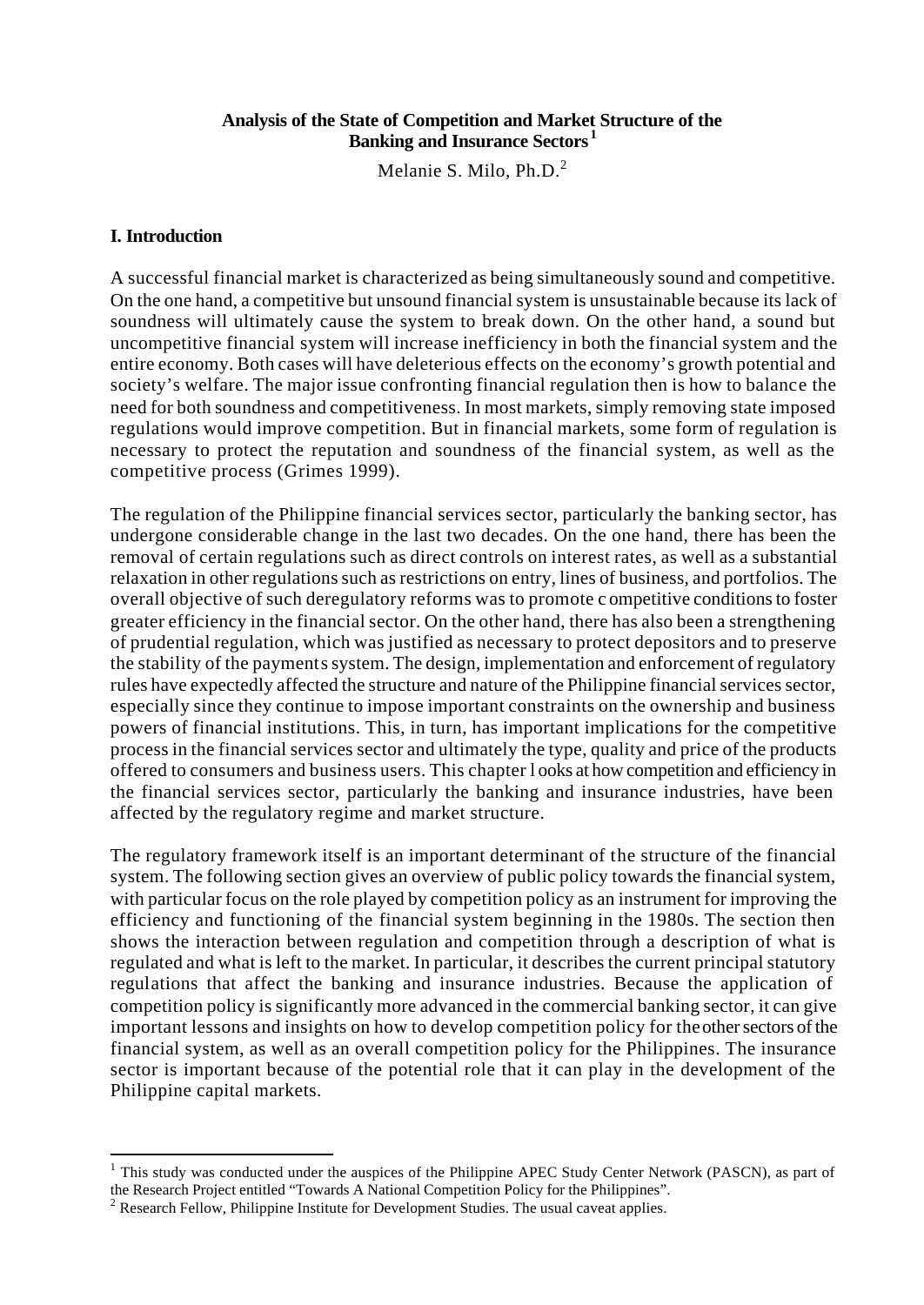It is useful to monitor the evolution of deregulatory policies in order to identify areas that inhibit the working of market forces in financial markets. However, monitoring steps already taken in relation to remaining regulations does not give a clear/full picture of the extent to which playing fields are being leveled in practice. Thus, policy changes need to be considered in parallel with changes in the competitive structure of the financial sector. This is the focus of Section III. In particular, structural change in the banking and insurance sectors is monitored through the use of various indicators of changes in competitive structures and gains in competitive efficiency implicit in financial market performance.

While the application of competition policy in the banking sector has been fairly extensive and intensive, it is not yet complete and some competition policy issues remain. In contrast, reform of the private insurance industry occurred only in the mid-1990s and regulation remains highly restrictive. Thus, there are also continuing competition policy issues in the insurance sector that need to be addressed to further enhance competitiveness and efficiency in the sector. Finally, an efficient financial system also requires an efficient regulatory structure. Two aspects that need to be considered are the appropriate regulatory framework for the financial sector as a whole, and the application of a national competition policy framework to the financial sector. These competition policy issues are the focus of Section IV. Some conclusions and policy implications are then presented in Section V.

# **II. Regulatory Framework**

l

# **A. Policies toward an efficient financial system: widening the scope for competition**

Following more than 30 years of repressionist financial policies from the time the Central Bank of the Philippines (CBP) began operations in 1949, the Philippines formally embarked on a financial liberalization program in the early 1980s as part of an overall structural adjustment program<sup>3</sup>. It included the gradual liberalization of interest rates from 1981-83; the easing of restrictions on the range of operations financial institutions were allowed to conduct in the domestic markets, including the introduction of universal banking in 1980; and rationalization of financial market regulations, including higher capital requirements for banks and nonbank quasibanks (NBQBs) (Remolona and Lamberte 1986).

But soon after the start of financial liberalization, the financial system underwent a crisis of confidence, which was triggered by the defaults of a prominent businessman who fled the country in 1981, and compounded by a series of investment frauds and stockbroker failures (Laya 1982). The financial crisis deepened as a result of the political and economic crises in 1983-85, which led to significant financial shallowing (World Bank 1986). An important lesson that emerged from the experience, which also proved true in other developing countries that undertook financial liberalization, was that there were prerequisites to a successful financial liberalization. The two most commonly cited factors were macroeconomic stability and adequate prudential regulation/supervision (Cho and Khatkhate 1989). As a result, subsequent financial reforms in the Philippines began to incorporate t he imposition and/or tightening of regulations for prudential reasons, simultaneously with deregulatory reforms.

 $3$  In its original sense, financial liberalization refers to the substantial reduction of government intervention in setting interest rates and allocating credit. In the subsequent discussions, financial liberalization, financial deregulation and financial reform are used interchangeably to refer to all measures that are designed to encourage and to provide more scope for the working of market forces and competition in the financial sector. For a fuller discussion of the evolution of financial policy in the Philippines from the 1950s to the 1990s, see Milo (2000).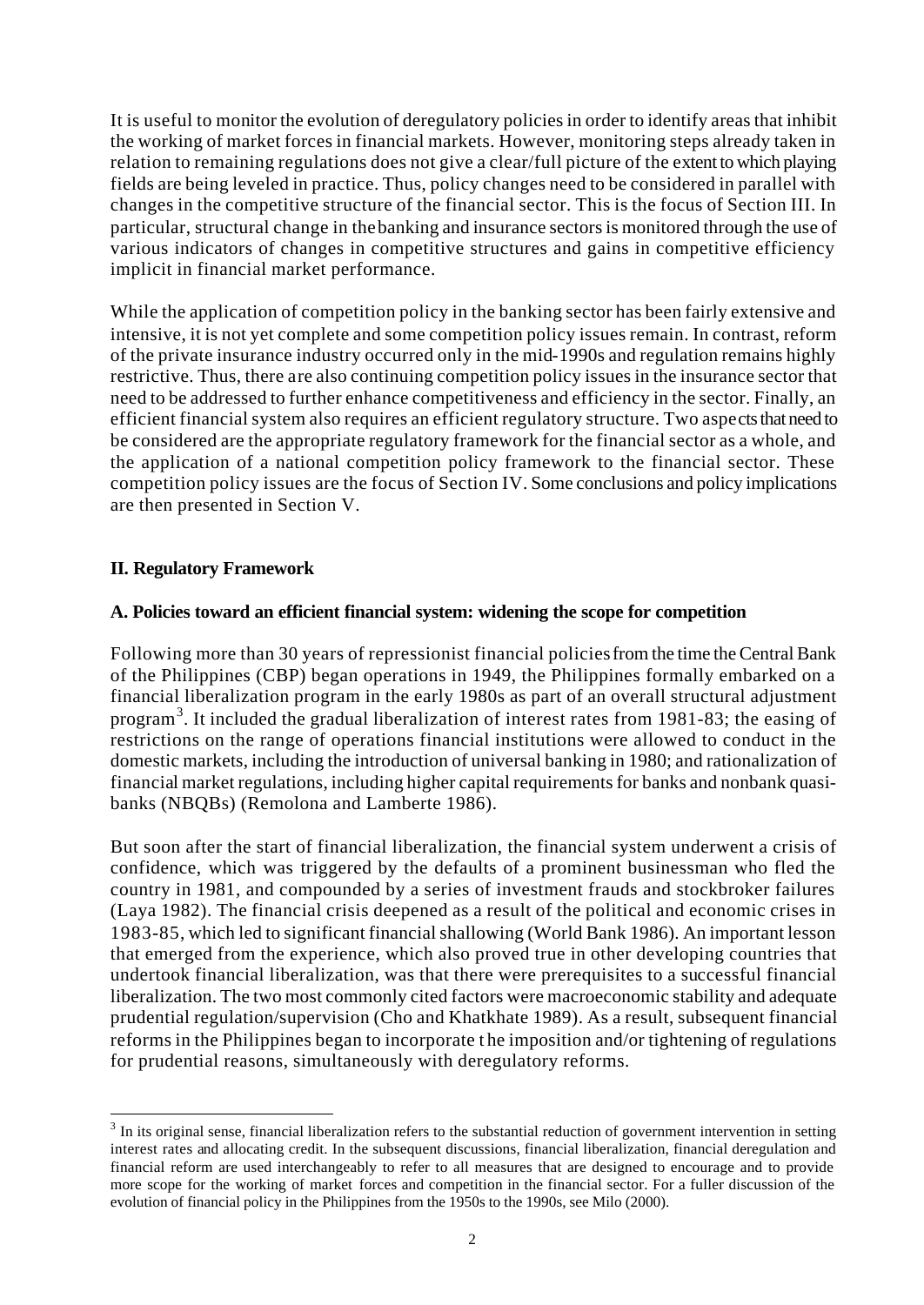Financial reforms were resumed in 1986, which specifically addressed problems endemic to the system since the 1960s, and further highlighted by the earlier reform effort and financial crisis. These included the inter-linked problems of fraud or insider abuse by bank owners or officers and inadequate/ineffective prudential supervision and regulation of banks. Thus, policy reforms effecting prudential bank management included increased minimum capitalization requirements; compliance with minimum risk asset ratios; single borrower's limit; limit on loans to directors, officers, stockholders and related interests (DOSRI); limits on allowable interlocking directorships and officerships; provisions for loan loss or doubtful accounts; audit and reporting requirements; and stricter bail-out policy of problematic banks (Bautista 1992). The government also rehabilitated ailing financial institutions, notably the government-owned banks and rural banks. However, the problem was not just the lack of prudential rules, but a weakened CBP – both financially and politically, as well. And a strong central bank, which effectively carries out its role of supervising financial institutions, is a prerequisite for a stable financial system (World Bank 1988). Thus, the CBP was likewise rehabilitated in 1993, with the creation of a new, independent Central Monetary Authority called the *Bangko Sentral ng Pilipinas* (BSP).

Other banking reforms implemented in the 1990s included the deregulation of entry of new domestic banks and of domestic bank branching in 1993, which were further rationalized in 1995, and the easing of restriction on the entry of foreign banks in 1994. The government also moved to reduce its direct participation in the banking system by privatizing five of the six banks that it took over during the crises in the 1980s. The Philippine National Bank (PNB) also passed into majority private ownership in 1995.

Deregulation of entry was an especially important reform because it was a necessary complement to the removal of interest rate ceilings. As noted by Blundell-Wignall and Ishida (1990), the impact of removing interest rate ceilings is dependent on the degree of competitive pressure. Competition for deposits may not improve if there is no serious threat of entry into the banking system, or if other regulations, such as those concerning branching, become binding constraints. Particularly noteworthy was the continued fixity of the interest rate on savings deposits after interest rates liberalized, which had been attributed to some monopoly power of the large commercial banks (Tan 1989). Thus, a review of the Philippine financial sector following the reforms in t he 1980s still identified the lack of competitive behavior among banks as an important feature needing reform (World Bank 1988).

There was also an effort to expand the coverage of financial sector reforms in the second half of the 1990s. It was recognized that the predominance of bank loans in corporate financing was one of the factors that complicated the Philippines' financial liberalization program in the early 1980s. The East Asian crisis also highlighted the dangers of a bank-dominated financial system. Thus, there was a need to improve the competitiveness of other financial institutions to provide savers and borrowers with alternatives to banks. It was also recognized that the country's sustained growth performance would require substantial mobilization of domestic resources from nonbanking sources. A more robust capital market that can mobilize and allocate long term resources efficiently would contribute greatly to this (World Bank 1992).

Reforms in the other sectors of the Philippine financial system included the liberalization of entry into the private insurance industry in 1996, and efforts to develop the equity markets such as the unification of the Manila and Makati Stock Exchanges to form the Philippine Stock Exchange in 1994. In particular, t he liberalization of foreign investments and foreign exchange transactions in the 1990s had a significant impact on the development of the capital markets (Lamberte 1995). RA 8366, or the Investment Houses Law was enacted in October 1997, which increased t he maximum foreign equity participation in investment houses from 40 to 60 percent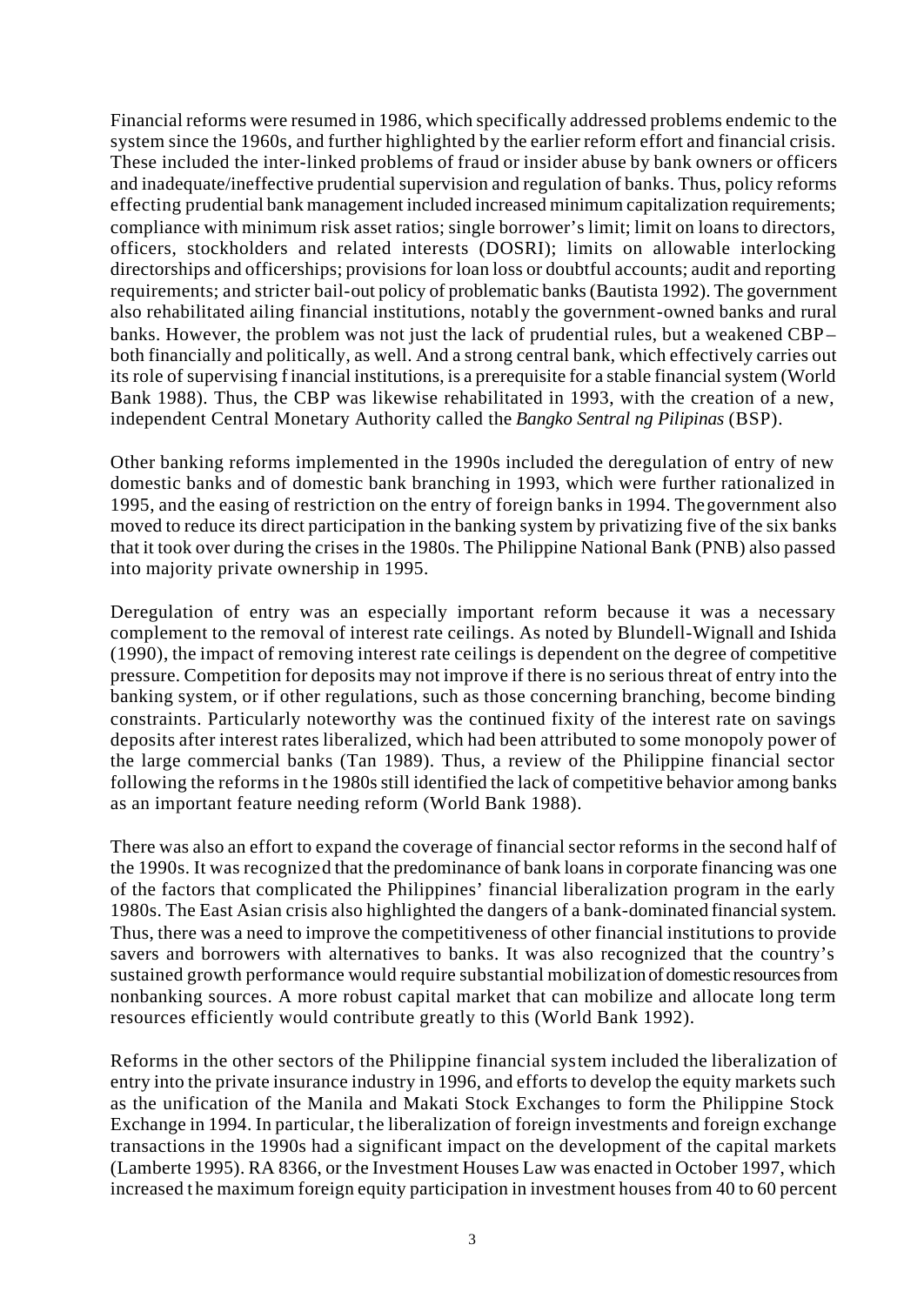and raised the minimum capital requirement. The Financing Act of 1998 (RA 8556) also raised the maximum foreign equity participation in financing companies to 60 percent and the minimum capital requirement. And adjustments in the right direction were being made. Unfortunately, the 1997 Asian financial crisis disrupted the process of reform and adjustment. The 1997 Asian financial crisis again emphasized the importance of an efficient and welldeveloped financial system, and adequate prudential regulation and supervision of financial intermediaries, in the context of increasing deregulation and globalization of capital markets. Two important bills that were passed in the aftermath of the Asian crisis were the General Banking Act of 2000 (RA 8791), and the Securities Regulation Code (RA 8979) which was enacted two months after in July 2000. Both aimed to address some weaknesses, particularly in the regulatory frameworks governing banks and the securities market.

The rationale behind the various financial sector reforms that have been implemented in the Philippines was precisely to improve the workings of the financial system. In particular, a move away from interventionist and repressionist policies towards freeing up the system from various restrictions was seen as growth promoting. Policies to reform the financial sector evolved gradually over time, with reforms building on earlier reforms. However, the reform process was far from smooth and was fraught with difficulties. But despite some frictions in its operation, a deregulated (albeit also properly supervised) financial sector is still superior to a publicly managed one. For instance, the relative resilience of the Philippines to the ill effects of the Asian crisis was partly attributed to the financial sector reforms that had already been implemented, particularly the consecutive increases in the minimum capital requirements of banks and tighter prudential regulation. Financial liberalization is a process and not a one-off episode, and it necessarily takes time for governments to implement reforms and for institutions to adjust to these reforms. The key is to deepen the reforms in order for the expected benefits of financial liberalization to be fully realized, even as the government works to promote macroeconomic stability.

#### **B. Current regulations and restriction**

The previous section briefly discussed public policy towards the Philippine financial system, particularly the role of competition policy in enhancing the efficiency and functioning of financial institutions and markets. It included a wide range of domestic deregulation as well as external liberalization measures, such as the abolition of interest rate and other price controls, and easing of restrictions on the range of operations that financial institutions are allowed to conduct in the domestic and international markets, new entry restrictions and other obstacles to the functioning of financial markets. The overall disposition of authorities towards the development of markets and intensifying competition also forms part of such policies (Broker 1989).

Thus, most of the current regulations in the Philippine banking sector are justified for prudential reasons, that is, to protect the stability and soundness of the financial system. While it is recognized that prudential regulations can be anti-competitive, some limited level of prudential regulation can also promote competitive forces (Grimes 1999). The 1990s experience again emphasized the importance of adequate prudential regulation and supervision of financial intermediaries, especially given the increasingly global nature of capital markets. Current banking regulation also aims to address longstanding weaknesses in the sector, particularly the presence of many small banks, and concentration of ownership and the related issue of insider abuse. The following subsections review the current principal statutory regulations in the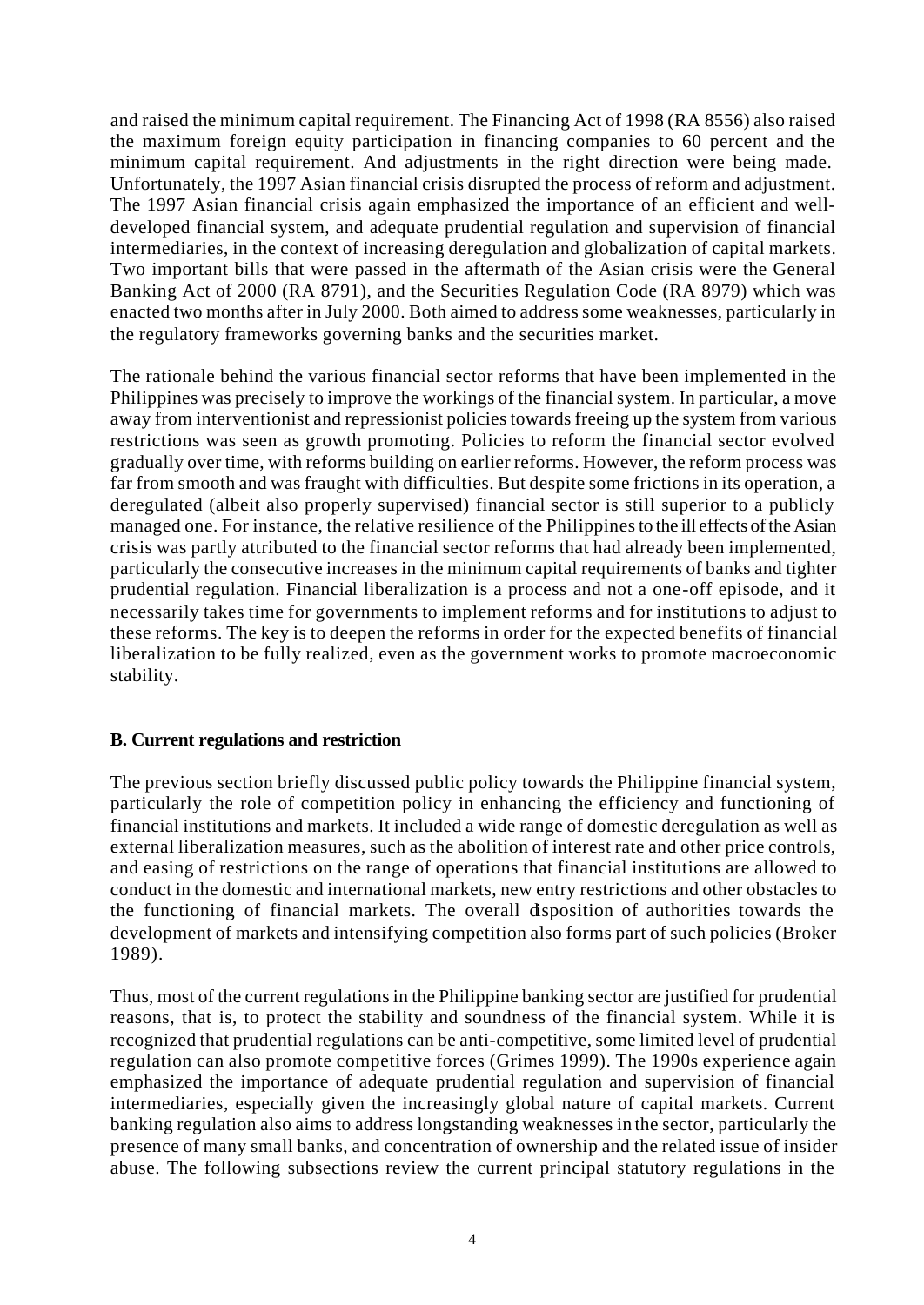banking and insurance sectors. In particular, they highlight the interaction between regulation and competition by describing what areas/activities are regulated and what are left to the market.

**Banking sector.** The primary governing law for the commercial banking sector used to be Republic Act No. 337 or the General Banking Act of 1948, as amended. A recent amendment to this Act was Republic Act No. 7721, which partially liberalized the entry and scope of operations of foreign banks in the Philippines and was enacted in 1994. It was only in May 2000 that a new general banking law, Republic Act No. 8791 or the General Banking Law of 2000, was enacted. The new general banking law was deemed necessary and overdue given the significant changes both in the domestic and international environments. Its goal was to "promote and maintain a stable and efficient banking and financial system that is globally competitive, dynamic and responsive to the demands of a developing economy" (Sec. 2). An important element of this Act was the adoption and incorporation of internationally accepted standards and practices into the BSP's supervisory processes. In addition, Republic Act No. 7653 or the New Central Bank Act of 1993 defined the BSP's general functions, operations and powers relating to the banking sector and other financial institutions. Finally, there are also specific legislations that govern the lending activities of banks.

The major regulations and restrictions currently in operation in the commercial banking sector are as follows<sup>4</sup>:

1. Restrictions on branching and new entry (including the entry of foreign banks)<sup>5</sup>

Restrictions on branching and entry of new domestic and foreign banks were significantly eased only from 1993-95. New domestic banks, satisfying the laws of incorporation as approved by the Monetary Board, could be established as long as they met minimum capital and other prudential requirements. Geographical restrictions on domestic bank branching were lifted in 1993, and branches could be established anywhere subject to certain prudential requirements, such as those on capital adequacy, liquidity, profitability and soundness of management (Paderanga 1996). However, licensing of domestic bank branches still needed the prior approval of the Monetary Board, which continued to retain discretionary powers (Lamberte and Llanto 1993).

Republic Act No. 7721, which was enacted in May 1994, partially liberalized the entry and scope of operations of foreign banks in the Philippines. In particular, foreign banks were authorized to operate in the Philippines through (only) one of the following modes of entry: (i) acquire, purchase or own up to 60 percent of an existing domestic bank; (ii) invest in up to 60 percent of the voting stock of a new banking subsidiary incorporated in the Philippines; or (iii) establish a branch with full banking authority. The third mode of entry was operative for only 5 years from the date of effectivity of the Act, and was limited to only 10 foreign banks. Each of the 10 foreign banks was entitled to six branches – 3 in locations of its choice, and 3 in locations to be designated by the Monetary Board. The four foreign banks operating through branches in the Philippines upon the effectivity of the Act were also accorded the same branching privilege.

To qualify to establish a branch or a subsidiary, a foreign bank applicant had to be among the top 150 banks in the world or the top five banks in its country of origin. Furthermore, it had to be widely owned and publicly listed in its country of origin, or the government of its country of origin must own more than 50 percent of its capital stock. At least fifty

l

<sup>&</sup>lt;sup>4</sup> This section also draws on the BSP's Manual of Regulations for Banks (1996) and more recent Circulars and Resolutions.

 $<sup>5</sup>$  For a fuller discussion of bank entry and branching regulations and their impact on competition, see Milo (2001).</sup>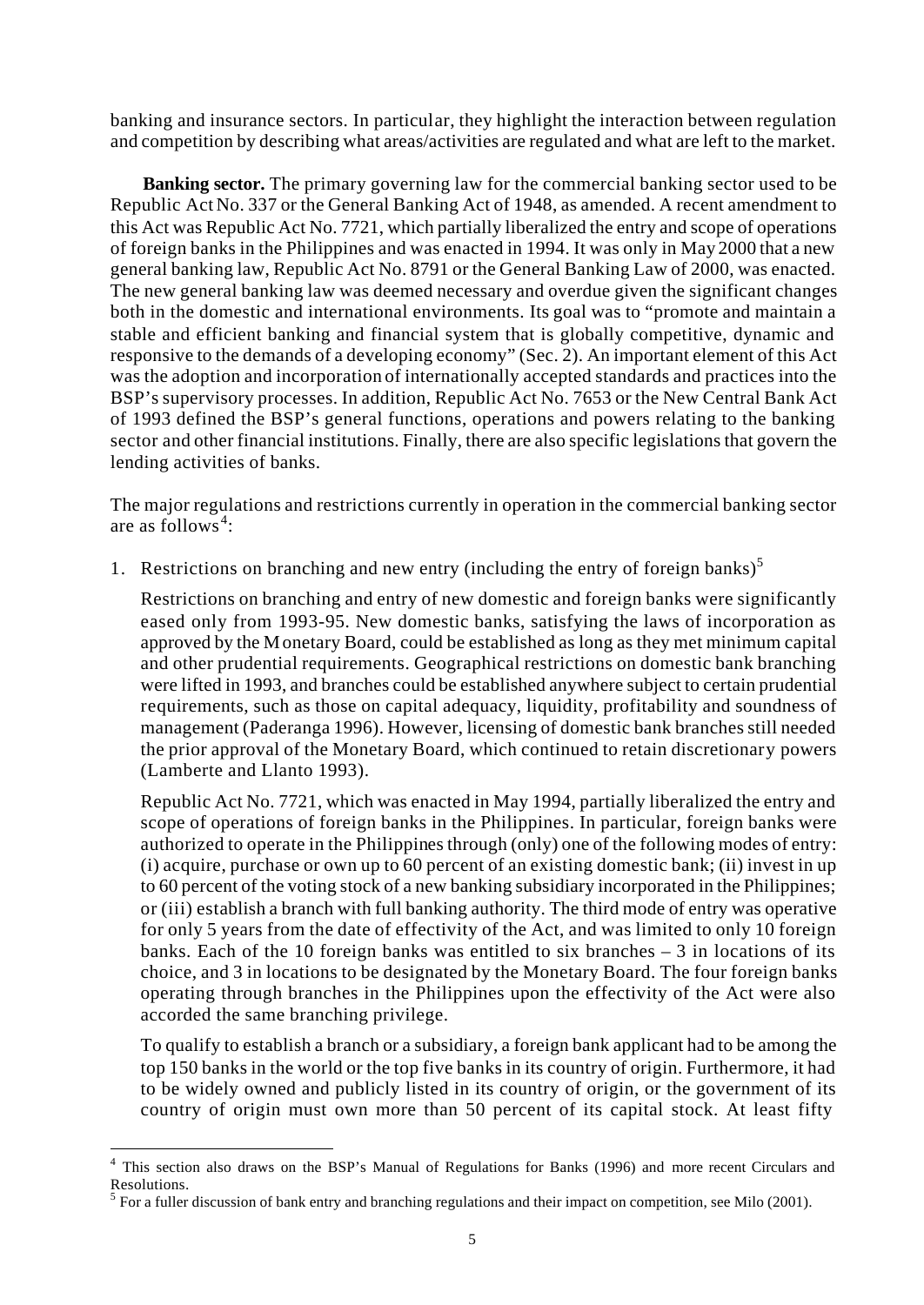stockholders, none of whom owns more than 15 percent of the capital stock, are required for a foreign bank to be considered as widely-owned.

However, in August 1999, the BSP again declared an indefinite moratorium on the establishment of new domestic banks, and the branch expansion of existing banks but excluding microfinance-oriented banks<sup>6</sup>. The foreign banks were exempted from the moratorium on local branch expansion, although the limit of six new branches remained. This policy, together with mandated consecutive increases in minimum capital requirements of banks, reflected the BSP's preference for and strategy of forcing more mergers and acquisitions to reduce the number and i ncrease the average size of banks in the Philippines. Consolidation is in turn expected to result in a stronger and more stable banking system. Thus, prospective investors were encouraged to acquire existing banks instead of applying for new operating licenses, while banks wishing to expand could do so by taking over smaller banks. The current BSP Governor had expressed concern over the large number of banks in the Philippines, and noted that a few strong banks would be good for the industry, the economy, and eventually the consumers. He put forward a five -year scenario wherein 4 to 6 local banks, together with the 14 existing foreign banks, would dominate 80 percent of the industry's resources. The remaining smaller banks, on the other hand, could either develop into niche players or be weeded out of the system.

In accordance with RA 7721, the Philippines last granted licenses to 10 new foreign banks in 1995, which brought the total number of foreign banks branches in the country to 14. Since then, there have been no new licenses given to foreign banks<sup>7</sup>. There have also been 7 new locally incorporated foreign bank subsidiaries. With the reimposed moratorium on the entry of new banks, the only alternative for foreign banks to enter the domestic industry is to buy into existing domestic banks. Again, this fitted in with the BSP's push for more mergers and acquisitions in the banking system. The BSP has designated a critical role for foreign banks in its effort to consolidate the banking sector, that is, foreign buy-ins were especially encouraged. More consolidation and more openness to foreign banks were seen as positive factors for the Philippine banking system. In particular, a strong foreign banking presence – with credibility and capital – would result in improved efficiency and help to stabilize the system during times of stress.

While the drafters of RA 7721, as well as the BSP, recognized the role of foreign banks in creating a more competitive environment, the intention was not for them to dominate the local banks. RA 7721 also expressly stated that, "In allowing increased foreign participation in the financial system, it shall be the policy of the State that the financial system remain effectively controlled by Filipinos" (Sec. 1 para. 3). In fact, the Act required that control of at least 70 percent of the resources or assets of the entire banking system be held by domestic banks that are majority owned by Filipinos. In that sense, RA 7721 was even more restrictive than RA 337, which did not contain such a provision although it also intended to keep foreign participation in the domestic banking sector to a minority. Both past and incumbent BSP Governors, while amenable to the idea of another round of banking sector liberalization, also made the point that it should be legislated such that some "macroeconomic" protection would be retained for the local banks, such as imposing a time period for allowing 100 percent foreign ownership of existing domestic banks.

RA 8791, or the General Banking Law of 2000, formalized the moratorium on new bank entry by stipulating that "no new commercial bank shall be established within three years from the effectivity of this Act" (Sec. 8.3). It also tightened the licensing requirement by

l

<sup>&</sup>lt;sup>6</sup> Monetary Board Resolution No. 1224 dated 27 August 1999.

<sup>&</sup>lt;sup>7</sup> Bank of China was granted a license in 2000, replacing Development Bank of Singapore which surrendered its license to buy 60 percent of Philippine-based Bank of Southeast Asia in 1998.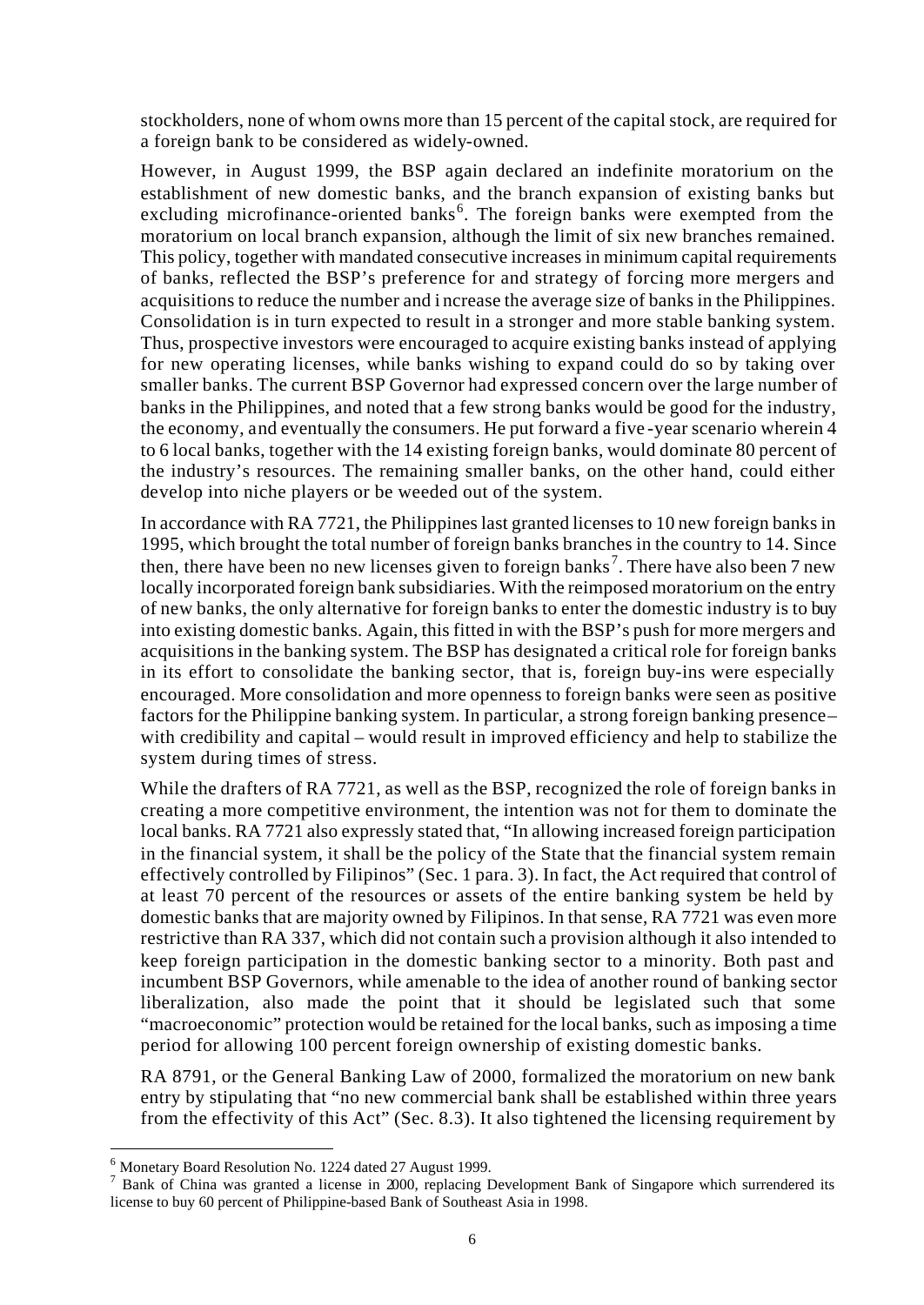including an assessment of the bank's ownership structure, directors and senior management in the licensing process (Sec. 8.3).

RA 8791 also expanded the coverage of RA 7721 by allowing a foreign bank to acquire up to 100 percent of the voting stock of (only) one bank, but only within seven years from the effectivity of RA 8791. This included foreign banks that had acquired 60 percent of the voting stock of a bank under RA 7721. Furthermore, RA 8791 contained the same provision as RA 7721, requiring the Monetary Board to ensure that banks which are majority owned by Filipinos control 70 percent of the resources or assets of the entire banking system. The rationale for this restriction is not explicitly stated in both Acts. Even if it is imposed for nationalistic reasons, its merit in the context of competition and efficiency needs to be established. It is not clear whether and how such a restriction addresses the primary concerns of efficiency and soundness of the banking sector.

Overall, government barriers to entry are typically imposed to l imit and reduce the number, as well as increase the average size of banks in the Philippines. Bigger and fewer banks, in turn, were seen to promote the safety and soundness of the financial system. But it is also recognized that their removal would enhance market contestability and the competitive process. A balance needs to be struck between the potential costs and potential benefits of allowing greater competition. In particular, the potential adverse effects of enhancing competition through a lowering of barriers to entry can be addressed by properly applying prudential regulations and restrictions such as those currently in place, especially the fitness and properness criteria for bank owners and managers. The focus should not just be the size of banks per se, but whether they are sound, competitive and efficient.

2. Restrictions on pricing (interest rate controls and other controls on prices or fees)

There are currently no statutory or regulatory controls that affect the behavior of banks in this area. Interest rates on all deposits and loans had been liberalized since 1983, and are now essentially market determined. The rediscount rate was also realigned to reflect prevailing market rates. The BSP influences interest rates through indirect mechanisms, such as its overnight rates. However, as a result of the Asian financial crisis, the BSP entered into an informal arrangement or "gentleman's agreement" with the Bankers Association of the Philippines (BAP) to bring down interest rates to support the gove rnment's efforts to stimulate investments and growth: banks agreed to keep lending rates 1.5-6 percentage points above the 91 day Treasury bill rate which the BSP supported, for instance by reducing reserve requirements in order to help bring down banks' i ntermediation costs, although the BSP was also prepared to impose sanctions on banks that violated the spread. This course of action clearly went beyond moral suasion and represented direct intervention in normal market mechanisms. Instead, the BSP should seek to develop other instruments and build up its technical capacity to maintain monetary control in an increasingly sophisticated financial world, as well as to induce the domestic financial system to intermediate more efficiently.

RA 8791 also contained a general provision that allows the Monetary Board to prescribe the terms and conditions for various types of bank loans and other credit accommodations, "taking into account the requirements of the economy for the effective utilization of longterm funds" (Sec. 43). Thus, this aspect has once again become potentially subject to regulation.

3. Line-of-business restrictions and regulations on ownership linkages among financial institutions

Table 1 presents the activities and functions that the different types of banks are authorized to undertake. Reforms in the early 1980s to reduce the enforced specialization of financial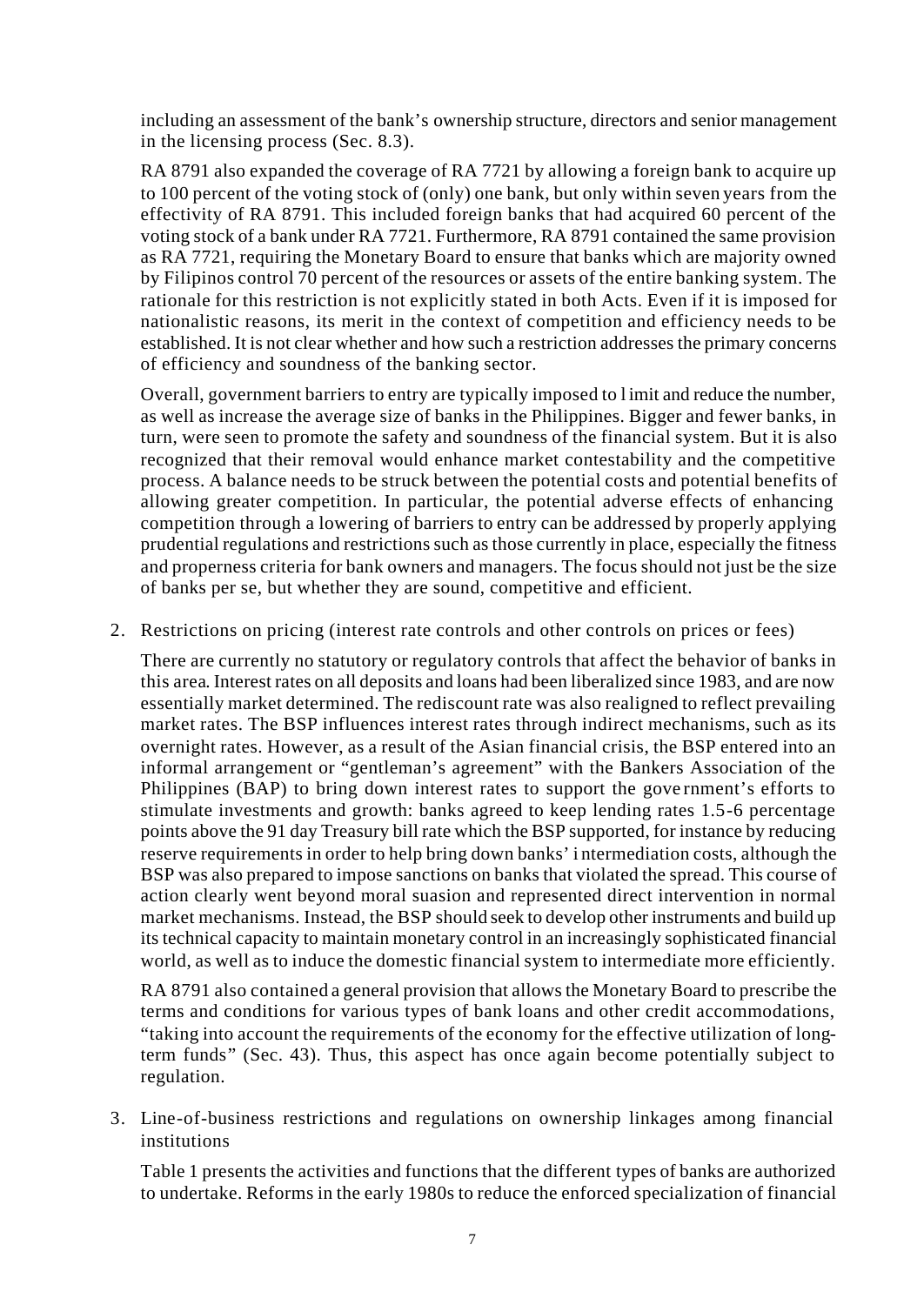institutions and broaden the range of their services significantly streamlined the different types and functions of banks. The result was a more flexible and dynamic institutional structure.

| Activities                                                                                                                                              | Universal banks | Commercial banks | Thrift banks      | Rural banks   |
|---------------------------------------------------------------------------------------------------------------------------------------------------------|-----------------|------------------|-------------------|---------------|
| A. Commercial banking services                                                                                                                          |                 |                  |                   |               |
| 1. Accept deposits                                                                                                                                      | A               | A                | A                 | A             |
| 2. Issue LCs and accept drafts                                                                                                                          | A               | A                | $\mathrm{A}^{1/}$ | $C^{2/}$      |
| 3. Discounting of promissory notes<br>and commercial papers                                                                                             | A               | A                | C                 | C             |
| 4. Foreign exchange transactions                                                                                                                        | A               | A                | A                 | ${\bf P}$     |
| 5. Lend money against security                                                                                                                          | $\mathsf{A}$    | A                | A                 | $\mathcal{C}$ |
| B. Equity investments in allied<br>undertakings                                                                                                         | A               | A                | $\mathsf{C}$      | $\mathsf{C}$  |
| C. Equity investments in non-allied<br>undertakings                                                                                                     | A               | $\, {\bf P}$     | P                 | P             |
| D. Trust operations                                                                                                                                     | $\mathsf{C}$    | $\mathsf{C}$     | C                 | C             |
| E. Issue real estate and chattel mortgage<br>bonds, buy and sell these for its own<br>account, accept/receive in payment<br>or as amortization on loans | $\mathsf{A}$    | A                | $\mathcal{C}$     | $\mathbf{P}$  |
| F. Activities of investment houses                                                                                                                      |                 |                  |                   |               |
| 1. Securities underwriting                                                                                                                              | A               | ${\bf S}$        | P                 | $\mathbf P$   |
| 2. Syndication activities                                                                                                                               | A               | A                | C                 | C             |
| 3. Business development and project<br>implementation                                                                                                   | A               | A                | $\mathsf{C}$      | P             |
| 4. Financial consultancy and<br>investment                                                                                                              | A               | A                | $\mathcal{C}$     | P             |
| 5. Lease real and/or personal<br>properties                                                                                                             | A               | S                | $\mathbf{P}$      | P             |
| G. Money market operations                                                                                                                              | A               | A                | C                 | $C^{3/}$      |
|                                                                                                                                                         |                 |                  |                   |               |

**Note:** A - Authorized activites C - Conditional/Authorized but subject to BSP approval

P - Prohibited S - Through a subsidiary

 $1/$  Limited only to domestic Letters of Credit and drafts.

 $^{2/}$  Limited to domestic drafts.

 $3/$  Limited to money market placements.

**Source:** Lamberte and Llanto (1993); Bangko Sentral ng Pilipinas.

Ownership ceilings are currently still in place, which were originally aimed to widen the ownership base of commercial banks, in particular, and hence mitigate the problem of insider abuse. Compared to RA 337 as amended, however, the ceilings set by RA 8791 are less restrictive but with stricter disclosure requirements. Previously, under the old General Banking Act, a Filipino individual and/or family group (individuals related up to the  $3<sup>rd</sup>$ degree of consanguinity or affinity) could not own more than 20 percent of a domestic bank, while the ceiling for domestic corporations (not wholly or majority owned by an individual or family group) was set at 30 percent. RA 7721 then accorded Philippine corporations, banks and nonbanks that are listed in the stock exchange, or are of good standing for at least ten years, the same right as foreign banks to own up to 60 percent of the voting stock of a domestic bank, although they could do so for only one domestic bank in both cases. With respect to foreign equity held by an individual; a nonfinancial entity; or a nonbank financial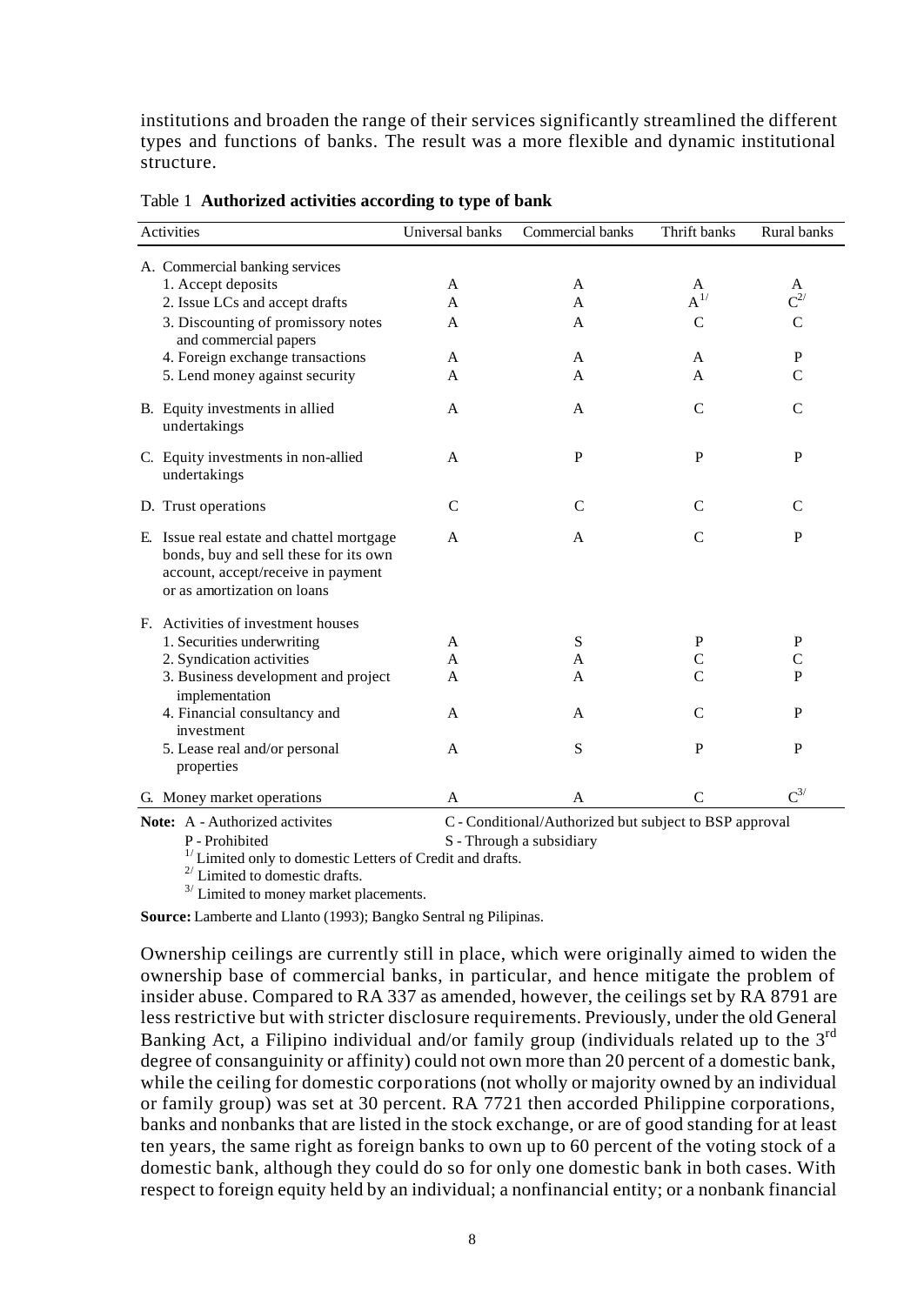entity not owned or controlled by the bank, its subsidiary or holding company, the ceiling on total foreign equity participation in a domestic bank was 30 percent. This was upgradeable to 40 percent subject to the President's approval.

Under the new General Banking Law, the ownership ceilings were simplified and unified. Filipinos and domestic nonbank corporations are now subject to the same rule as foreign individuals and nonbank corporations, that is, they may own or control up to forty percent of the voting stock of a domestic bank. RA 8791 explicitly defines family groups and related interests, whose stockholdings must be fully disclosed in all their transactions with the bank. Individuals related to each other within the fourth degree of consanguinity or affinity, legitimate or common law, are considered as a family group or related interests, while two or more corporations owned or controlled by the same family group or same group of persons are considered as related interests. The citizenship of a corporation is now determined based on the citizenship of the controlling stockholders of the corporation, irrespective of the place of incorporation (Secs. 11-13). The simplified, more uniform, and even higher ownership ceilings make for easier monitoring because of greater transparency, especially since it is very difficult to uncover indirect ownership through individuals or companies where no visible connection is evident. On the other hand, tighter disclosure requirements shift the burden of regulation to the banks themselves.

Recent developments, particularly Lucio Tan's announcement that he had gained ownership or control of 46 percent of PNB through direct ownership and proxies, which was more than double the ceiling at that time, validate the necessity of tightening disclosure requirements for family and corporation ownership of bank shares. One loophole that the BSP recently addressed was the disclosure of ownership of shares of stock lodged with the Philippine Central Depository (PCD), the country's s ecurities storehouse. Previously, such shares were just recorded as being held by a "PCD nominee", since the PCD was supposed to hold such accounts for brokers for only a few days. It was the brokers who knew the ownership details. The BSP now requires all bank corporate secretaries to disclose the ultimate beneficial owners of their respective banks' shares in their consolidated list of stockholders, which is reported quarterly.

There are also current restrictions on interlocking directorships and/or officerships within the Philippine financial system. Interlocking facilitates collusion and the lobbying process (Tan 1991). Thus, such restrictions were also deemed necessary to safeguard against the exercise of undue influence over the operation and management of similar financial institutions by the same person or group of persons, which could have an adverse effect on competition or result in conflicts of interest situations. However, there are no restrictions on interlocking directorates among banks and nonfinancial corporations. It is the latter that has implications on resource allocation (Tan 1991).

4. Restrictions on the portfolio of assets that banks can hold (such as requirements to hold certain types of securities or requirements not to hold other securities; including requirements not to hold the control of nonfinancial companies)

Table 2 presents the ceilings on equity investments of universal and commercial banks under the new General Banking Law. Universal banks may invest in the equities of both allied and non-allied enterprises, while commercial banks are limited only to allied enterprises. Both are subject to the prior approval of the Monetary Board. Overall, the ceilings have been relaxed under the new law.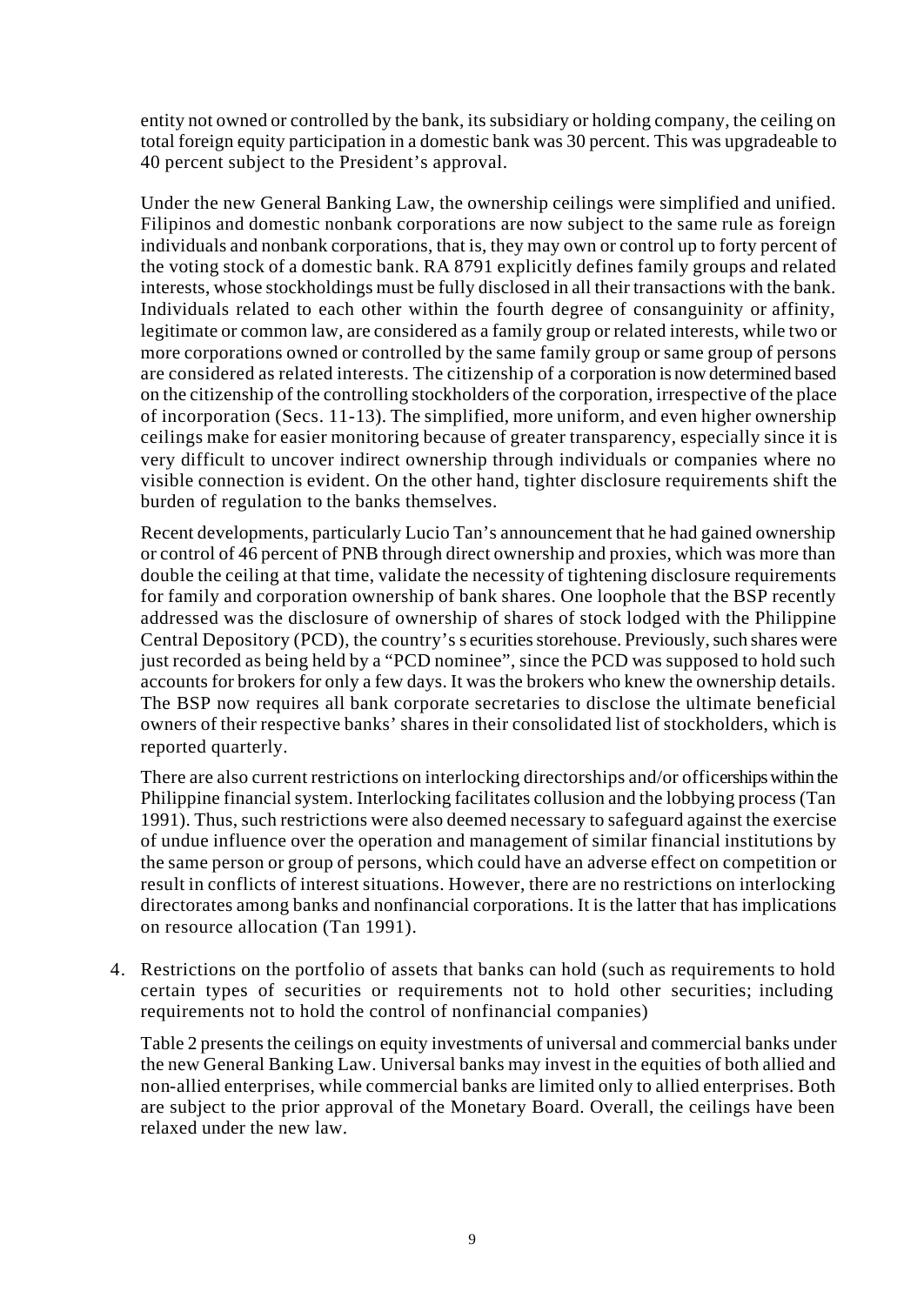| Activities                                    | Commercial banks      | Universal banks       |
|-----------------------------------------------|-----------------------|-----------------------|
| Allied enterprises                            |                       |                       |
| Financial allied undertakings $^{1/}$         | 100%                  | 100%                  |
| Commercial/Universal banks                    | $100\%$ <sup>2/</sup> | $100\%$ <sup>2/</sup> |
| Thrift banks                                  | 100%                  | 100%                  |
| Rural banks                                   | 100%                  | 100%                  |
| Investment houses                             | 100%                  | 100%                  |
| Others (leasing, credit card venture          | 40%                   | 100%                  |
| companies, etc.)                              |                       |                       |
| Insurance companies                           | $\theta$              | 51%                   |
| Non-financial allied undertakings             | 100%                  | 100%                  |
| Non-allied undertakings                       |                       |                       |
| Agriculture                                   | $\theta$              | 35%                   |
| Manufacturing                                 | $\Omega$              | 35%                   |
| <b>Public Utilities</b>                       | $\theta$              | 35%                   |
| Other ceilings                                |                       |                       |
| Equity investment in any single<br>enterprise | 25% of net worth      | 25% of net worth      |
| Max. amount of equity investments             | 35% of net worth      | 50% of net worth      |

Table 2 **Limits on equity investments of commercial and universal banks**

Notes: <sup>1/</sup> To promote competitive conditions, the Monetary Board may further limit equity investments of universal and commercial banks in quasi-banks to 40 percent.

 $2^{2}$  For publicly listed universal or commercial banks; limited to only one other universal or commercial bank. Otherwise, the equity investment of a commercial bank in other financial allied enterprises, including another commercial bank, is limited to a minority holding.

**Source:** Bangko Sentral ng Pilipinas.

Limits on loans, c redit accommodations and guarantees continue to be imposed on banks for prudential reasons, such as to avoid the concentration of credit in favor of a few individuals or groups. In this area, RA 8791 is stricter and affords the Monetary Board greater authority to govern such loans. The single borrower limit stipulates that the total credit commitment of a bank to any person, partnership, association, corporation or other entity shall not exceed 20 percent of the bank's net worth. Previously, the limit was 2 5 percent. This could be increased by an additional 10 percent subject to certain conditions, such as the additional liabilities being adequately secured.

The limits on loans to directors, officers, stockholders and related interests (DOSRI) were also tightened to make insider abuse more difficult. In particular, RA 8791 requires loans to a director or officer of a bank to be approved by the majority of the directors of the bank, excluding the director concerned, and reported to the supervising and examining department of the BSP. The new general banking law's inclusion of two independent directors in a bank's board of directors, who are not officers or employees of the bank, its subsidiaries or affiliates, or related interests, was meant to further minimize the risks associated with DOSRI loans. The total outstanding credit accommodation should not exceed the unencumbered portion of a DOSRI's outstanding deposits plus the book value of his paid-in capital contribution in the lending bank. The definition of a DOSRI loan was also expanded to include investments of the bank in enterprises owned or controlled by the respective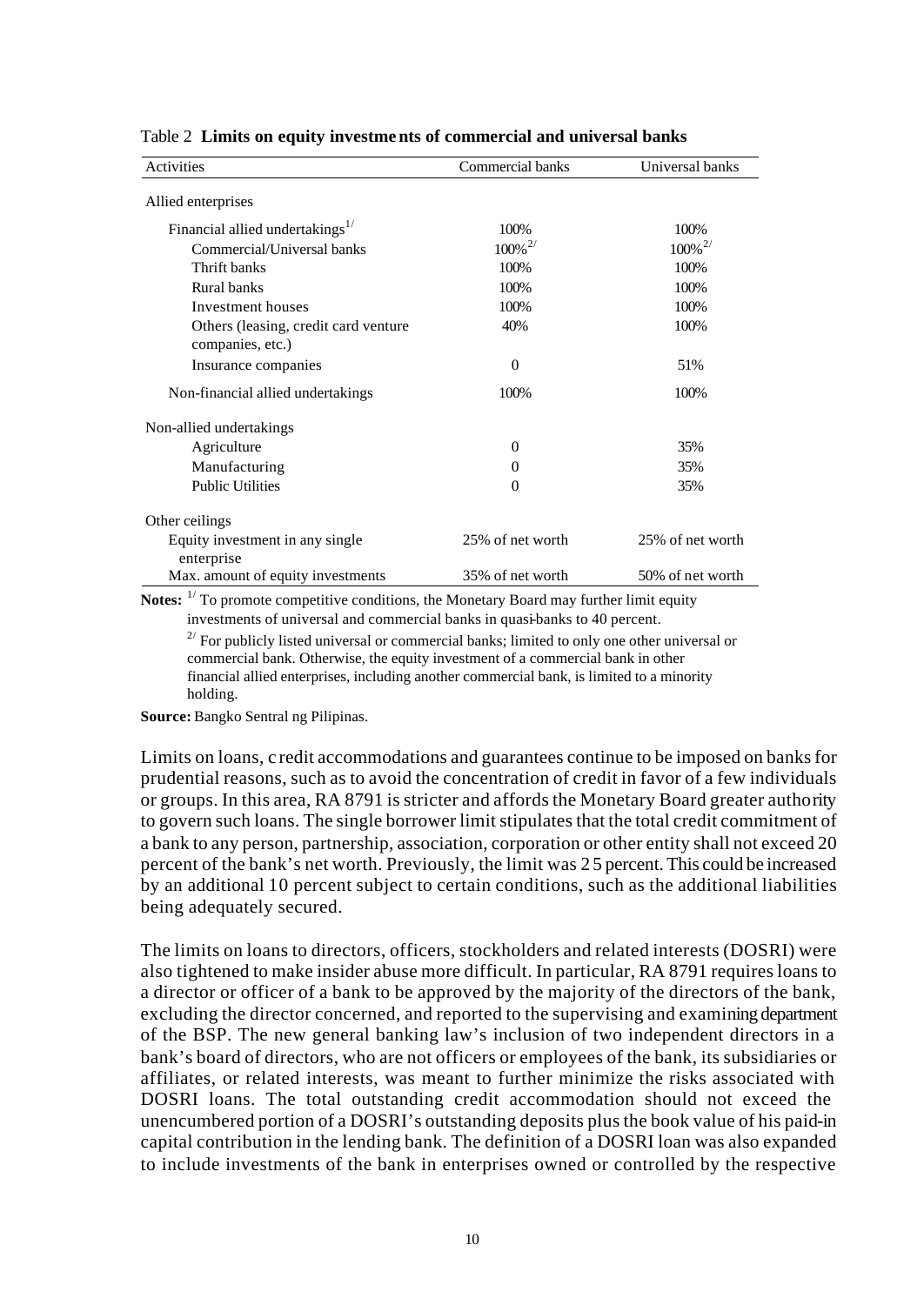DOSRI. DOSRI borrowers are also required to waive the secrecy of their deposits in all banks in the Philippines.

In addition, loans and other credit accommodations against real estate should not exceed 75 percent of the appraised value of the real estate security, plus 60 percent of the appraised value of the insured improvements. Previously, the ceiling was 60 percent. There is also an aggregate limit on real estate loans of commercial banks, which is 20 percent of their respective total loan portfolio. These two provisions were imposed in May 1997, just before the outbreak of the Asian financial crisis.

As noted earlier, the policy of despecialization by widening the range of permissible activities and products of financial institutions aimed to enhance competition and efficiency in the financial sector. Financial institutions were thus accorded greater flexibility in responding to new business opportunities under changing demand and supply conditions. However, the separation of some securities-related activities from commercial banking has also been justified based on perceived conflict of interest reasons and concerns relating to the concentration of power in the financial sector (Broker 1989). In fact Yap *et al* (1990) found that the interlocking of commercial banks with investment institutions increased the relative importance of some banks and made the money market less diversified. The restrictions on ownership, and interlocking directorships and officerships were meant to address these concerns. Furthermore, RA 8791 accorded the BSP authority to examine an enterprise that is wholly or majority owned or controlled by the bank (Sec. 7). The corresponding provision in RA 7653 is more defined and restrictive, in that it also allows the BSP to supervise and examine banks and quasi-banks' subsidiaries (i.e., corporations where a bank or quasi-bank owns more than fifty percent of the voting stock) and affiliates (i.e., corporations where a bank or quasi-bank owns fifty percent or less of the voting stock, or is related or linked through common stockholders or other such factors as may be determined by the Monetary Board) engaged in allied activi ties (Sec. 25). These restrictions and provisions, together with the limits on loans and credit accommodations, are intended to mitigate insider abuse, which is still the primary cause of bank failure in the Philippines.

This issue is particularly relevant with the failure of Urban Bank, which was attributed to problems in its investment house subsidiary, Urbancorp Investments, Inc. Urban Bank was one of the smallest commercial banks before it was downgraded to a thrift bank last March 2000 because it was unable to meet the new capitalization requirement. Urbancorp operated as an investment house without quasi-banking functions and engaged in trust operations. The latter, which had significant real estate exposure, suffered liquidity problems when its investors preterminated their holdings due partly to the failure of another investment house. Urban Bank, in turn, suffered heavy withdrawals due both to the pretermination of placements by its subsidiary's investors, and loss of public confidence following its downgrade. The simultaneous weakening of these two financial institutions was clearly interlinked. They are both currently under receivership. Failure to detect problems in Urbancorp has been attributed to some lapse in supervision/regulatory oversight, which in turn arose from confusion in the proper assignment of regulatory function over investment houses between the BSP and the Securities and Exchange Commission (SEC). RA 7653 also provided for the transfer of regulatory powers over finance companies without quasi-banking functions and other institutions performing similar functions from the BSP to the SEC, within five years from the effectivity of the Act (Sec. 130). However, the implementing rules and guidelines had not yet been drawn up at the time.

Abuses of conflicts of interest situations have significant implications on efficiency, investor protection, financial safety nets and stability of the financial system. But given the competition and efficiency gains associated with despecialization, reverting to an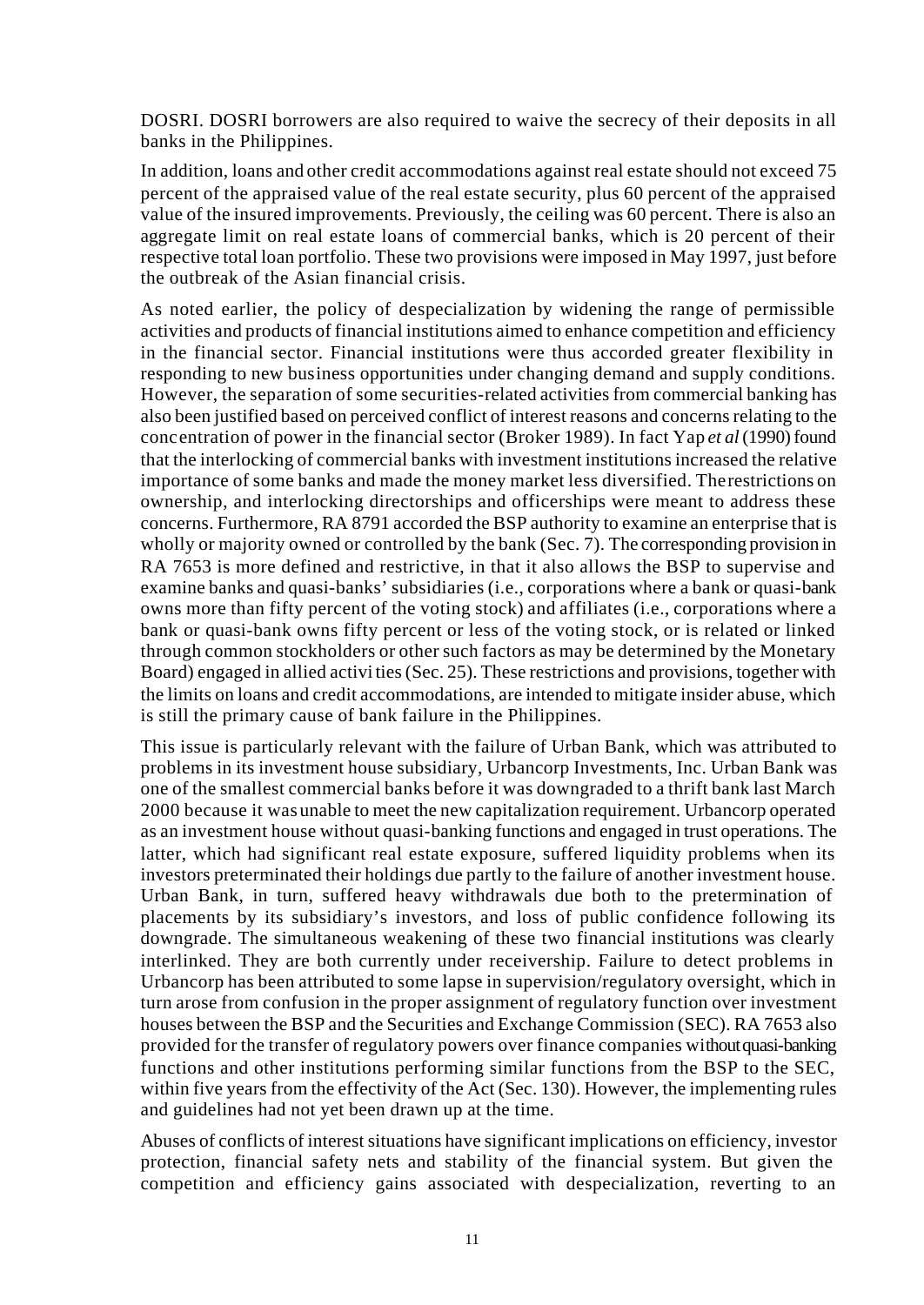institutional separation of functions in the financial sector is also not the solution. Thus, the emphasis is once again on prudential regulation. Some tightening in the trust operations of banks may be warranted, but ultimately the issue is not just the lack of some detailed code of conduct but the proper implementation of existing regulations.

Also in this context, the provision in RA 8791 which states that "a bank may, subject to prior approval of the Monetary Board, use any or all of its branches as outlets for the presentation and/or sale of the financial products of its allied undertakings or of its investment house units" (Sec. 20) needs to be carefully evaluated and prudently applied because it could lead to conflicts of interest situations and unduly expand the coverage of the financial safety net.

#### 5. Compulsory deposit insurance

The deposit liabilities of any bank or banking institution must be insured with the Philippine Deposit Insurance Corporation (PDIC). The PDIC offers partial coverage, with insured deposits equivalent to the net amount due to any depositor for deposits in an insured bank (after deducting offsets) but not to exceed P100,000. The assessment rate is a flat rate and not related to the risk of a bank, that is, the same rate applies to all banks and banking categories. It also has a ceiling of 1/5 of 1 percent per annum, and currently stands at 1/2 of 1/5 of 1 percent. A bank's semi-annual assessment is equal to the amount of the rate times the assessment base or the total deposit liabilities of the bank, but shall not be less than P250. The semi-annual assessment base is defined as the average of total deposits at the close of each quarter. Overall, the current level of deposit insurance does not seem excessive. But the more relevant issue may be implicit insurance, particularly the BSP's explicit policy of not allowing big banks to fail.

The PDIC is also seeking amendments to its charter, which include higher deposit insurance coverage and more powers to improve its regulatory functions (e.g., improved access to BSP records; authority to assume receivership of a bank that has declared a bank holiday).

#### 6. Restrictions on capital adequacy

The minimum capital requirement is differentiated according to the type of bank, and increases significantly the more functions or activities a bank was allowed to undertake. Over time, minimum capital requirements have been progressively increased because authorities believed that bigger banks would lead to a more stable banking system. For expanded commercial banks or universal banks, the increase was from 500 million pesos in 1980 to 1 billion pesos in 1990, 2.5 billion pesos in 1995, and 4.95 billion pesos in 1999. For commercial banks, the corresponding amounts are 100 million pesos, 500 million pesos, 1.25 billion pesos, and 2.4 billion pesos, respectively. Still, Philippine banks are fairly small compared to those in the region. Increases in banks' minimum capital requirements have typically been used as a barrier to entry. Also, mergers and acquisitions are especially preferred as a means of meeting higher capitalization requirements to reduce the number and increase the size of banks in the Philippines. Thus, the BSP grants various incentives for bank consolidations, including temporary exemptions from some restrictions.

The final stage of the mandatory capital build-up program was supposed to raise minimum capital requirements by the end of 2000 to 5.4 billion pesos and 2.8 billion pesos for universal and commercial banks, respectively. The BSP decided to cancel this final stage in line with its adoption of the Basle risk-based capital adequacy standard, which is one of the major provisions of the new General Banking Law. The decision to shift to this new framework for measuring capital adequacy was actually made by the Monetary Board in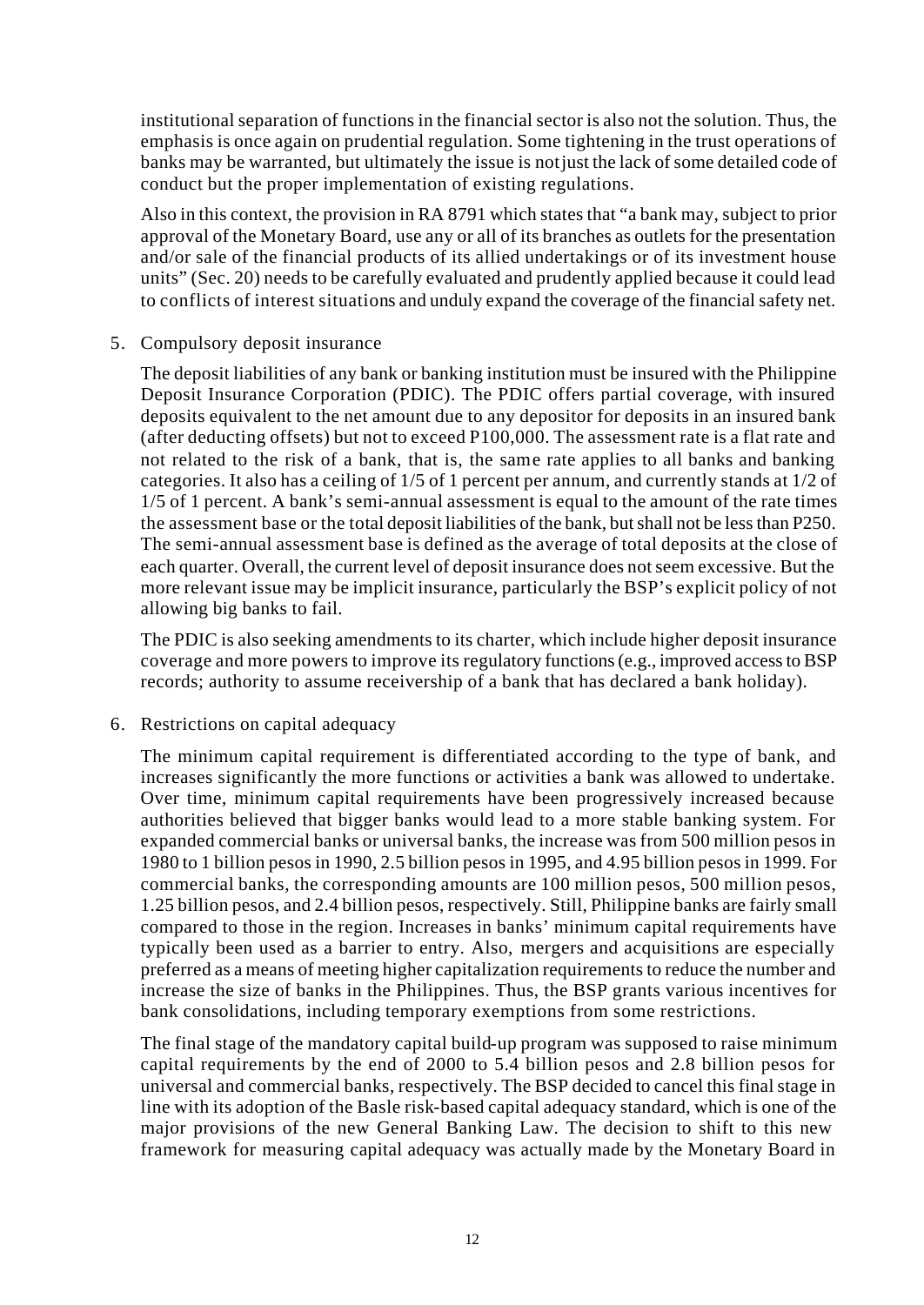June 1993<sup>8</sup>, but its implementation was subject to the amendment of the old General Banking Act. The BSP is also set to allow Tier 2 capitalization. Under this scheme, banks can issue convertible notes with a given yield for a prescribed time period. Investors will then have the option to convert the Tier 2 notes into bank equity, although they have no voting rights and their shares are subordinate to common shares.

## 7. Reserve requirements

Reserve requirements are imposed on all peso deposit liabilities, deposit substitutes and common trust funds of banks and nonbank quasi-banks. They take two forms – regular reserve requirements and liquidity reserves. Of the former, at least 25 percent but not to exceed 40 percent must be held as deposits at the BSP, and the balance in the form of cash in vault and government securities. Deposits maintained with the BSP are paid an interest rate of 4 percent per annum based on the average daily balance and are credited quarterly, while eligible government securities must bear an interest rate of not more than 4 percent per annum, be non-negotiable and carry BSP support. On top of the regular reserve requirements, liquidity reserves, which may be maintained in the form of short term, market yielding government securities, were imposed beginning in May 1995 accompanied by reductions in the regular reserve requirements to allow banks to earn higher remuneration on their required reserves. Regular reserve requirements for commercial banks currently range from 7-9 percent, while liquidity reserves are set at 3 percent for all peso deposits and deposit substitutes and 6 percent for common trust funds. The current reserve requirements are significantly lower compared to previous levels. This, together with higher interest rates paid on reserves, served to reduce banks' cost of intermediation, which in turn should have a positive impact on the level of intermediation activity.

Foreign exchange deposit liabilities of commercial banks authorized to operate an FCDU require a 100 percent asset cover, which may take the form of foreign currency notes and coins on hand; foreign currency deposits with the BSP, foreign banks abroad, OBUs and other FCDUs; foreign currency loans authorized by the BSP; investments in foreign currency denominated debt instruments; and other assets as may be determined by the BSP.

8. Requirements to direct credit to favored sectors

The government continues to direct credit to certain sectors of the economy through both regulatory and statutory restrictions. The loan to deposit ratio or deposit retention scheme requires that at least 75 percent of total deposit liabilities, net of required reserves and cash in vault, accumulated by branches and other banking offices in a particular geographical grouping outside of Metro Manila be invested there. This was to help in the development of that particular area, for instance by ensuring that funds do not flow from branches in the rural areas to head offices in the urban areas. According to Relampagos and Lamberte (1988), this regulation impinged on banks' capacity to intermediate more efficiently. The reduction of the geographical groupings from 13 to 3 (Luzon, Visayas, Mindanao) in 1990 has presumably reduced such adverse effects.

A longstanding statutory restriction on bank's credit allocation is the 1975 Presidential Decree No. 717, or the Agri-Agra law that requires all banks to allocate 25 percent of their loanable funds to agriculture, with at least 10 percent earmarked for agrarian reform credit. Because of banks' frequent inability to meet this requirement, they were allowed to hold alternative investments. In particular, unused funds earmarked for agrarian reform credit can be invested temporarily in government securities expressly declared eligible for the purpose

l

<sup>&</sup>lt;sup>8</sup> Resolution No. 544 dated 25 June 1993.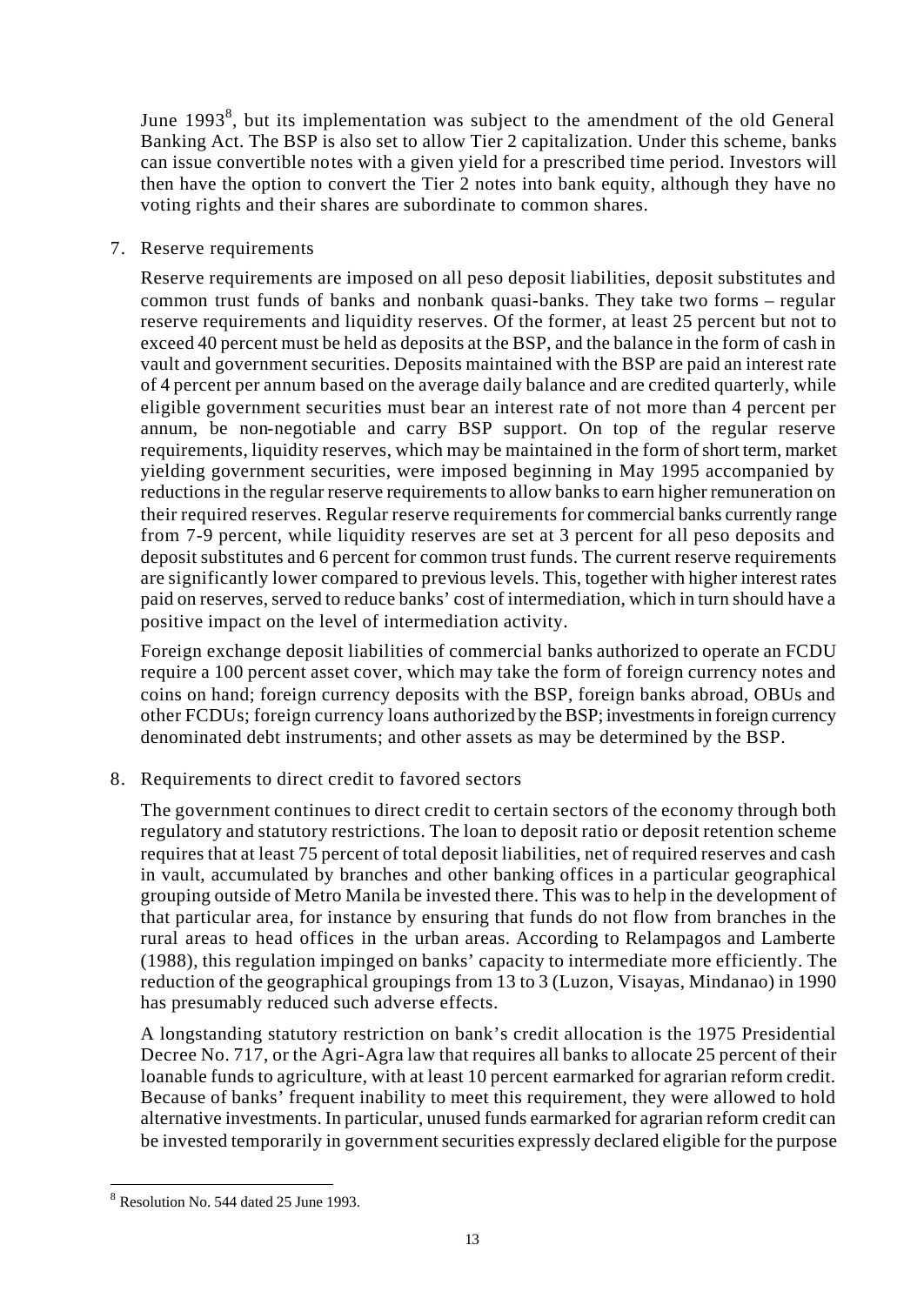by the BSP, but such securities: (a) must be monetized, encashed, or repurchased whenever funds are needed by the bank for lending to the beneficiaries of agrarian reform; and (b) cannot be hypothecated or encumbered in any way or earmarked for any other purpose. The unused funds set aside for agricultural credit in general may also be invested in commercial papers issued by entities engaged in agricultural production, processing, storage, marketing, or exportation of agricultural products; and importation, manufacture, distribution of farm machineries and equipment, fertilizers, etc. used for agricultural production. All unused Agri-Agra allocation funds in the preceding year shall also be invested in socialized and lowcost housing provided the utilized portion was solely devoted to agricultural and agrarian reform credit. Finally, loans extended by banks to finance educational institutions, cooperatives, hospitals and other medical services, low cost housing, and to local government units, without national government guarantee, are included in determining compliance with the provisions of PD 717.

In 1991, Republic Act No. 6977, or the Magna Carta for Small Enterprises, was signed into law mandating all banks to allocate a certain portion of their total loan portfolio to small enterprises. The effectivity of this law had a time period, and set the mandated credit allocation at 5 percent in 1991, 10 percent in 1992-95, 5 percent in 1996, and possibly lifted by the end of 1997. In 1996, RA 6977 was amended by Republic Act No. 8289, An Act to Strengthen the Promotion and Development of, and Assistance to Small and Medium Scale Enterprises. This law required all lending institutions, for a period of ten years from August 1997 to August 2007, to set aside at least 6 and 2 percent of their total loan portfolio for small and medium enterprises, respectively. Banks could report compliance on a groupwide basis, provided that the subsidiary banks are at least 75 percent owned or controlled by the parent bank. Such loans are also eligible for guarantee coverage to be issued by the Small Business Guarantee and Finance Corporation, which was also established under RA 8289.

For government corporations that perform banking or credit functions, credits to the economic activities falling under Priority II (real estate loans, consumption and other nonproductive, speculative activities) of the Schedule of Credit Priorities must be limited to 50 percent of their outstanding loans at any time.

Banks have long been calling for the removal of mandated credit requirements. The IMF and the World Bank have also recommended that the government abandon its mandatory lending policies because they only bring up the cost of lending in the country. Even the BSP shares the same sentiment. In fact, one of the priority legislative agenda identified under the Medium Term Philippine Development Plan for 1999-2004 was the amendment of the Agri-Agra Law to lift the 25 percent quota of loanable funds to agriculture. It should also be noted that both the New Central Bank Act and the General Banking Law had done away with the developmental objective. Such requirements posed distortions in the banking system, and ran counter to the government's thrust of making the system more market oriented. Also, the government already had in place various credit programs that target these sectors, although the general consensus was that they were not very effective or successful (Llanto *et al* 1990; Magno 1988; RIDA 1995). Strict compliance has been fairly low. And efforts to make them more flexible by allowing other means to comply with the provisions (e.g. subscription to Erap bonds, bonds for socialized housing) clearly defeat the purpose of such policies to direct credit to priority sectors, and serve to magnify their overall ineffectiveness.

9. Special rules concerning liquidation, winding up, insolvency, composition or analogous proceedings in the banking sector

The exit procedure in the banking sector is fairly well defined under the New Central Bank Act. A bank or quasi-bank that is found to be unable or unwilling to maintain a condition of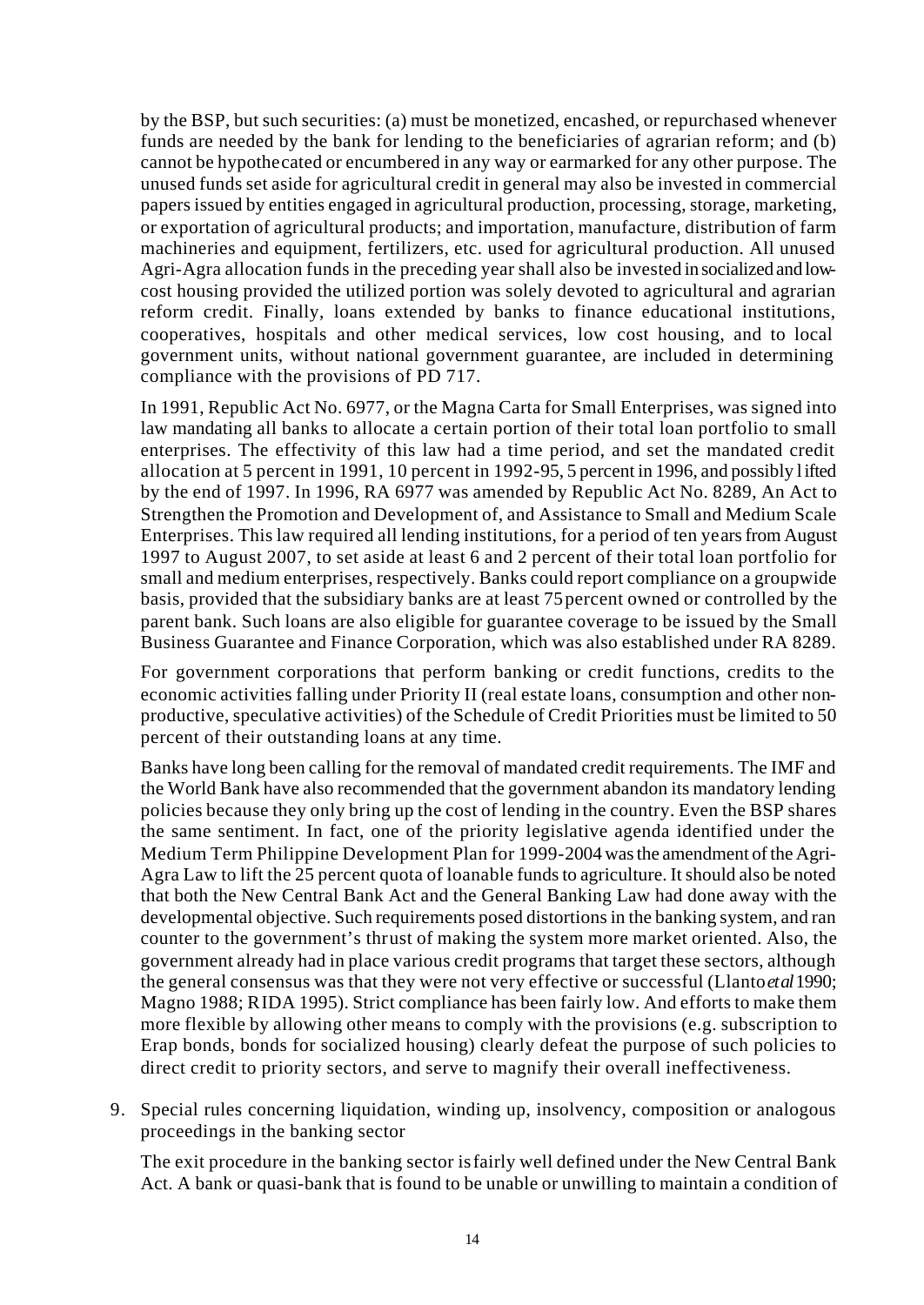liquidity deemed adequate to protect its depositors and creditors may be placed under the authority of a conservator by the Monetary Board. The conservator is empowered to overrule or revoke the actions of the previous management and board of directors of the bank or quasi-bank, as well as exercise all powers to be vested by the Monetary Board as it deems necessary. The Monetary Board shall terminate the conservatorship when it is satisfied that the institution can continue to operate on its own.

If a bank is found to be insolvent, the Monetary Board may summarily and without need for prior hearing forbid the bank from doing business, and designate the PDIC as its receiver. If the PDIC finds that the bank cannot be rehabilitated, the Monetary Board shall notify the board of directors and direct the receiver with the liquidation. The assets of the bank shall be converted to money for the purpose of paying its creditors and other parties, in accordance with the rules on concurrence and preference of credit under the Civil Code of the Philippines.

Technically, the PDIC has 90 days to decide whether to rehabilitate or liquidate a bank. The decision to close small banks, such as rural banks, is fairly quick and straightforward. When it comes to bigger banks, however, there is an implicit policy of preventing their closure because of potential contagion effects on the entire banking sector. Thus, the BSP, PDIC and the SEC have been heavily involved in the rehabilitation of some failed banks such as Orient Bank, which failed in 1998, and more recently Urban Bank and Prime Savings Bank. Charges of fraud and engaging in unsafe and unsound banking practices have also been filed against the officials of these banks, as well as a number of rural banks. Although similar cases have previously been filed, regulators have yet to successfully prosecute a banker accused of fraud.

#### 10. Industry regulator

The BSP is the banking sector's principal regulatory and supervisory authority, as provided for under RA 7653 or the New Central Bank Act. Two specific departments help to carry out this function - the Supervision and Examination Sector (SES), which is the operating department, and the Supervisory Reports and Special Studies Office (SRSO), which receives the regular financial reports, generates the statistical reports for the use of the operating departments, and reviews systems and procedures related to supervision. The PDIC also monitors the activities of banks, although it primarily relies on information gathered by the BSP. The PDIC especially oversees rural banks, since RA 7653 (New Central Bank Act of 1993) transferred the receivership and liquidation of rural banks from the BSP to the PDIC. Finally, the SEC registers the banks' articles of incorporation, but only if they are accompanied by a certificate of authority to operate issued by the Monetary Board (Intal and Llanto 1998; Lamberte and Llanto 1993).

The BSP's supervisory powers over the operations and activities of banks include the issuance of rules of conduct or the establishment of standards of operation; the conduct of examination to determine compliance with laws and regulations; regular annual investigation to determine whether an institution is conducting its business on a safe or sound basis; inquiring into the solvency and liquidity of the institution; and enforcing prompt corrective action. RA 8791 also granted the BSP supervisory and regulatory powers over quasi-banks, trust entities, and other financial institutions, which under special laws are subject to BSP supervision.

That the initial CBP was given the task of supervising the overall financial system, that is both banks and nonbank financial institutions (NBFIs), in the early 1970s proved auspicious with the broadening of the range of services and activities that banks, particularly commercial banks, were allowed to undertake in the early 1980s. In particular, the cross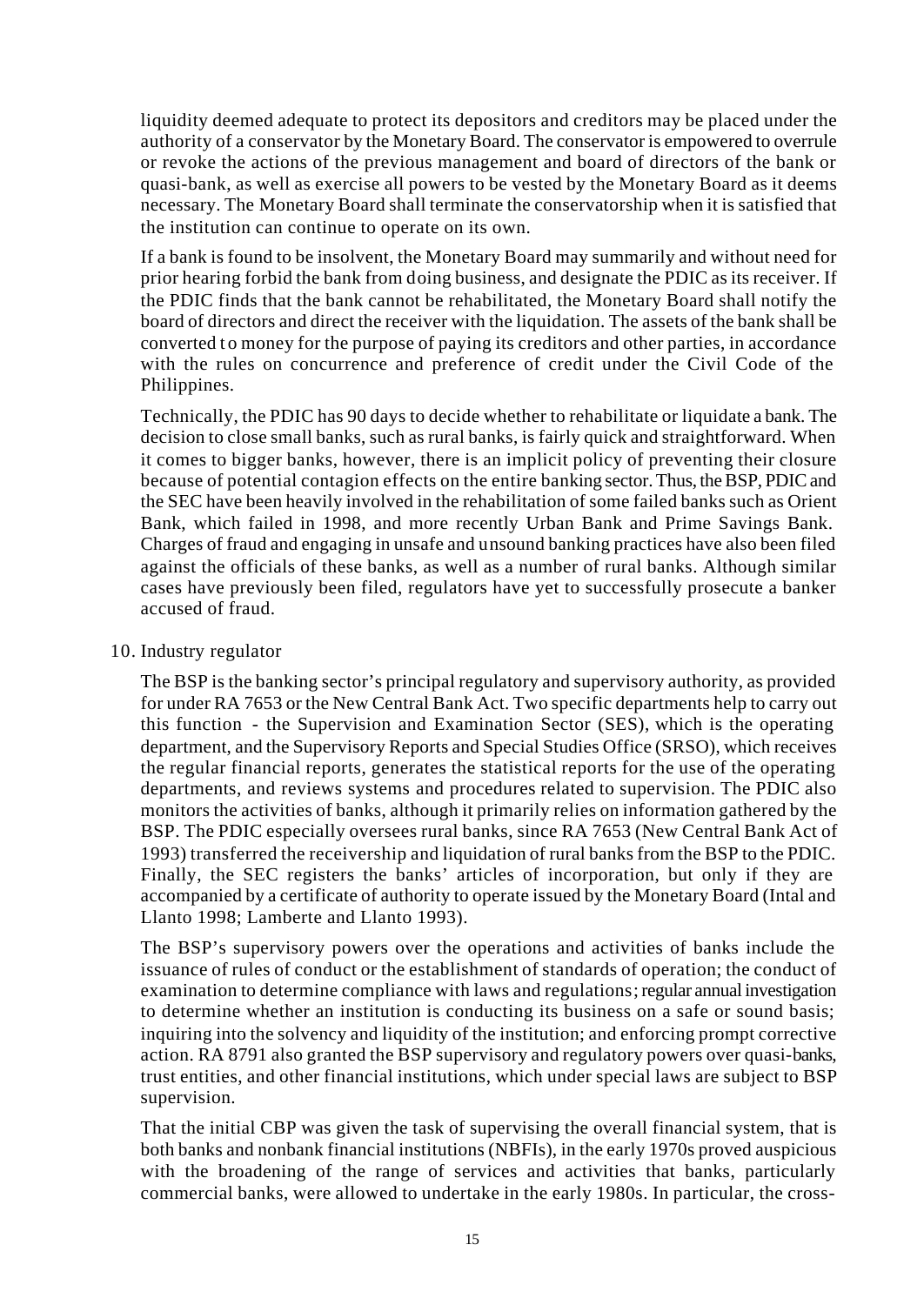ownership and/or interlocking directorships of banks and NBFIs have resulted in overlapping regulatory and supervisory functions. For instance, the SEC, which acts as the registrar for all companies, also regulates and supervises the securities market. Insurance firms, excluding government-owned insurance corporations which are governed by their respective charters, are regulated and supervised by the Insurance Commission of the Philippines. Given such overlaps, well delineated roles for and coordination among all regulatory/supervisory bodies in any capacity are vital in the proper regulation or supervision of the financial sector, particularly the banking sector. This would help to ensure that all risks are accounted for, and that regulatory avoidance or arbitrage does not become a problem. In this context, the off-loading of supervisory and regulatory functions over some financial institutions from the BSP to the SEC, for instance, needs to be evaluated. Although as was noted earlier, there are provisions in the New Central Bank Act and General Banking Law that allow the BSP to examine banks' subsidiaries and affiliates, and thus ascertain the overall or consolidated condition of banks. The issue then becomes how to put these provisions into operation.

As this review of current regulations show, the BSP continues to have pervasive powers over banks from their entry to their exit. The new General Banking Law served to reinforce this by increasing both the depth and width of regulation. In particular, it allows the BSP to potentially regulate areas that are not currently subject to regulation, including those that had been deregulated in the past. Thus, the BSP can strongly influence the behavior of banks, and the overall status and structure of the banking sector.

**Insurance sector<sup>9</sup>**. The regulation and supervision of the insurance industry is the responsibility of the Insurance Commission, which was set up as an autonomous body in 1949 when it was split from the Central Bank of the Philippines. It falls under the jurisdiction of the Department of Finance (DOF), although the latter's role is not well defined and weak, especially with respect to its oversight functions. The Insurance Commission is a powerful government agency with licensing, regulatory, and adjudicatory functions. The Insurance Code of 1978 is the overall regulatory framework of the industry. Changes to the 1978 Code had been very few.

Historically, the regulatory framework governing the insurance industry was marked by conservatism and risk aversion. Although this resulted in overall financial soundness, it was also deemed as overly cautious and thus constrained the growth and development of the industry. In particular, the Philippine insurance industry was deemed as lagging behind in terms of product development and innovation. An even more adverse effect of this stance was that it prevented the industry from playing a more active role in the development of the Philippine capital market. Unlike the mismatch between the maturities of banks' assets and liabilities, for instance, life insurance companies can lend their funds on a long term basis since the policies they sell are also long term.

As in the commercial banking sector, one of the provisions of the Insurance Act of 1966 was to ban the entry of new insurance companies. The restriction on entry was also retained under the 1978 Insurance Code, although the Insurance Code did not provide specific conditions for approval to engage in insurance business and was not particularly restrictive. The rationale was also similar: there was a rapid growth in the number of insurance companies in the 1950s and 1960s, many of which were found to be inadequately capitalized, as well as engaged in fraudulent activities (Emery 1976). The industry was also deemed as overcrowded, hence the restriction on new entry.

l

 $9$  The historical discussion of regulation of the insurance sector draws on World Bank (1992).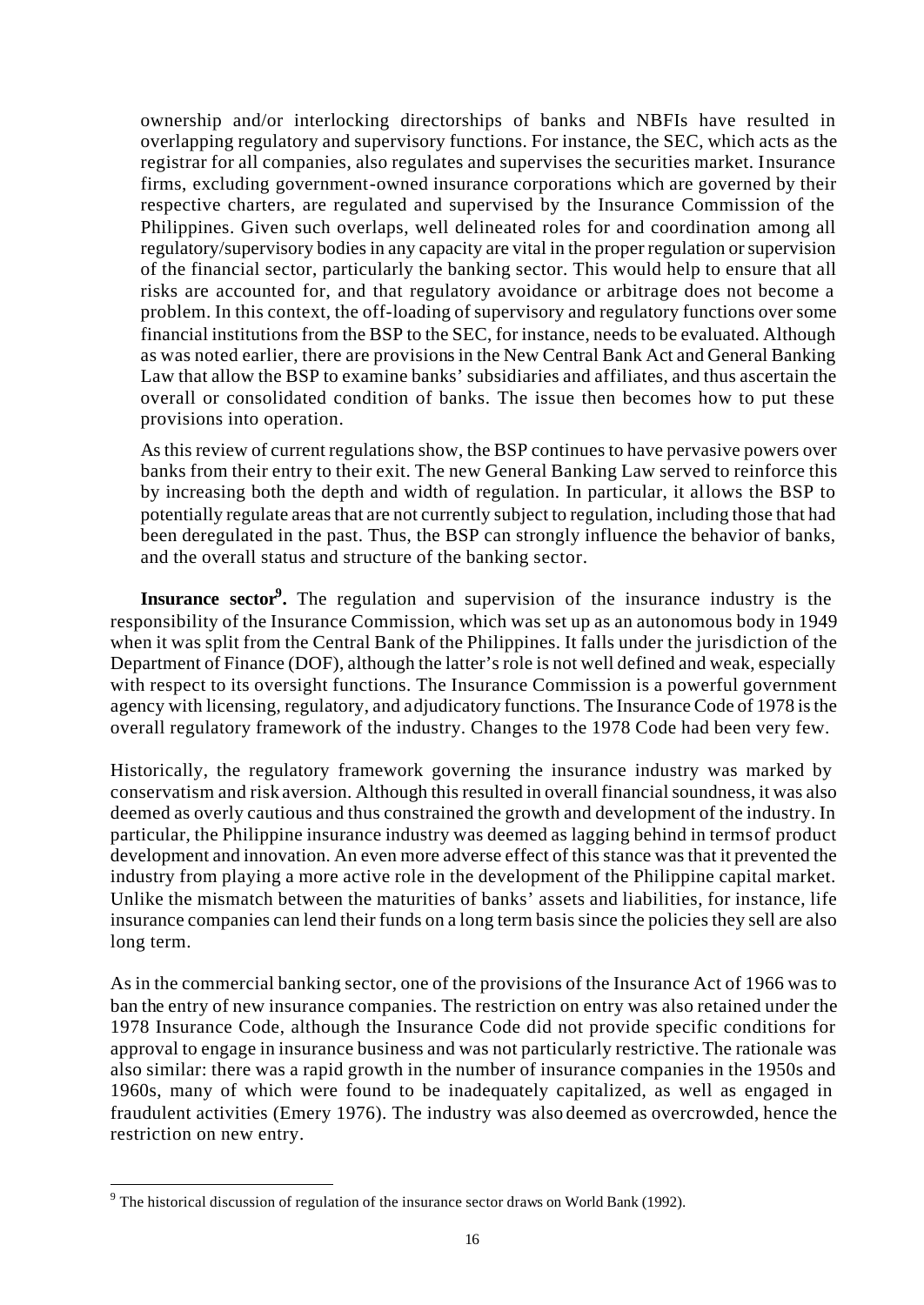With respect to foreign participation in the industry, the Insurance Commission was also stricter relative to the general restriction on foreign investments in the country. The Foreign Investment Act allowed foreign equity participation of up to 30 percent in certain industries including insurance. This limit was raised to 40 percent in 1987. But in the insurance industry, the Insurance Commission further restricted foreign equity participation by limiting them to the nonlife insurance sector. In contrast, no foreign equity participation was allowed in the life insurance sector other than the foreign companies that were already in operation. This dichotomy in policy was due to the difference in the structure of the nonlife relative to the life insurance sector. The former was characterized by a large number of weakly capitalized companies, while the latter was judged to be overcrowded but adequately capitalized. Thus, foreign investment was encouraged in the nonlife sector to strengthen its capitalization. There was also the perception that it would be better for Filipinos to own life insurance companies because they mobilized domestic savings. This could also be the rationale for the policy of limiting foreign banks to a minority position.

Thus, in contrast to the banking sector, the nature of regulation in the insurance industry did not evolve over time. However, the reform particularly of entry restrictions was fairly quick when it came in the 1990s. In March 1992, the Department of Finance issued an order which opened the insurance industry to new entrants<sup>10</sup>. The restriction on foreign equity in the life insurance sector was also removed. In particular, foreigner equity participation of up to 40 percent in both existing and new life insurance companies was allowed. However, significantly higher minimum paid-up capital requirements were set for the new companies.

In October 1994, the Department of Finance issued another set of guidelines on the entry of new foreign insurance or reinsurance companies or intermediaries<sup>11</sup>. In particular, a foreign insurance or reinsurance company or intermediary was allowed entry under (only) one of the following modes: (i) ownership of the voting stock of an existing domestic insurance or reinsurance incorporated in the Philippines; (ii) investment in new insurance or reinsurance company or intermediary incorporated in the Philippines; or (iii) establishment of a branch, but not for an intermediary. To qualify for entry, the companies had to belong to the top 200 foreign insurance or reinsurance or intermediaries in the world or among the top 10 in their country of origin, and had been in business for at least ten years. To qualify as a branch or as a new company incorporated in the Philippines, a company also had to be widely owned and publicly listed in its country of origin, unless it was majority owned by the government. And to be considered as "widely owned", no single stockholder of the applicant must own more than 20 percent of its voting stock.

A foreign insurance or reinsurance company that would operate as a branch, or where foreign equity in the company or intermediary was more than 40 percent, was allowed entry only within two years from the effectivity of the Order. During this period, the number of foreign insurance or reinsurance companies or intermediaries that would be allowed entry was five each, although this could be increased to ten upon the recommendation of the Department of Finance and the approval of the President. No composite license was to be issued to an insurance applicant under these guidelines.

l

<sup>&</sup>lt;sup>10</sup> Department Order No. 27-92 issued on 17 May 1992.

<sup>&</sup>lt;sup>11</sup> Department Order No. 100-94 issued on 24 October 1994. The Insurance Code classifies a company as either domestic or foreign, depending on its place of incorporation. Domestic companies are those formed, organized, or existing under Philippine laws. That is, the Insurance Code considers foreign registration and not foreign ownership as the deciding factor.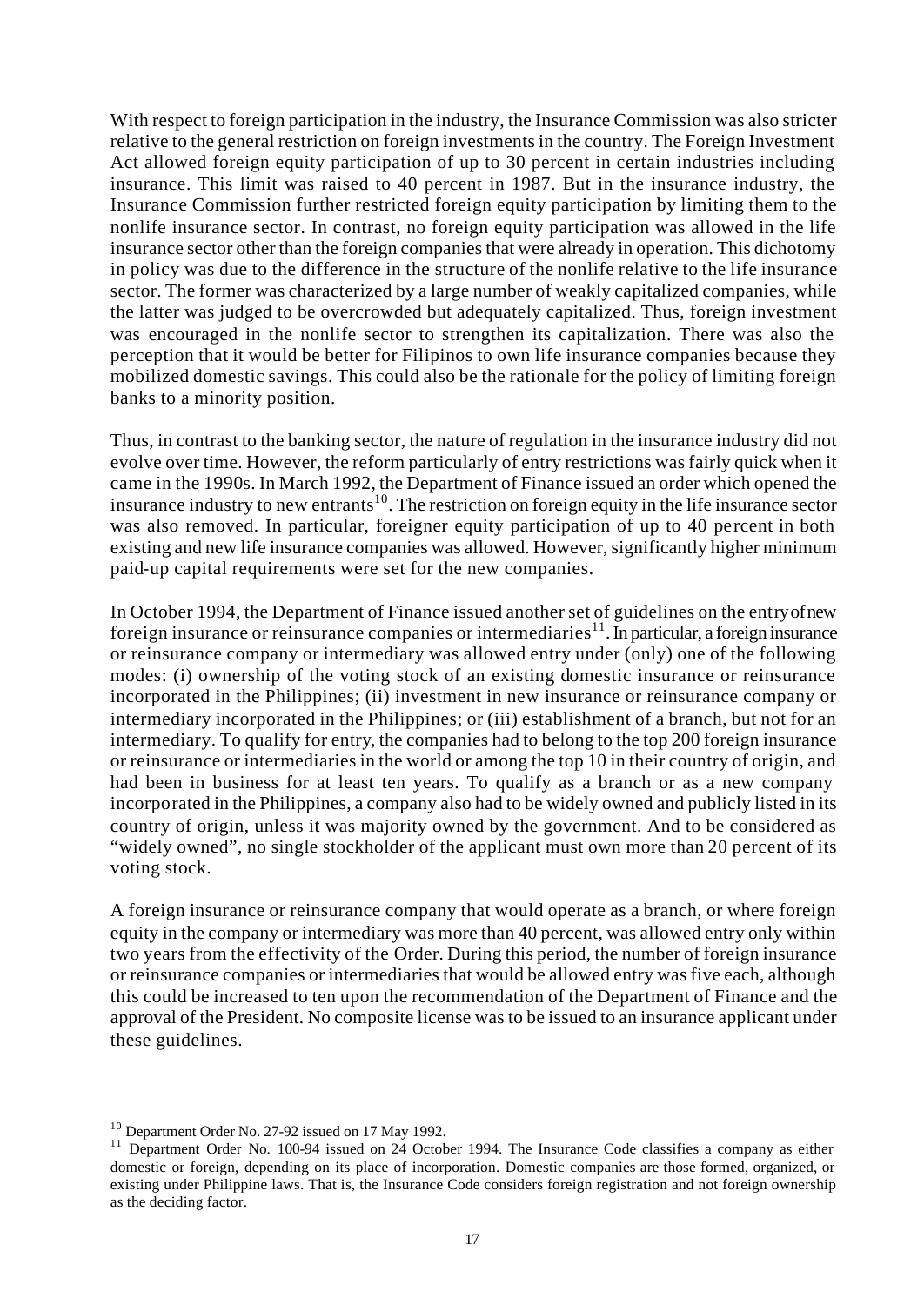Full liberalization of entry came with the enactment of Republic Act No. 8179 in March 1996, which deleted the Negative "C" List from the Foreign Investment Act and allowed up to 100 percent foreign equity in the insurance sector. Any insurance company must satisfy capital, asset and other requirements, such as qualifications of executive officers and key officials of the company, to obtain a Certificate of Authority to transact any insurance business from the Insurance Commission. The Certificate of Authority is renewed annually, which makes it possible for the Insurance Commission to maintain tight control over the industry. Prior authorization is also needed before an insurance company can transact both life and nonlife insurance business. There are also pricing restrictions, lines of business restrictions, and restrictions on interlocking directorships and officerships.

Other requirements under the Insurance Code included minimum paid-up capital and contributed surplus, which were adjusted from time to time. The Code also contained specific provisions concerning capital and required reserves. The 1994 guidelines, for instance, raised minimum capital requirements for new companies, with the amount increasing significantly as the foreign equity in the company increased (Table 3). Aside from paid-up capital, stockholders were also required to pay a contributed surplus in cash to the company. In addition, foreign insurance companies had to deposit with the Insurance Commission eligible securities equivalent to the actual market value of not less than the minimum paid-up capital required of domestic insurance companies. At least 50 percent of such securities had to consist of bonds or other evidences of debt of the Philippine government and government owned or controlled corporations (GOCCs), including the Philippine central bank. In the case of domestic companies, they had to deposit 25 percent of minimum paid-up capital with the Insurance Commission, also in the form of government or associated securities. Foreign insurance or reinsurance companies seeking to establish branches were further required to deposit with the Insurance Commission allowable securities to the market value of not less than  $\geq 300$  million or  $\geq 500$  million, respectively.

|                                             | Paid-up capital        | Contributed surplus   |
|---------------------------------------------|------------------------|-----------------------|
| New entrants                                |                        |                       |
| Foreign equity is less than 40 percent      | $\sqrt{2}$ 75 million  | $\sqrt{25}$ million   |
| Foreign equity is between 40 and 60 percent | $\sqrt{2}$ 150 million | $\sqrt{2}$ 50 million |
| Foreign equity is 60 percent or more        | $\geq 250$ million     | $\sqrt{2}$ 50 million |
| Existing                                    | $\sqrt{P} 50$ million  | $\sqrt{25}$ million   |

|  | Table 3 Minimum capital requirements for new and existing insurance companies |  |  |
|--|-------------------------------------------------------------------------------|--|--|
|  |                                                                               |  |  |

**Source:** Insurance Commission.

In contrast to the policy on entry, the requirements of the Insurance Code on investment policies and practices were quite restrictive, which resulted in very conservative investment choices by the insurance companies. In particular, the Insurance Commission defined its role in regulating investments as follows: "By the very nature of insurance business, insurance companies need investments which are safe and free from excessive market price fluctuations since a relatively small shrinkage in asset values could endanger their solvency" (World Bank 1992: 126). Restrictions on the portfolio of assets that insurance companies could hold include limits on investments in stocks, bonds and other certificates of indebtedness, real estate investments, investment in a single enterprise, and investments in foreign currency. These restrictions, coupled with the required security deposits, led to a relatively high proportion of the industry's portfolio in short term assets and government paper.

Another important effect of the tight and conservative regulation of the insurance industry was the emergence of the pre-need industry, over which the Insurance Commission had no jurisdiction. Instead, the SEC is responsible for the overall regulation and supervision of the pre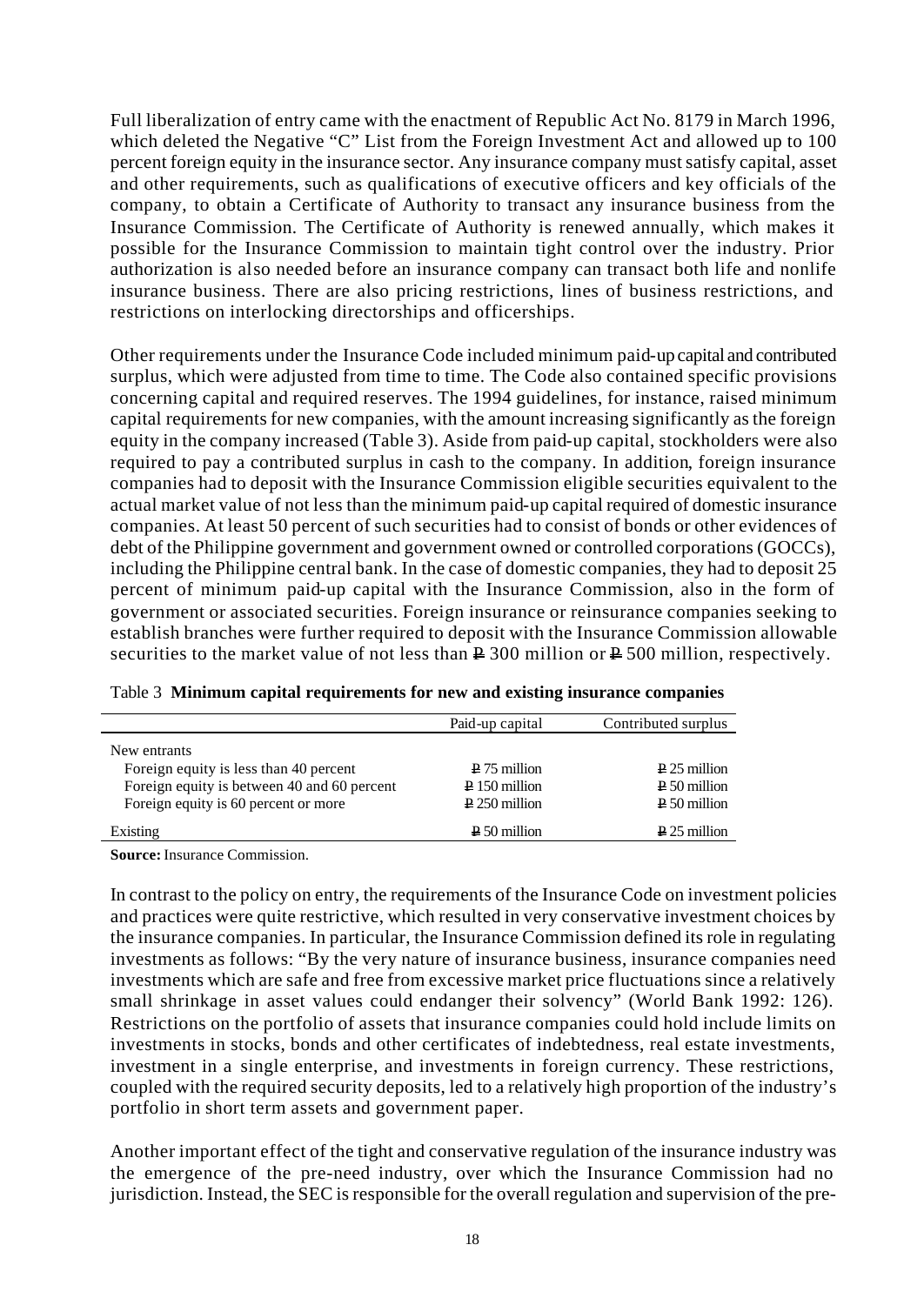need industry, which is fairly liberal compared to the Insurance Commission. In recognition of this disparity in regulation, the SEC recently issued a circular  $12$  that set limits on the investment portfolio of pre-need companies. In particular, the circular restricted pre-need companies' trust fund investments to fixed income instruments, mutual funds, blue chip equities, and real estate in first class cities and municipalities. There is also a pending bill in Congress, the Pre-need Plans Security Code, which seeks to strengthen the protection offered to pre-need plan holders by placing this industry under the authority of the Insurance Commission. Considering the similar nature of their business, such a move would serve to harmonize the regulation of the pre-need industry with that of the insurance industry, and hence dissipate any undue advantage of the former over the latter.

Overall, the reform process in the insurance sector is just beginning and more needs to be done. The Insurance Commission is in the process of revising the Insurance Code to address significant changes brought about by financial liberalization and globalization of financial markets. It would do well to learn from the experience of the banking sector in this regard.

While it is important to monitor the evolution of financial policies, the broader process of structural change in the financial system needs to be assessed as well. In particular, the use of indicators, which help to monitor the broader process of structural change in the financial system, would provide a more critical and thorough assessment of financial reforms. The government would then be better guided in its reform efforts. This is the focus of Section III.

# **III. Trends in Market Structure and Performance**

It is useful to monitor the evolution of deregulatory policies in order to identify areas that continue to inhibit the working of market forces in financial markets. However, monitoring steps already taken in relation to remaining regulations does not give a clear/full picture of the extent to which playing fields are being leveled in practice. Thus, policy changes need to be considered in parallel with changes in the competitive structure of the financial sector. The monitoring of structural change in the banking and insurance sectors can be done through the use of some indicators of changes in competitive structure and indicators of gains in competitive efficiency implicit in financial market performance.

# **A. Banking sector**

l

**Financial structure.** The Philippine financial system consists of banks and nonbank financial institutions (NBFIs). RA 8791 classifies banks into commercial banks, universal banks (expanded commercial banks), thrift banks (savings and mortgage banks, stock savings and loan associations and private development banks), rural banks, cooperative banks and Islamic banks. NBFIs include, among others, insurance companies, investment houses, financing companies, securities dealers and brokers, fund managers, lending investors, pension funds, pawnshops and nonstock savings and loan associations.

Figure 1 shows the total assets of the Philippine financial system from 1970-99. Total assets of the financial system as a percentage of GDP rose from 63 percent in 1970 to 117 percent in 1983, then fell to 66 percent in 1988 as a result of the financial and economic crises in the mid-1980s. The ratio rose to around 140 percent in 1997, and again declined to 124 percent in the

 $12$  Memorandum Circular No. 1, which took effect on 21 June 2000.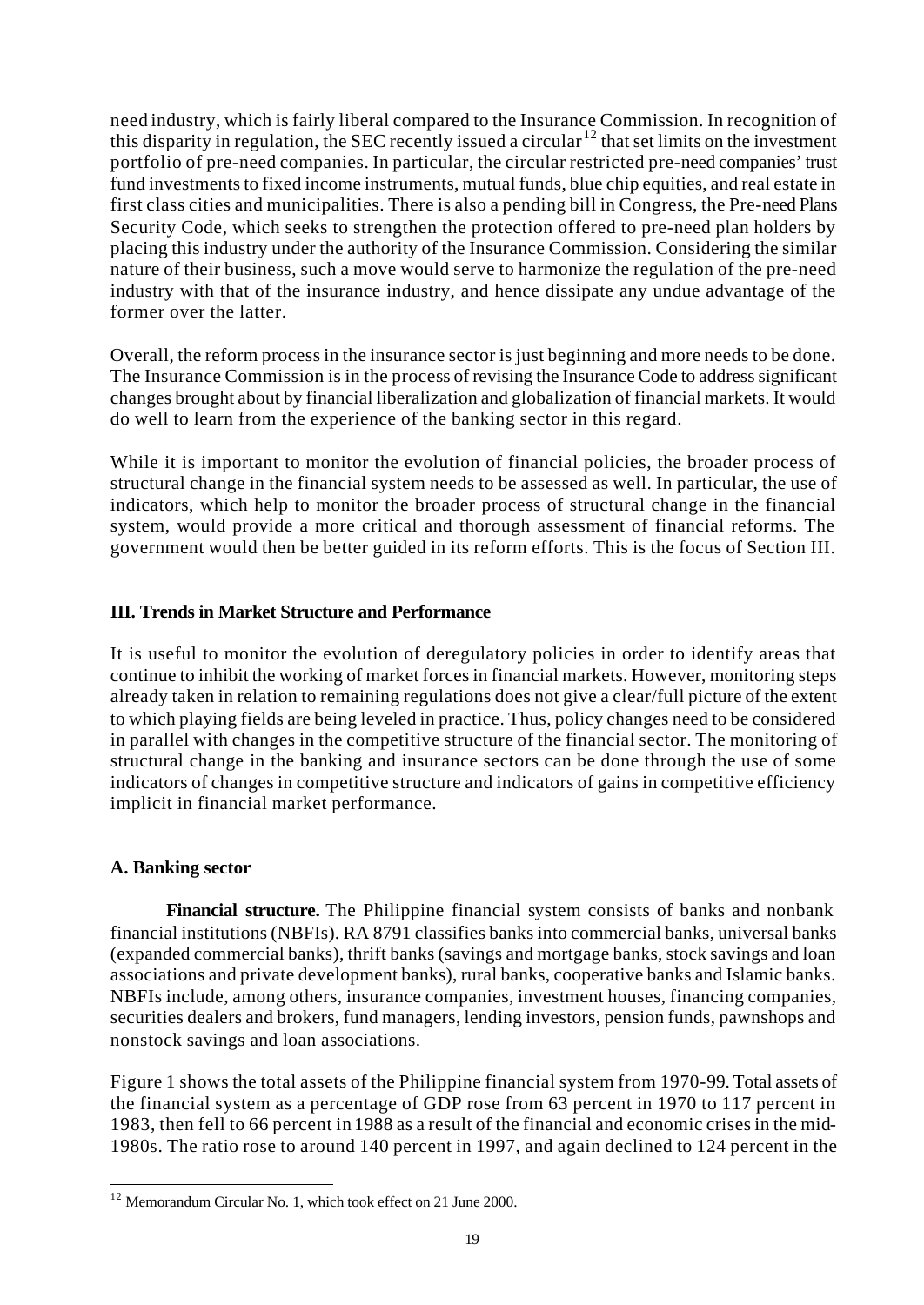aftermath of the Asian crisis. The total assets of commercial banks, in particular, grew significantly in the 1990s due to the successive increases in minimum capital requirements, the upgrading of the specialized government banks, and the entry of new local and foreign banks.



Figure 1 **Assets of the Philippine financial system, by type of institution, 1970-1999 (in billion pesos)**

**Source of basic data:** Bangko Sentral ng Pilipinas ; National Statistical Coordination Board.

The Philippine financial system has consistently been dominated by commercial banks. In fact, the importance of commercial banks even increased over time. The banking system accounted for 81 percent of total financial assets in 1999, compared to around 76 percent in 1970. The asset share of commercial banks also increased from around 57 percent in 1970 to 73 percent in 1999. In contrast, the asset share of rural banks fell from around 3 percent in the 1970s to less than 2 percent in 1999, while the asset share of thrift banks only slightly rose to 6 percent in 1999 from 4 percent in 1970. On the other hand, the share of NBFIs in total financial assets fell from a high of 28 percent in 1975 to 19 percent in 1999.

Thus, there has been no significant structural change in the Philippine financial sector. A bankdominated financial system is not necessarily bad. The issue is whether such a structure is a market-outcome, or the result of government regulation. In the case of the Philippines, it was clearly the latter. The banking sector has historically been the focus of financial sector policy, development and reform. In contrast, efforts to reform and develop the other sectors of the financial system began only in the mid-1990s. A theory on the relationship between financial development and economic development in a market-oriented economy posits that the banking system, which initially leads financial development, declines in importance as real growth and financial development continue (Goldsmith 1969). One observed characteristic of the process of economic development over time in a market-oriented economy is an expansion and elaboration of the financial structure (institutions, instruments and activities). On the other hand, economic development is retarded if financial intermediaries do not evolve (Patrick 1966). This was also borne out by recent empirical literature (e.g., King and Levine 1996; Lee 1991).

Table 4 shows the number of offices of financial institutions operating in the Philippines from 1980 to 1999. The easing of restrictions on bank branching was very evident in the rapid growth of banking offices. Compared to just 0.5 percent in the 1980s, the number of banking offices in the 1990s grew by 8.7 percent, with all bank categories posting significant growth. In particular, double-digit growth rates were recorded in the number of branches of rural banks beginning in 1990, and beginning in 1992 for commercial and thrift banks. The period after the deregulation of foreign bank entry but before the Asian crisis was also marked by a dramatic increase in the number of commercial and thrift bank branches. The increase in the number of head offices of commercial banks was largely due to the entry of foreign banks in 1995. However, foreign banks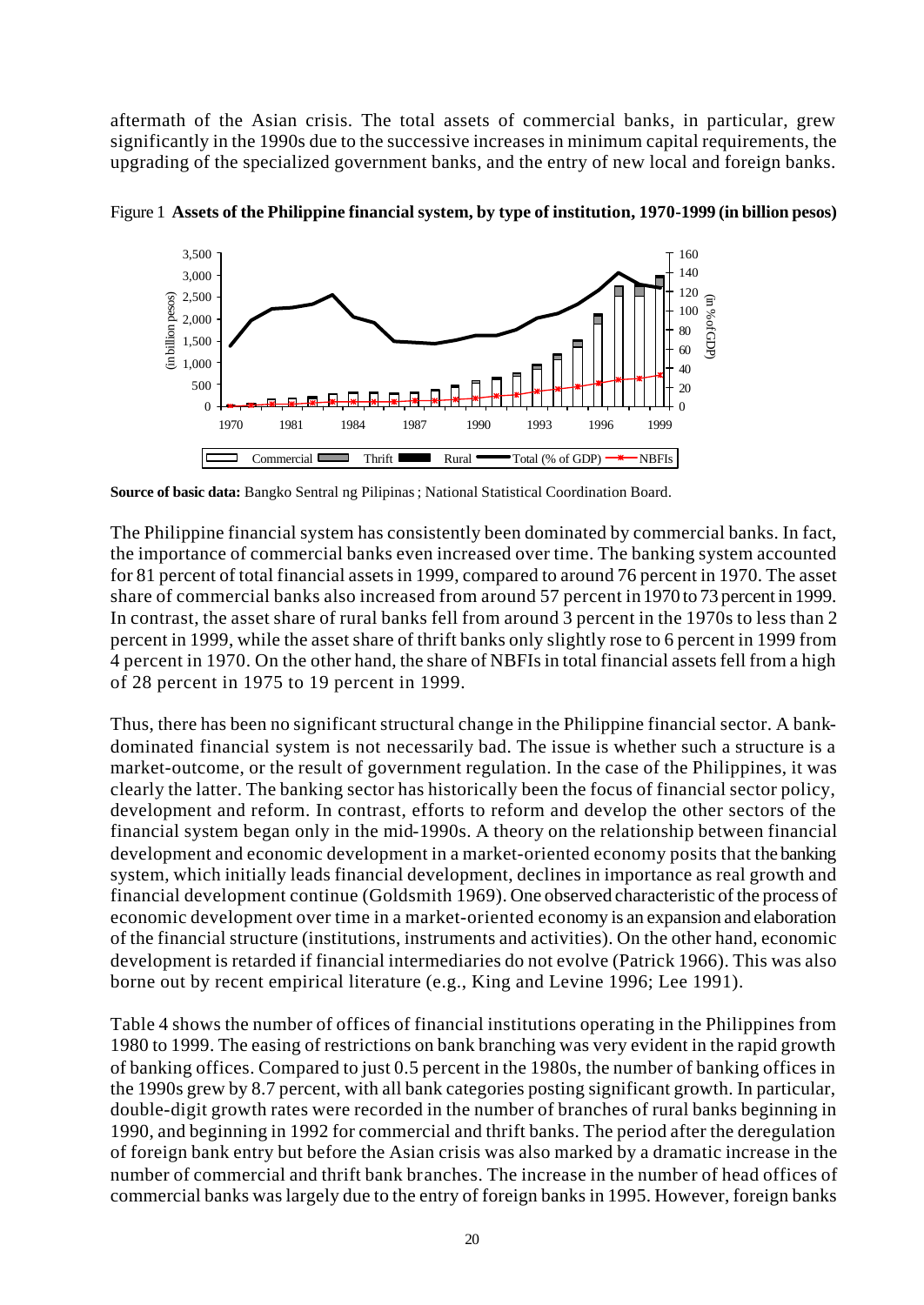were at a serious disadvantage in terms of number of branches. For instance, private domestic commercial banks had a total of over 4,000 branches in 1999. In contrast, foreign bank branches and subsidiaries had only around 219 branches.

|                                                                        | 1980                    | 1985                    | 1990                    | 1991                    | 1992                    | 1993                    | 1994                           | 1995                     | 1996                     | 1997                     |                           | 1998 Jun-99               |
|------------------------------------------------------------------------|-------------------------|-------------------------|-------------------------|-------------------------|-------------------------|-------------------------|--------------------------------|--------------------------|--------------------------|--------------------------|---------------------------|---------------------------|
| Phil. Financial System<br><b>Head Offices</b><br>Branches/Agencies     | 4,894<br>2,387<br>2,507 | 5,554<br>2,676<br>2,878 | 7.258<br>3,915<br>3,343 | 7,732<br>4,096<br>3,636 | 8,668<br>4,413<br>4,255 | 4,914<br>4,778          | 9,692 10,826<br>5,428<br>5,398 | 12.144<br>6.007<br>6,137 | 15,238<br>7,234<br>8,004 | 17.025<br>7,790<br>9,235 | 18,242<br>8.139<br>10.103 | 19,023<br>8,379<br>10,644 |
| <b>Banking Institutions</b><br>Ι.<br>Head offices<br>Branches/Agencies | 3,419<br>1,209<br>2,210 | 3.632<br>1.055<br>2,577 | 3,638<br>940<br>2.698   | 3,791<br>919<br>2,872   | 4,296<br>920<br>3,376   | 4,657<br>912<br>3,745   | 5,096<br>920<br>4,176          | 5,569<br>938<br>4,631    | 6,335<br>961<br>5,374    | 7,182<br>1,003<br>6,179  | 7,646<br>996<br>6,650     | 7,689<br>976<br>6,713     |
| A. Commercial Banks<br>Head offices<br>Branches/Agencies               | 1,501<br>32<br>1,469    | 1,744<br>30<br>1.714    | 1,813<br>30<br>1,783    | 1,923<br>31<br>1,892    | 2,254<br>32<br>2,222    | 2,477<br>32<br>2,445    | 2,776<br>33<br>2,743           | 3,047<br>46<br>3,001     | 3,650<br>49<br>3,601     | 4,078<br>54<br>4,024     | 4,230<br>53<br>4,177      | 4,326<br>52<br>4,274      |
| <b>Thrift Banks</b><br>B.<br>Head offices<br>Branches/Agencies         | 671<br>144<br>527       | 671<br>118<br>553       | 653<br>103<br>550       | 663<br>101<br>562       | 718<br>98<br>620        | 780<br>97<br>683        | 821<br>100<br>721              | 925<br>99<br>826         | 1,171<br>108<br>1.063    | 1,389<br>117<br>1.272    | 1.474<br>117<br>1.357     | 1,478<br>118<br>1,360     |
| <b>Rural Banks</b><br>C.<br>Head offices<br>Branches/Agencies          | 1,155<br>1,030<br>125   | 1.117<br>904<br>213     | 1,045<br>804<br>241     | 1,063<br>784<br>279     | 1,140<br>787<br>353     | 1,195<br>780<br>415     | 1,274<br>784<br>490            | 1,346<br>790<br>556      | 1,514<br>804<br>710      | 1,715<br>832<br>883      | 1,942<br>826<br>1.116     | 1,885<br>806<br>1,079     |
| II. NBFIs<br>Head offices<br>Branches/Agencies                         | 1,475<br>1,178<br>297   | 1,922<br>1,621<br>301   | 3,620<br>2,975<br>645   | 3,941<br>3,177<br>764   | 4,372<br>3,493<br>879   | 5,035<br>4,002<br>1.033 | 5,730<br>4,508<br>1,222        | 6,575<br>5,069<br>1,506  | 8,903<br>6,273<br>2,630  | 9,843<br>6,787<br>3.056  | 10.596<br>7,143<br>3.453  | 11,334<br>7,403<br>3,931  |

Table 4 **Number of financial institutions, 1980-June 1999**

**Source of basic data:** Bangko Sentral ng Pilipinas.

Overall, the Philippine banking system continued to be characterized by the presence of a few large commercial banks and a lot of very small thrift and rural banks. The continued dominance of a few, large commercial banks raises the issue of market power. Table 5 shows the number of commercial banks by ownership. In contrast to previous decades, the period after 1995 was characterized by significant movement in the commercial banking sector in terms of new entries and consolidations. In particular, while the number of foreign bank branches and subsidiaries increased as a result of deregulation. The number of domestic private banks initially increased in the first half of the 1990s as a result of deregulation of entry, then decreased towards the latter half due to mergers and acquisitions. Although the BSP encouraged mergers and acquisitions to meet the higher capital requirements, the latter primarily took place among the biggest banks (Table 6). Thus, the motivation would seem to be to protect market share.

|  |  | Table 5 Number of commercial banks by type of bank, 1980-2000Q1 |  |  |  |
|--|--|-----------------------------------------------------------------|--|--|--|
|--|--|-----------------------------------------------------------------|--|--|--|

| 1980 | 1985 | 1990           | 1991 |    | 1993           | 1994             |    |                |                          | 1998 |    | 1999 200001 |
|------|------|----------------|------|----|----------------|------------------|----|----------------|--------------------------|------|----|-------------|
| 32   | 30   | 30             | 31   | 32 | 32             | 33               | 46 | 49             | 54                       | 53   | 52 | 47          |
| 27   | 25   | 25             | 26   | 27 | 27             | 28               | 30 | 31             | 33                       | 32   | 30 | 25          |
| 4    | 4    | $\overline{4}$ | 4    | 4  | $\overline{4}$ | 4                | 14 | 14             | 14                       | 13   | 13 | 13          |
|      |      |                |      |    |                |                  |    |                | $\overline{4}$           |      | 6  | 6           |
|      |      |                |      |    | $\sim$ 1       |                  |    | $\overline{4}$ | 3                        | 3    | 3  | 3           |
|      |      |                |      |    |                | 1992<br>$\sim$ 1 |    | $\sim$ 1       | 1995 1996<br>$2^{\circ}$ | 1997 |    |             |

**Note:** Data for the first quarter of 2000 incorporate the mergers and acquisitions reported in Table 6. **Source of basic data:** Bangko Sentral ng Pilipinas.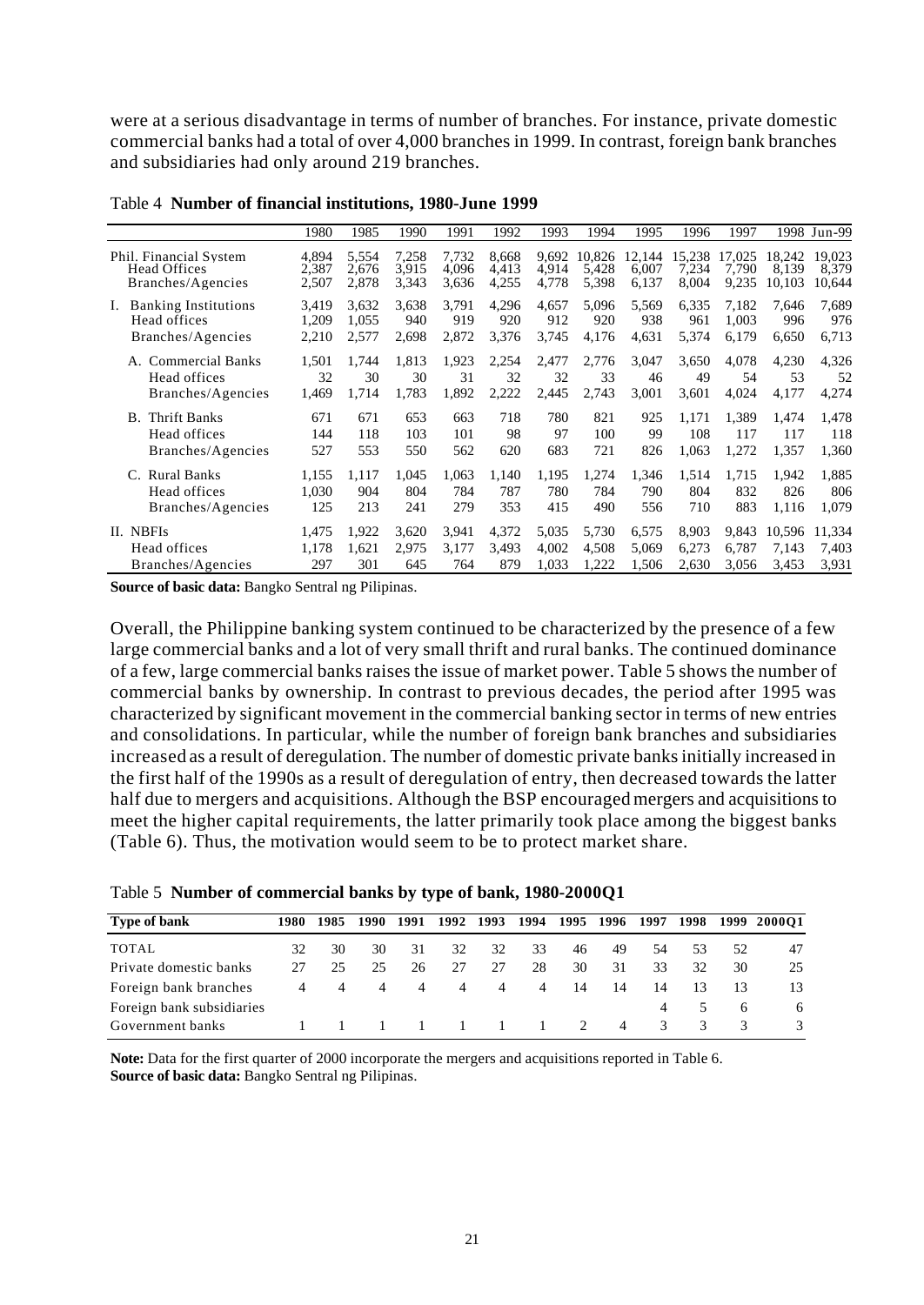| Year | Consolidating banks                            | Surviving entity             | Effectivity   |
|------|------------------------------------------------|------------------------------|---------------|
| 1998 | Bank of Southeast Asia / DBS Bank of Singapore | DBS Bank (Philippines), Inc. | 9/9/98        |
| 1999 | Equitable / PCI Bank                           | Equitable PCI Bank           | 9/28/99       |
| 2000 | Global Bank / Asian Bank                       | Gobal Bank                   | 2/9/2000      |
|      | Gobal Bank / Philbank                          | Gobal Bank                   | $3/24/2000^2$ |
|      | BPI / Far East Bank & Trust Co.                | <b>BPI</b> - Far East        | 4/7/2000      |
|      | Prudential Bank / Pilipinas Bank               | Prudential Bank              | 5/2/2000      |
|      | Metrobank / Solidbank                          | MetroBank                    | 6/30/2000     |

Table 6 **Mergers and acquisitions in the commercial banking sector, 1998-2000**

Note: <sup>1</sup>Refers to dates of effectivity as stated in the Circular Letter, unless otherwise stated. <sup>2</sup>Date of Monetary Board approval.

**Source:** Espenilla (2000).

Figure 2 shows the distribution of commercial bank assets according to ownership of banks. Private domestic banks consistently accounted for over 60 percent of total commercial bank assets. Private domestic banks' share rose to as high as 77 percent in 1994, before subsequently falling to around 67 percent in 1999, with the entry of the ten foreign banks in 1995. If the share of Philippine National Bank (PNB), which passed into majority private ownership in 1995, is included, the share rises to around 76 percent in 1999. On the other hand, the asset share of foreign bank branches and subsidiaries rose from around 9 percent in 1995 to 17.5 percent in 1997. Finally, the share of government owned commercial banks declined from less than 27 percent in 1980 (accounted for by PNB) to 12.6 percent in 1999.





**Source of basic data:** Bangko Sentral ng Pilipinas. **Note:** 1/Includes branches and subsidiaries of foreign banks.

With respect to the ownership of private domestic commercial banks, Table 7 shows that very few remained purely Filipino owned, which indicates the impact of liberalizing foreign equity participation in the domestic banking industry.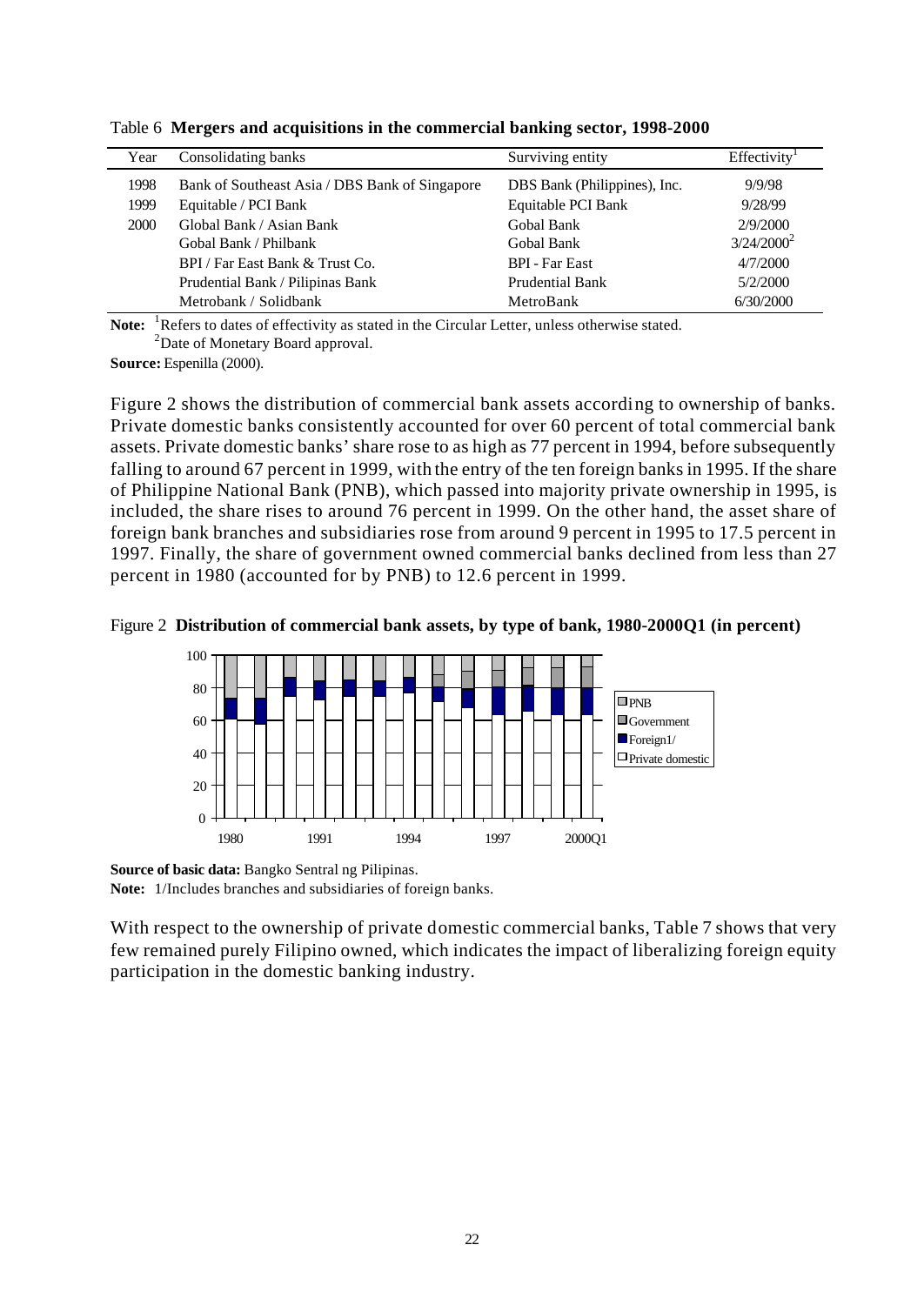|                                      | Filipino | Foreign |                                            | Filipino | Foreign |
|--------------------------------------|----------|---------|--------------------------------------------|----------|---------|
| Allied Banking Corp.                 | 100      | 0       | Phil Bank of Communications <sup>2</sup>   | 86       | 14      |
| Asia United Bank                     | 70       | 30      | Philippine Banking Corp. <sup>2</sup>      | 76       | 24      |
| AsianBank Corp.                      | 87       | 13      | Philippine Comm'l Int'l. Bank <sup>2</sup> | 72       | 28      |
| Banco de Oro                         | 100      | 0       | Philippine Trust Co. <sup>2</sup>          | 100      | 0       |
| Bank of Commerce <sup>1</sup>        | 100      | 0       | Philippine Veterans Bank                   | 84       | 16      |
| Bank of the Philippine Islands       | 78       | 22      | Pilipinas Bank                             | 70       | 30      |
| China Banking Corp. <sup>2</sup>     | 87       | 13      | Prudential Bank <sup>2</sup>               | 84       | 16      |
| Bank of Southeast Asia               | 100      | 0       | Rizal Comm'l Banking Corp. <sup>2</sup>    | 100      | 0       |
| East West Bank                       | 100      | 0       | Security Bank Corp.                        | 84       | 16      |
| Equitable Banking Corp. <sup>2</sup> | 87       | 13      | Solidbank Corp.                            | 60       | 40      |
| <b>Export and Industry Bank</b>      | 70       | 30      | TA Bank of the Philippines, Inc.           | 52       | 48      |
| Far East Bank and Trust Co.          | 58       | 42      | Traders Royal Bank                         | 93       |         |
| Global Business Bank                 | 60       | 40      | Union Bank of the Philippines <sup>3</sup> | 98       |         |
| <b>International Exchange Bank</b>   | 100      | 0       | United Coconut Planters Bank               | 100      |         |
| MetroBank and Trust Co.              | 82       | 18      | Urban Bank <sup>2</sup>                    | 98       | 2       |
| Panasia Banking, Inc.                | 70       | 30      | <b>Westmont Bank</b>                       | na       | na      |

Table 7 **Ownership structure of private domestic banks: percentage share to total subscribed capital, 1997/98**

Notes: <sup>1</sup> Percent share in total common stocks issued; <sup>2</sup> Percent share in top 20 stockholders; <sup>3</sup> Percent share in top 20 stockholders, as of 30 June 1999. Na means not available

**Source of basic data:** Securities and Exchange Commission.

l

**Measures of concentration.** Figure 3 presents some measures of asset concentration of the Philippine commercial banking system. Although the actual value of the Herfindahl index  $(HI)^{13}$  may not be indicative of undue concentration, given its very low values, it would also be useful to look at the trend. The HI was fairly stable from 1990-94. It began to decline beginning in 1995 with the entry of the new foreign banks, indicating that the system was becoming less concentrated. However, this trend was reversed beginning in 1998, which means that the mergers and acquisitions also resulted in increasing concentration. Similar trends are also evident when one looks at the asset share of the three and five largest commercial banks, which are all domestic banks. Before the restriction on new bank entry was eased in 1995, the five largest commercial banks consistently accounted for around half of the sector's total assets. Their share declined to around 37 percent in 1997, but this trend has since been reversed. Also, the wide gap between the five biggest and five smallest commercial banks is stark.

The concern with excessive concentration is that it is a potential source of monopoly power. Tan (1989) further argued that the institutional setting was likely to enhance the power of dominant banks in the industry. First, all the head offices of commercial banks were located in Metro Manila. Second, their owners/managers belonged to a loosely-knit and geographically proximate social group. And in a number of cases, their business interdependence extended beyond banking and included banking conglomeration in production and trade. Thus, there is a need to monitor the concentration process even in a deregulated environment to detect any further strengthening of the oligopolistic group, and ensure that it does not lead to misuse of market power.

<sup>&</sup>lt;sup>13</sup> The Herfindahl index, which is a commonly used measure of industrial concentration, is calculated by squaring and summing the share of industry size accounted for by every firm in the industry, with a maximum value of 1 (or 10,000 where the market share is measured in percentage terms) indicating a monopoly.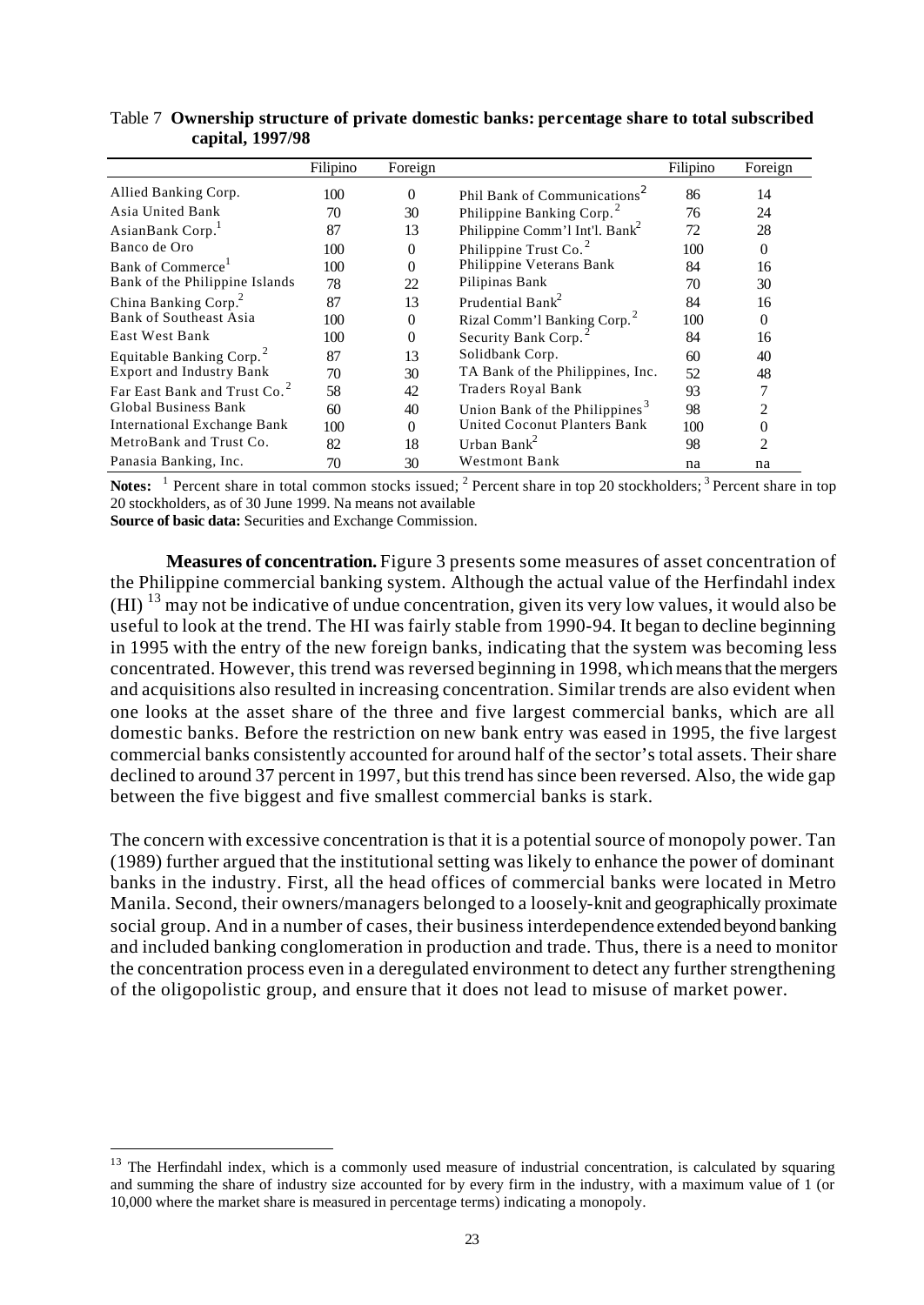

Figure 3 **Measures of commercial bank asset concentration, 1980-2000Q1**

**Source of basic data:** Published balance sheet statements of commercial banks.

**Operational efficiency.** Operational efficiency is a microeconomic concept, but it is also used to characterize a financial system. In particular, the market structure could be reflected in the spread between the cost of funds and the lending rate: a financial system is considered operationally efficient if the interest spread is low. The latter, in turn, arises from two factors. On a microeconomic level, the more cost efficient banks are, the lower the spread will be under reasonably competitive conditions. On a macroeconomic level, systemic risks also affect the spread. A more stable and confident environment will lead to a lower risk premium over lending, thus leading to a lower spread (Ersel and Kandil 2000).

A high intermediation margin would imply a smaller intermediation activity (Tan 1989). One of the structural weaknesses identified in the Philippine banking sector in the past was the large spread between commercial bank deposit and lending rates, which in turn was attributed to high intermediation costs mainly in the form of taxes and reserve requirements, as well as high profit margins (World Bank 1986). Tan (1989) also pointed out that the interest rate differential might not just be due to taxes, but to some monopoly power of the large commercial banks as well. More recently, the World Bank (1998) noted that high intermediation costs continued to be a feature of the Philippine banking system, especially when compared to other Asian economies<sup>14</sup>. Average net interest margin as a ratio of total assets from 1988-95 was 4.2 percent. Figures for comparable countries like Indonesia and Thailand were 3.5 and 3.1 percent, respectively (Demirguc-Kunt and Huizinga 1997; in Claessens and Glaessner 1998).

In addition to high reserve requirements and the mandated credit requirements discussed earlier, other contributing factors to the Philippines' high intermediation costs were high operating costs and insufficient competition (World Bank 1998). Operating costs of Philippine banks were found to be significantly higher in the Philippines c ompared to other Asian economies. In particular, average overhead costs as a ratio of total assets in 1988-95 was around 4.4 percent, compared to 2.9 percent and 2.0 percent for Indonesia and Thailand, respectively. Despite the higher operating costs, Philippine banks were also found to be more profitable. The ratio of net profit to total assets was around 2 percent for Philippine banks during the same period, against 0.9 and 1.1 for Indonesia and Thailand respectively (Demirguc-Kunt and Huizinga 1997; in Claessens and Glaessner 1998). Thus, the World Bank (1998) noted that the "high profits despite high costs indicate lack of competition, which is also evidenced by the fact that there is high concentration in the banking sector…" (p. 23).

l

 $14$  The interest spread is often used for international comparisons of financial sector efficiency. But as Claessens and Glaessner (1998) noted, cross-country comparisons should be done with care because a number of country-specific regulatory, tax, macroeconomic and microeconomic factors affect the costs of financial intermediation.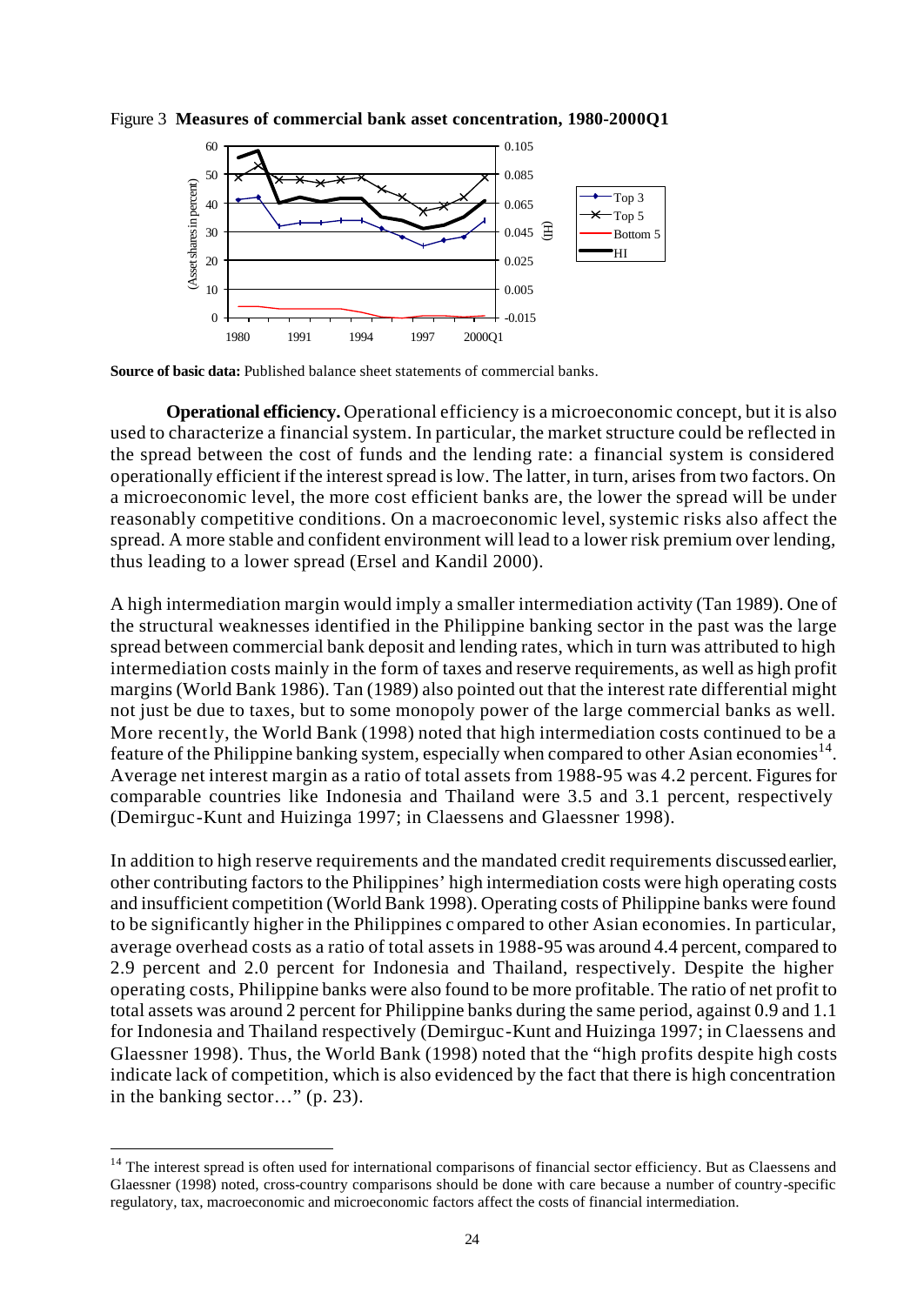Tan (1989) had previously argued that the ultimate effect of the policy of restricted entry into the banking sector had been to shield both the big and small banks from competition, which allowed the big banks to earn abnormal profits and the small banks to operate at high costs. Thus, it is important that the banking industry be sufficiently competitive if financial intermediation is to be carried out efficiently. The partial liberalization of foreign bank entry in 1994 precisely aimed to increase competition and improve efficiency in the domestic banking sector. By increasing competition, it was expected that market forces would reduce bank spreads. Although the entry of more foreign banks led to some changes in the banking structure, particularly the decline in concentration ratios, there has been no significant impact on bank spreads. Table 8 shows domestic commercial banks' average spread and rates of return both prior to and after the restriction on foreign bank entry was eased in 1995. Both only slightly declined during the postliberalization years prior to the Asian crisis.

|                                 | Average spread | Average rate of return |           |  |
|---------------------------------|----------------|------------------------|-----------|--|
|                                 |                | on Assets              | on Equity |  |
| Pre-liberalization: $1991-94^2$ |                |                        | 25.66     |  |

Post-liberalization: 1995-97 4.345 2.23 18.83

| Table 8 Commercial banks' average spread and rates of return (in percent) |  |  |  |  |  |
|---------------------------------------------------------------------------|--|--|--|--|--|
|---------------------------------------------------------------------------|--|--|--|--|--|

Notes: <sup>1</sup>Difference between lending and deposit rates adjusted for the gross receipts tax and changes in required reserves;  $^{2}$ 1987-94 for Average rate of return.

**Source:** Lamberte (1999).

Recent studies have examined the impact of the entry of more foreign banks on domestic banks' interest rate spreads and efficiency (e.g., Manzano and Neri 2001, Montinola and Moreno 2001, Unite and Sullivan 2001). Overall, their results indicate that foreign bank entry has had limited impact. Manzano and Neri (2001) noted that the effects on competition might not have been felt immediately because of a period of adjustment for the foreign banks, and/or because liberalization did not go far enough. But ultimately, they attributed the persistence of high bank spreads to the government's macroeconomic policy mix. In particular, the overvalued exchange rate before the crisis encouraged foreign borrowing and dollar intermediation by banks, which dampened the competition for peso deposits and upward movements in the deposit rate. On the other hand, the government's high interest rate policy to defend the exchange rate caused banks' lending rate to remain high. Thus, the impact of macroeconomic factors could have masked the impact of foreign bank entry on domestic banks' interest spread. According to Montinola and Moreno (2001), the scope of liberalization was limited, hence its modest effects on competitiveness and efficiency.

A more in-depth study of the determinants of bank net interest margins would be useful to establish the impact of the change in the structure of bank competition. Apart from the market structure component, regulatory components in the form of reserve requirements and capital to asset ratios, and a risk premium component to account for uncertainty in the macroeconomic environment facing banks would have significant effects on bank net interest margins (Saunders and Schumacher 2000). With respect to the regulatory components, it has also been argued that part of the reason for the high bank spreads is that Philippine banks are heavily capitalized and less leveraged. In the years prior to the 1997 Asian crisis, Philippine banks' capital adequacy ratio, defined as the ratio of net worth to risk assets, was between 17-20 percent compared to the Bank for International Settlement's requirement of 8 percent. Holding equity capital is relatively costly when compared to debt, and so banks that have relatively high capital ratios can be expected to try to cover some of this cost by imposing an extra spread (Saunders and Schumacher 2000). On the other hand, reserve requirements in the 1990s were significantly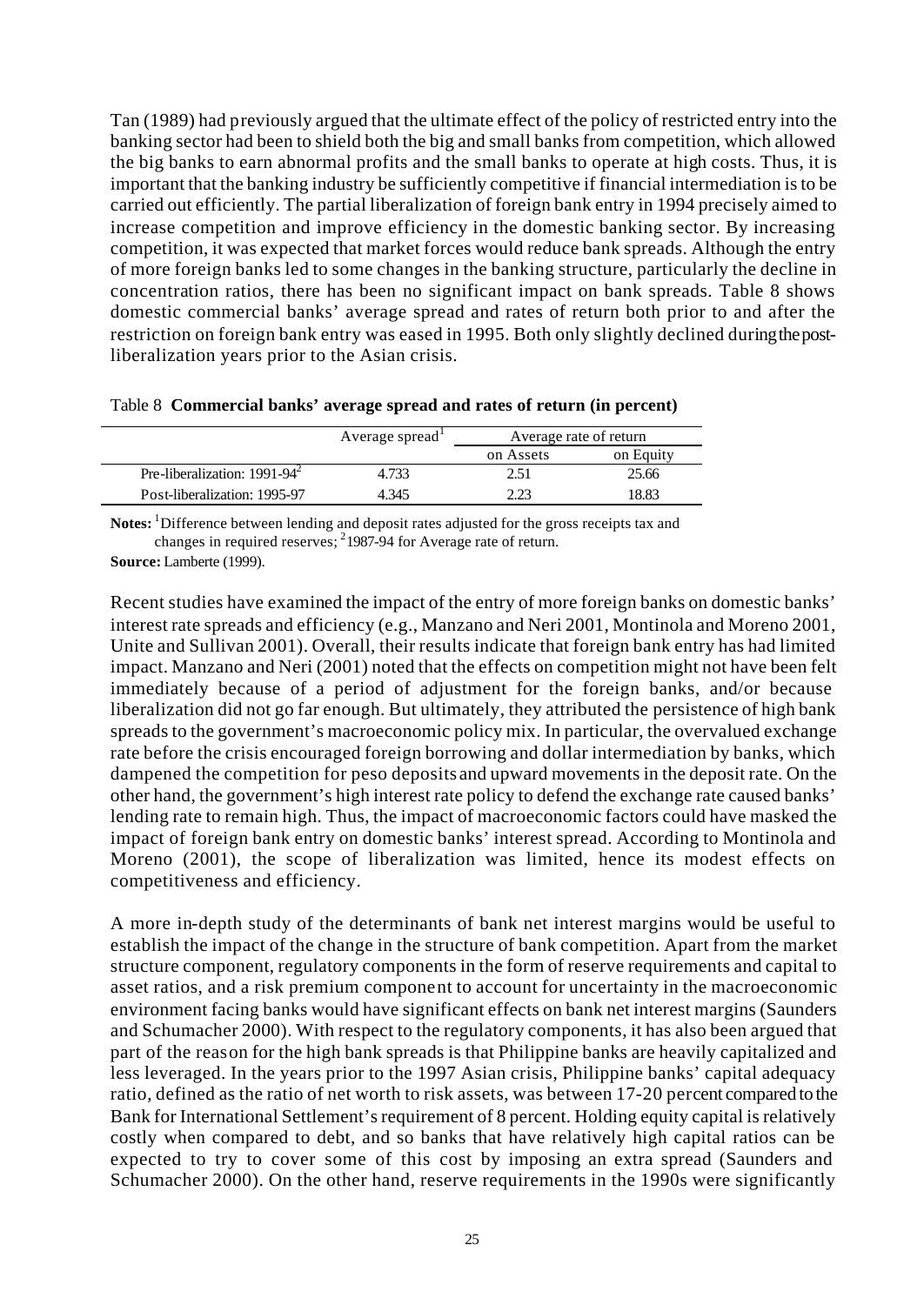lower compared to previous periods. This, together with higher interest rates paid on reserves, should have served to reduce banks' cost of intermediation. Finally, the mandatory credit requirements continued to act as a tax on banks that gets translated into a higher spread.

While the entry of more foreign banks in 1995 has not had a visible impact in terms of reducing domestic banks' interest spread, this does not mean that foreign banks have had no impact whatsoever on domestic banks' operations and the level of competition in the banking sector. Focusing on price or interest competition does not take into account the dynamic aspect of competition and efficiency. The latter refers to the structural response of banks to deregulation as reflected for instance in their balance sheets, that is, the changes in the structure of their assets and liabilities. Audretsch *et al* (2001) noted that competition and anti-trust policies in the developed economies such as the European Union have been based on traditional static models and analyses of industrial organization, wherein technology and consumer demand are given and price (output) is the firm's main, if not its only, choice variable. In contrast to the static models' focus on price competition, more recent dynamic models of industrial organization argue that firms in reality are "engaged in a continuing dynamic competitive process, constantly creating and adopting new products and processes in order to gain advantage over their rivals" (p. 618). And in a dynamic economy, the latter may have a more significant effect on welfare than the former in the long run. The issue is especially relevant to financial markets as they operate in more deregulated and globalized environments, and become increasingly characterized by technological advancements and product innovations. This emphasizes the need to augment traditional analyses of industrial organization, such as Bain's (1956) Structure-Conduct-Performance paradigm, with more dynamic analyses of markets and institutions in order to come up with a fuller depiction of competition (Audretsch *et al* 2001).

In the Philippines, foreign banks traditionally competed with local banks primarily in corporate lending and non-branch based financial services. A survey of selected local banks on their reactions to the entry of more foreign banks in 1995 indicated that the latter has led to a more competitive environment particularly in wholesale banking (Hapitan 2001). The entry of more foreign banks further reduced the already thinning spreads from servicing corporate accounts because of the entry of more local banks in the early 1990s. This induced local banks to tap other segments of the market that would generate higher returns. Thus, local banks shifted their focus towards developing products and services for the middle and retail consumer markets, and to some extent the previously neglected small and medium sized enterprises. Local banks also sought to improve existing product lines and services, especially by introducing technology based enhancements such as phone banking, bills payment, point of sale transactions, and internet banking (AAC 1998). But as Hapitan (2001) also noted, re-engineering was undertaken by the domestic banks as a strategy in itself, and not because of the entry of more foreign banks per se.

Local banks' greater focus on retail operations could also account for the persistence of high banks spreads, both from the cost and profit aspects. Banks whose services are directed more toward retail operations normally have higher operating costs compared to banks that are more oriented toward wholesale markets. This is due to the former's need for more branches, equipment, and personnel to serve retail customers. Higher operating costs then translate into a higher spread (Brock and Suarez 2000). Branches of domestic commercial banks expanded rapidly especially in 1995-97, which accounts for t he increasing trend in their operating costs during that period. The shift towards more profitable retail lending could have also allowed banks to maintain their profit margins. The New General Banking Law has allowed foreign banks to fully own an existing local bank, thus relaxing the restriction on branching by foreign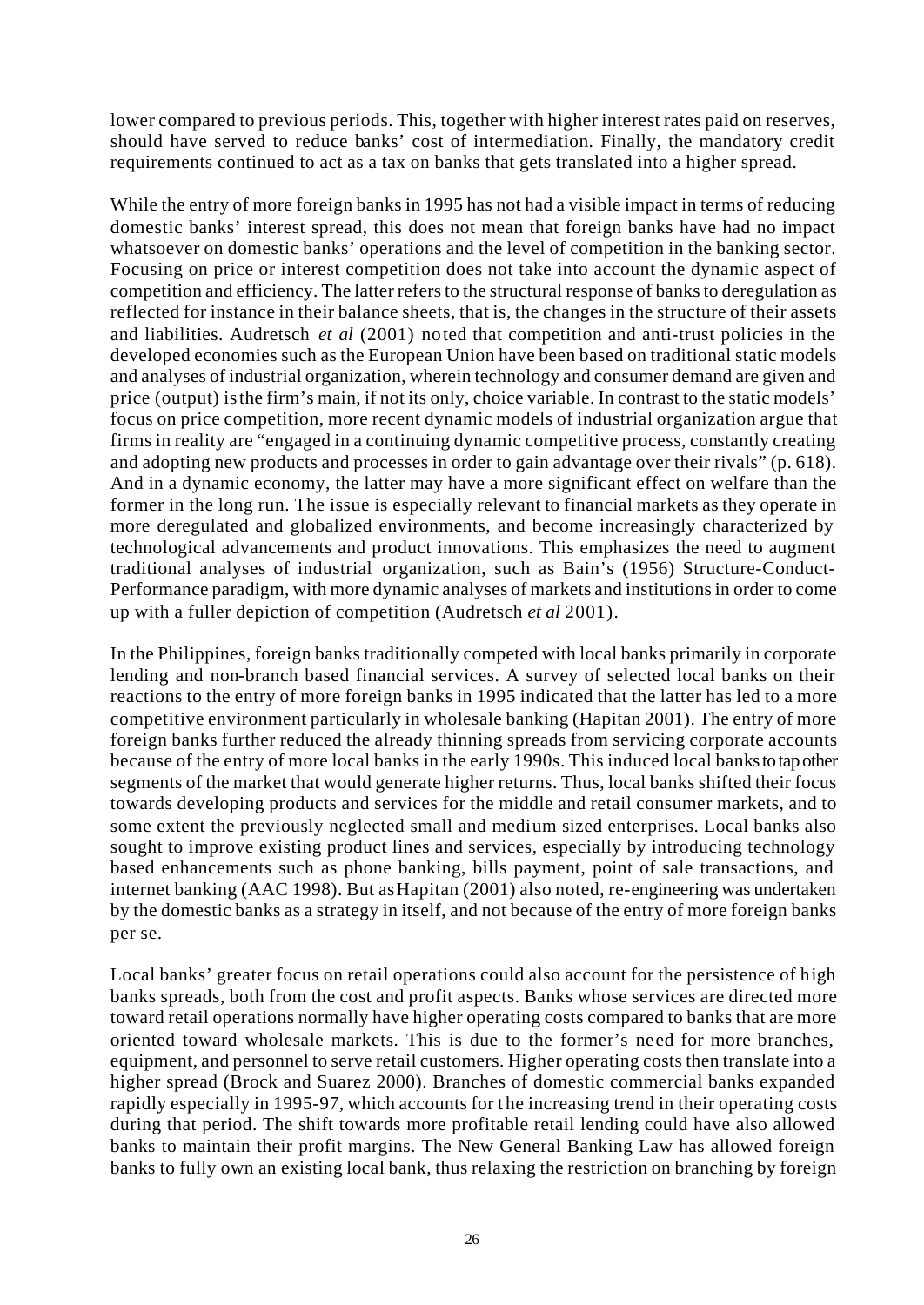banks. In December 2000, Hong Kong Shanghai Banking Corporation (HSBC) acquired a local thrift bank, which could further enhance competition in the middle and retail consumer markets.

## **B. Insurance sector**

It was noted earlier that the share of NBFIs in total financial assets fell from a high of 28 percent in 1975 to 19 percent in 1999. A major sector under NBFIs is the insurance sector. In fact, the share of the insurance sector in total NBFI assets steadily increased over the past two decades, from 47 percent in 1980 to 71 percent in 1998 (Table 9). Over half of the assets of the insurance sector were in turn accounted for by two government insurance corporations. However, the share of the insurance sector in total financial assets fell in the 1990s with the rapid expansion of the banking sector.

|                               | 1980          | 1985   | 1990   | 1995     | 1996     | 1997     | 1998     |
|-------------------------------|---------------|--------|--------|----------|----------|----------|----------|
| Assets (billion pesos)        |               |        |        |          |          |          |          |
| Total financial               | 249.67        | 492.80 | 802.98 | 2,080.57 | 2,680.81 | 3,429.98 | 3,473.39 |
| <b>NBFIs</b>                  | 58.36         | 104.17 | 194.13 | 443.11   | 507.86   | 582.40   | 622.88   |
| Insurance                     | 27.54         | 59.40  | 132.87 | 286.86   | 334.34   | 388.74   | 439.84   |
| Distribution of insurance (%) |               |        |        |          |          |          |          |
| Government <sup>1</sup>       | 64            | 66     | 66     | 65       | 64       | 64       | 64       |
| Private                       | 36            | 34     | 34     | 35       | 36       | 36       | 36       |
| Share in total financial (%)  |               |        |        |          |          |          |          |
| Insurance                     | 11            | 12     | 17     | 14       | 12       | 11       | 13       |
| Government                    | $\mathcal{I}$ | 8      | 11     | 9        | 8        | 7        | 8        |
| Private                       | 4             | 4      | 6      | 5        | 4        | 4        | 5        |
| Share in NBFIs $(\%)$         |               |        |        |          |          |          |          |
| Insurance                     | 47            | 57     | 68     | 65       | 66       | 67       | 71       |
| Government                    | 30            | 38     | 45     | 42       | 42       | 43       | 45       |
| Private                       | 17            | 19     | 23     | 23       | 24       | 24       | 25       |

#### Table 9 **Share of the insurance sector in total financial and NBFIs assets, 1980-1998 (in percent)**

**Note:** <sup>1</sup> SSS and GSIS.

**Source of basic data:** Social Security System; Government Service Insurance System; Bangko Sentral ng Pilipinas.

There are two broad categories in the insurance industry: life and nonlife. These two categories not only offer entirely different products, but also have different structures, modes of operation, constituent characteristics, and regulatory requirements. Although the industry is largely private owned, it also includes five government insurance corporations: the Government Service Insurance System (GSIS), Social Security System (SSS), Philippine Crop Insurance Corporation (PCIC), Philippine Deposit Insurance Corporation (PDIC), and the Home Mortgage and Guarantee Fund (HMGF). These government corporations are governed by their respective charters and do not fall under the authority of the Insurance Commission. The government sector has consistently been twice as big as the private insurance industry in terms of assets. Another important sector is the pre-need industry, which also operated outside of the purview of the Insurance Commission. Thus, the pre-need industry grew significantly since it operated under a less restrictive regulatory environment relative to the life and nonlife insurance sectors.

Table 10 shows the total assets of the private insurance industry. Total assets in real terms grew very fast in the 1990s compared to the 1980s - 8.5 percent per annum from 1991-98 as opposed to just 2 percent from 1980-90. The real growth rates of total assets by sector (life and nonlife) and ownership (domestic and foreign) also showed a similar trend over the same periods. As a percentage of GDP, though, there was only a slight increase in total assets from around 4 percent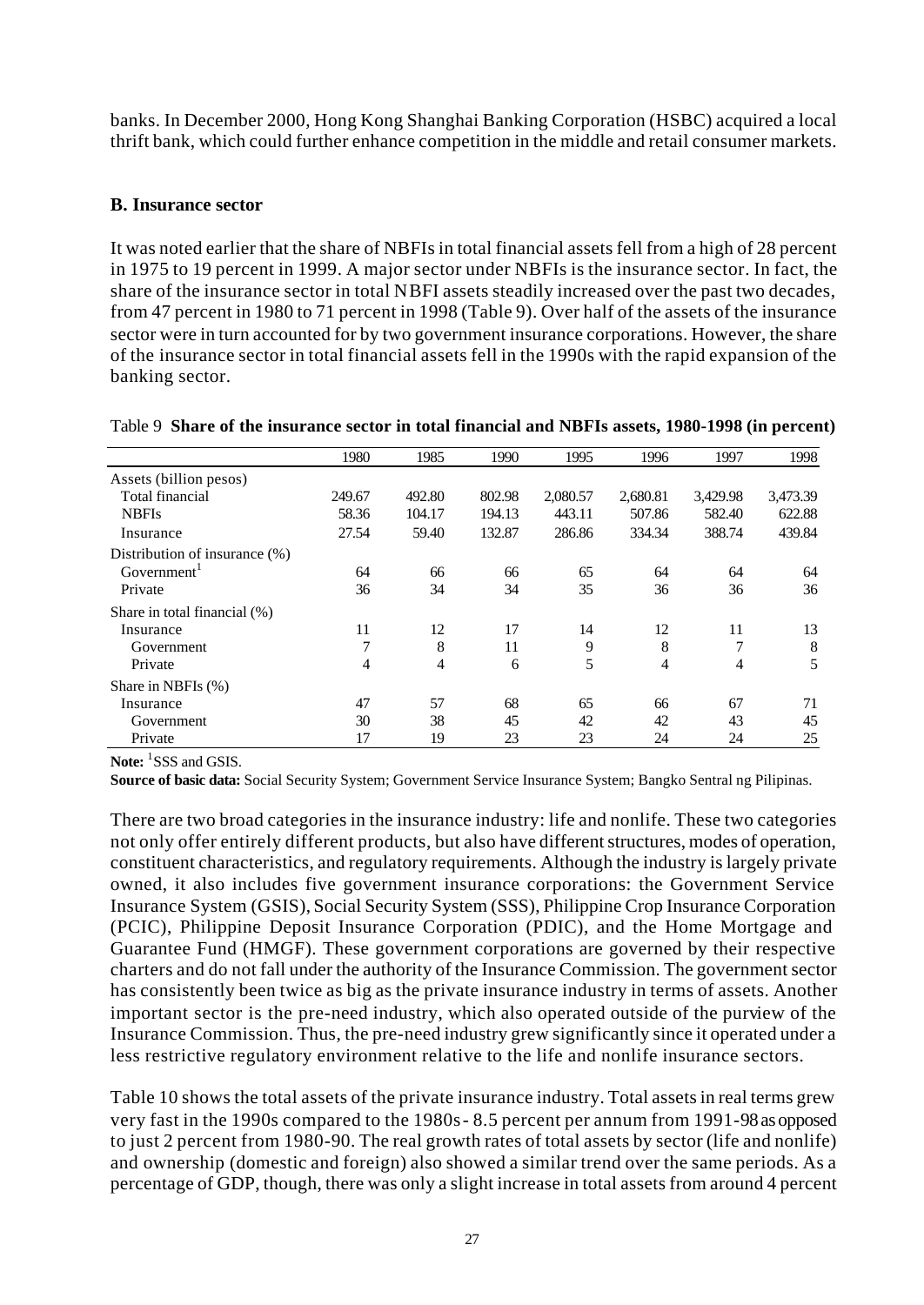in 1980 to less than 6 percent in 1998. The life insurance sector grew at a faster rate of 10 percent per annum in the 1990s, while the nonlife insurance sector grew by around 6 percent. In terms of percentage distribution, life insurance accounted for over half of total assets, with its share significantly growing in the 1990s.

|                               | 1980  | 1985   | 1990   | 1995    | 1996    | 1997    | 1998    |
|-------------------------------|-------|--------|--------|---------|---------|---------|---------|
| Total assets (million pesos)  | 9,997 | 20,284 | 45,151 | 100,269 | 120,234 | 140,203 | 157,546 |
| Total assets (% of GDP)       | 4.1   | 3.6    | 4.2    | 5.3     | 5.5     | 5.8     | 5.9     |
| Domestic (% of Total)         | 64.2  | 59.9   | 58.2   | 58.4    | 58.5    | 56.9    | 54.4    |
| Foreign (% of Total)          | 35.8  | 40.1   | 41.8   | 41.6    | 41.5    | 43.1    | 45.6    |
| Life (% of Total)             | 51.1  | 51.8   | 56.5   | 66.6    | 68.9    | 66.3    | 67.7    |
| Domestic (% of Life)          | 51.3  | 47.4   | 46.3   | 44.7    | 46.3    | 44.6    | 41.7    |
| Foreign (% of Life)           | 48.7  | 52.6   | 53.7   | 55.3    | 53.7    | 55.4    | 58.3    |
| Nonlife (% of Total)          | 43.8  | 43.5   | 40.6   | 31.6    | 29.2    | 31.7    | 30.3    |
| Domestic (% of Nonlife)       | 75.8  | 71.0   | 72.4   | 85.6    | 85.6    | 80.7    | 80.4    |
| Foreign (% of Nonlife)        | 24.2  | 29.0   | 27.6   | 14.4    | 14.4    | 19.3    | 19.6    |
| Prof'l reinsurer (% of Total) | 5.1   | 4.8    | 2.9    | 1.8     | 1.9     | 2.0     | 2.0     |
| Domestic (% of Prof'l)        | 93.0  | 93.9   | 90.5   | 86.6    | 87.0    | 87.8    | 88.3    |
| Foreign (% of Prof1)          | 7.0   | 6.1    | 9.5    | 13.4    | 13.0    | 12.2    | 11.7    |

Table 10 **Distribution of total assets of the insurance sector, 1980-1998** 

**Note:** Domestic and foreign are defined according to ownership, not place of incorporation. Thus, foreign companies include branches and domestically incorporated but foreign owned companies. **Source of basic:** Insurance Commission.

In contrast to the banking sector, there was significant foreign participation in the insurance industry even prior to deregulation of entry. In particular, total assets of the life insurance sector were roughly equally divided between domestic and foreign owned companies. Also, total assets of foreign owned insurance companies in real terms grew at an average annual rate of 11 percent in the 1990s, which was double that of domestic companies. This was due to the deregulation of foreign entry. Most of the new foreign entrants were life insurance companies, which also accounts for their increasing share in this sector. In contrast, there was a decline both in the overall asset share of the nonlife sector and the share of foreign owned nonlife companies. This indicates that the objective of increasing the industry's capitalization by allowing greater foreign participation was being achieved only in the life insurance sector.

The deregulation of entry led to an increase in both domestic and foreign private insurance companies (Table 11). There were around 148 private insurance companies in 1998 compared to 129 in 1995, around 70-80 percent of which are domestic nonlife insurance companies. As noted earlier, most of the new foreign entrants were life insurance companies, which increased their number and asset share from 1995 to 1998. Although there were also more domestic life insurance companies, their asset share declined to around 42 percent in 1998. In contrast, the number of foreign nonlife insurance companies was relatively unchanged over the same period, while the number of domestic companies increased further to 96 in 1998. Taking into account the decline in the asset share of the domestic nonlife insurance companies over t his period, this suggests that their problem of weak capitalization may have even worsened.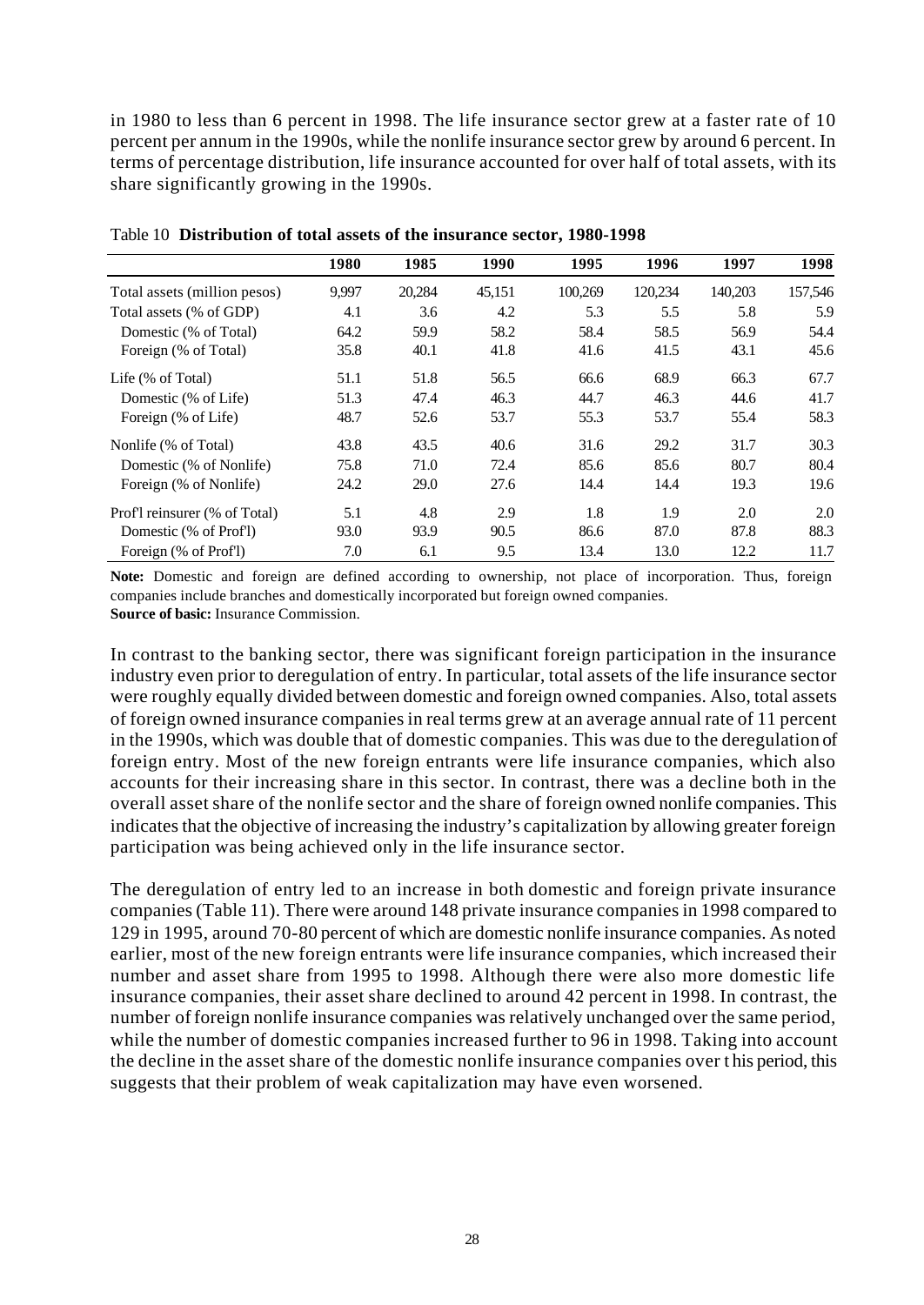|                           | 1980           | 1985           | 1990           | 1995           | 1996           | 1997           | 1998           |
|---------------------------|----------------|----------------|----------------|----------------|----------------|----------------|----------------|
| <b>TOTAL</b>              | 135            | 130            | 130            | 129            | 134            | 145            | 148            |
| Domestic                  | 111            | 103            | 108            | 112            | 114            | 121            | 122            |
| Foreign                   | 24             | 25             | 20             | 16             | 18             | 22             | 23             |
| Composite                 |                | $\overline{2}$ | $\overline{2}$ | 1              | $\overline{2}$ | $\overline{2}$ | 3              |
| Life                      | 23             | 22             | 23             | 26             | 29             | 34             | 35             |
| Domestic                  | 19             | 18             | 19             | 21             | 22             | 24             | 23             |
| Foreign                   | $\overline{4}$ | $\overline{4}$ | 4              | 5              | 7              | 10             | 12             |
| Domestically incorporated | $\overline{c}$ | $\overline{2}$ | $\overline{2}$ | 3              | 5              | 8              | 10             |
| <b>Branch</b>             | $\overline{2}$ | $\overline{2}$ | $\overline{2}$ | $\overline{2}$ | $\overline{2}$ | $\overline{c}$ | $\overline{2}$ |
| Nonlife                   | 107            | 101            | 101            | 98             | 99             | 105            | 106            |
| Domestic                  | 88             | 81             | 86             | 88             | 89             | 94             | 96             |
| Foreign                   | 19             | 20             | 15             | 10             | 10             | 11             | 10             |
| Domestically incorporated | 6              | 6              | 5              | 4              | $\overline{4}$ | 5              | $\overline{4}$ |
| <b>Branch</b>             | 13             | 14             | 10             | 6              | 6              | 6              | 6              |

Table 11 **Number of insurance companies by type of insurer, 1980-1998**

**Source:** Insurance Commission.

With respect to concentration of ownership of assets, the Herfindahl index (HI) does not indicate undue concentration in the nonlife insurance sector, while the life insurance sector is significantly more concentrated (Figure 4). The latter becomes even more evident when one looks at the asset share of the five largest life insurance companies, which consistently accounted for at least 80 percent of total assets of this sector. In contrast, the asset share of the five largest nonlife insurance companies was less than 40 percent. But the latter also signifies a high degree of concentration given the greater number of nonlife insurance companies. The World Bank (1992) noted that these small, weak companies are one of the principal causes of inefficiencies and even abuses in the nonlife sector. In contrast, concentration in the life insurance sector was not deemed a problem, and was noted to be common in other countries as well. There was also a slight downward trend in the HI for the life insurance sector, with the entry of more foreign companies. But as in the banking sector, the oligopolistic structure in both life and nonlife insurance is very evident.

Figure 4 **Measures of asset concentration in the insurance industry, 1970-1998**



**Note:** The Herfindahl index is plotted on the left hand scale, while the asset share of the five largest companies is plotted on the right hand scale.

**Source of basic data:** Insurance Commission.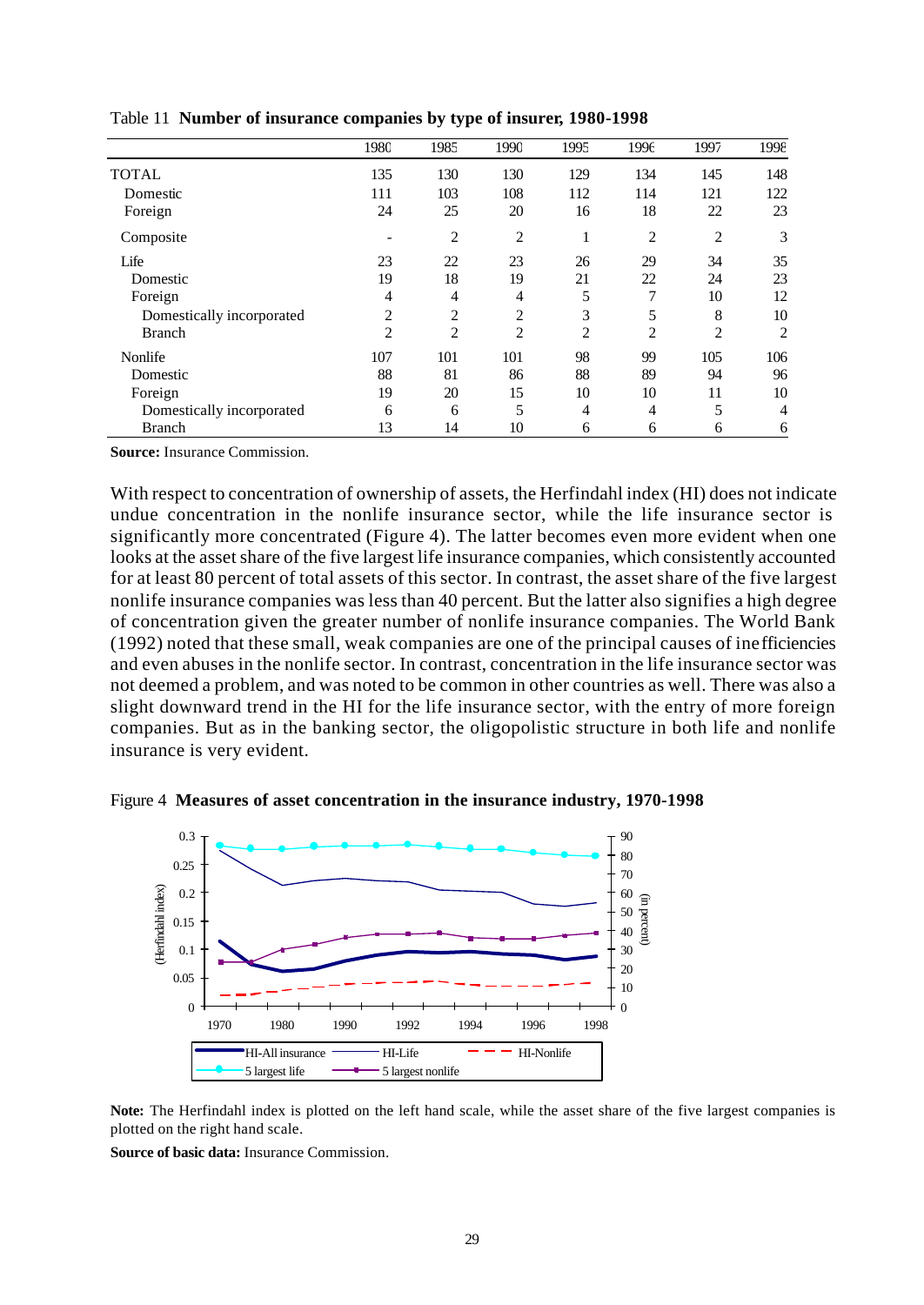The rapid growth of the insurance industry in recent years augurs well for the development of the country's capital markets and overall economic growth. In particular, life insurance is far more likely to add to long term capital growth than nonlife insurance, or banks. Since the policies they sell are typically long term, life insurance firms can also lend their funds on a long term basis. It should also be noted that the industry grew under a still restrictive regulatory framework.

Again, as in the banking sector, the danger inherent in a policy of closed markets should also be underscored and competition encouraged in the insurance industry. In particular, the presence of subsidiaries or branches of foreign insurers, as well as the acquisition by foreign companies of minority or majority interests contributes to the development of the domestic insurance sector. Foreign presence brings with it innovation and transfers of know-how, while at the same time giving access to additional financial resources, improving insurance rules, fostering greater diversification of business, expanding capacity, broadening the scope of products offered and increasing financial security (OECD 1997). But clearly, further reforms are needed to complement the deregulation of foreign entry into the Philippine market. In particular, overly conservative and restrictive investment policies and practices led to rather perverse results in that they encouraged investments in short term assets, especially government securities. This created an unfortunate mismatch between the maturities of the industry's assets and liabilities, especially given the country's serious need for long term capital (World Bank 1992). Needless to say that some prudential regulation of investment would still be necessary to balance profitability with soundness.

While both the banking and insurance sectors started off as highly regulated, even repressed, industries, only the regulatory framework in the former evolved over time. In contrast, it was only very recently that deregulatory reforms in the insurance sector were initiated. Overall, the results indicate that one recent policy reform had an especially significant positive impact on the competitive structure of the commercial banking sector, that is, the liberalization of entry of new banks, particularly foreign banks. In particular, it led to less concentration and presumably market power of the domestic banks, and greater competition. Why this has been so, despite the fact that the process of financial liberalization has been on going for more than a decade, is explored further in the next section. In particular, the section looks at the regulation of the financial sector in the overall context of competition policy.

# **IV. Competition Policy Issues in the Financial Sector**

This section seeks to identify some relevant issues pertaining to competition policy in the financial sector, which need to be examined further.

# **A. Banking sector**

Overall, the banking sector in the Philippines is still subject to extensive government regulation. This is not surprising since even banks in developed economies are typically subject to substantial public regulation. While most of the current regulations are justified for prudential reasons, particularly to protect the stability and soundness of the financial system, some longstanding restrictions are clearly meant to achieve some social objective. Also, some regulations may no longer be necessary for prudential reasons, thereby restricting competition unnecessarily. Thus, an appraisal of existing regulations is always i nstructive to ascertain their impact on competition and efficiency, and their overall effectiveness in the rapidly changing financial environment.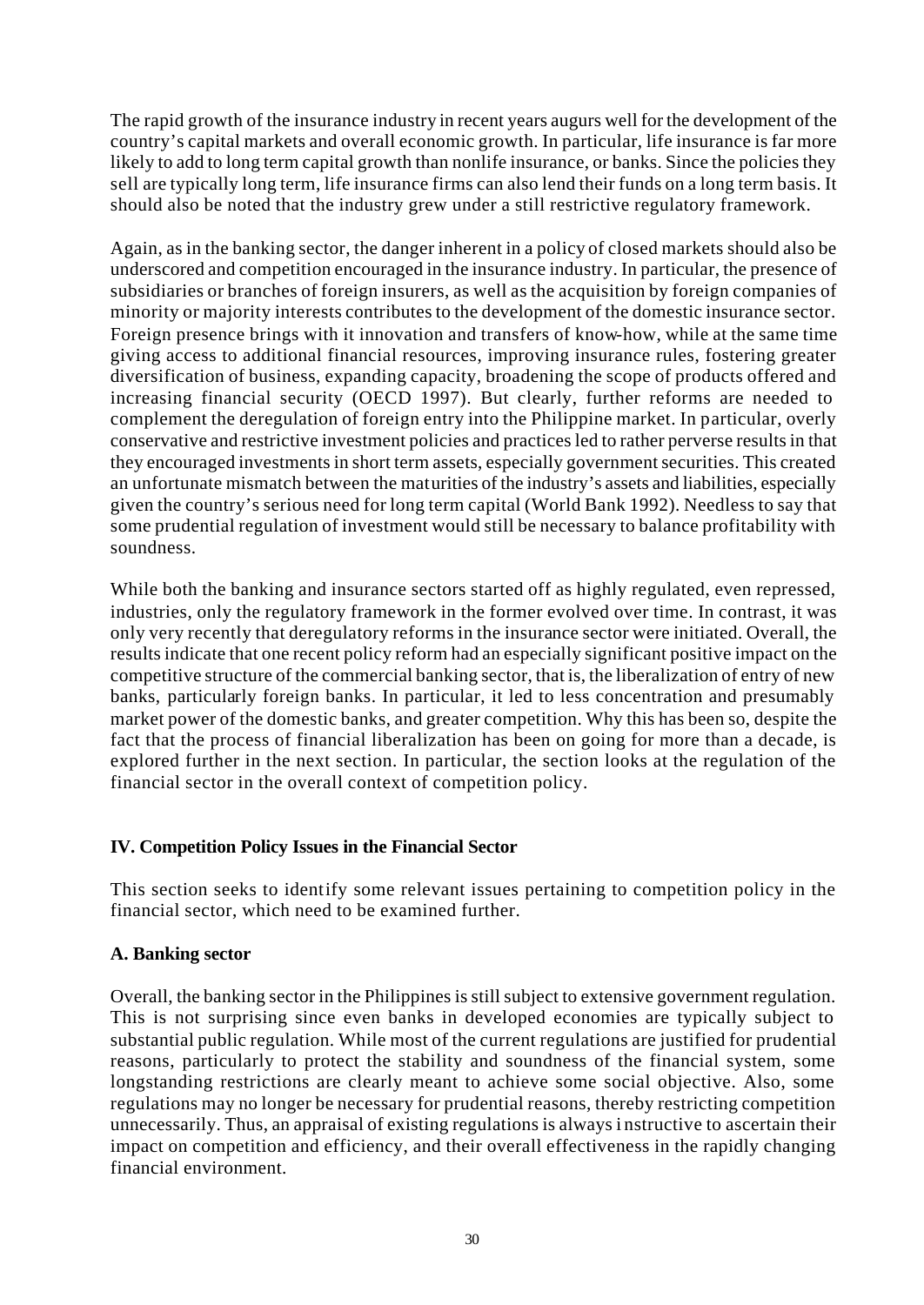It is repeatedly pointed out in the literature that better prudential regulation and supervision are of paramount importance in dealing with the consequences of liberalization and globalization of financial markets. However, better regulation does not necessarily call for the institution of more or stronger rules, but a different kind of rules. New approaches to the supervision of financial institutions have been characterized by a shift in focus away from formulaic capital standards and mandated portfolio structures, toward improvements in transparency and in the supervision of risk management systems (Hendricks and Hirtle 1997). Prudential supervision is designed for balance sheet regulation, and the rise in off balance sheet activities of banks diminish the importance and effectiveness of such regulation. Thus, there is also a need to strengthen disclosure, transparency, and bankruptcy rules. Reporting requirements seem to be comprehensive and adequate for supervisory needs in the Philippines. What needs to be ensured is that all data and information are effectively utilized.

In the case of the Philippines, the need for stronger prudential regulation and supervision is partly due to the explicit, and more importantly the implicit guarantees in the financial system. Ultimately, the way to reduce the former would be to minimize the latter. Prudential regulation in effect substitutes the judgment of regulators for that of regulated financial institutions and their customers. Thus, the former absorbs risks that would otherwise be borne by the latter. And in order to minimize its own risk exposure, regulators have an incentive to further limit the behavior of regulated institutions. But prudential regulation lessens competitive pressure and carries efficiency costs (Wallis *et al 1997*). And it should be pointed out that regulators also have the potential to engage in moral hazard. That is, regulators may cover up problems in the financial system, whether to hide their mistakes or because of political pressure (Aoki 1997). Over-regulation is costly, cumbersome, and counter-productive. The issue then becomes, what constitutes appropriate prudential regulation?

One area of public policy that has had a significant impact on the structure and performance of the Philippine banking sector is on entry and branching. In particular, restrictions on entry and branching led to an uncompetitive and inefficient banking system. On the other hand, their deregulation enhanced the contestability and competitiveness of the market, and facilitated changes in banking trends, such as the introduction of new products, services and technologies.

Entry into the banking sector is one area that continues to be regulated even in the most liberalized or deregulated financial system. For instance, even the OECD countries continue to regulate the entry of new domestic banks, although none outrightly ban new entry. That is, new entry requires a license but is otherwise free. Controls on entry in the form of authorization criteria include minimum capital requirements, and more importantly fitness and properness criteria for controllers and managers of banks. On the other hand, the entry of foreign banks is relatively more restricted (OECD 1998a). Thus, regulation of entry to the banking industry is primarily a tool of prudential regulation. "Free banking", or the removal of entry and other restrictions without accompanying prudential regulations, is not deemed as tenable because it could lead to over-competition and excessive risk-taking, thus compromising the stability and soundness of the banking system. In contrast, current entry regulations in the Philippines contain similar prudential requirements, as well as an outright ban on new entry of commercial banks.

Overall, government barriers to entry are typically imposed to limit and reduce the number, as well as increase the average size of banks in the Philippines. Bigger and fewer banks, in turn, were seen to promote the safety and soundness of the financial system. But it is also recognized that their removal would enhance market contestability and the competitive process. A balance needs to be struck between the potential costs and potential benefits of allowing greater competition. In particular, the potential adverse effects of enhancing competition through a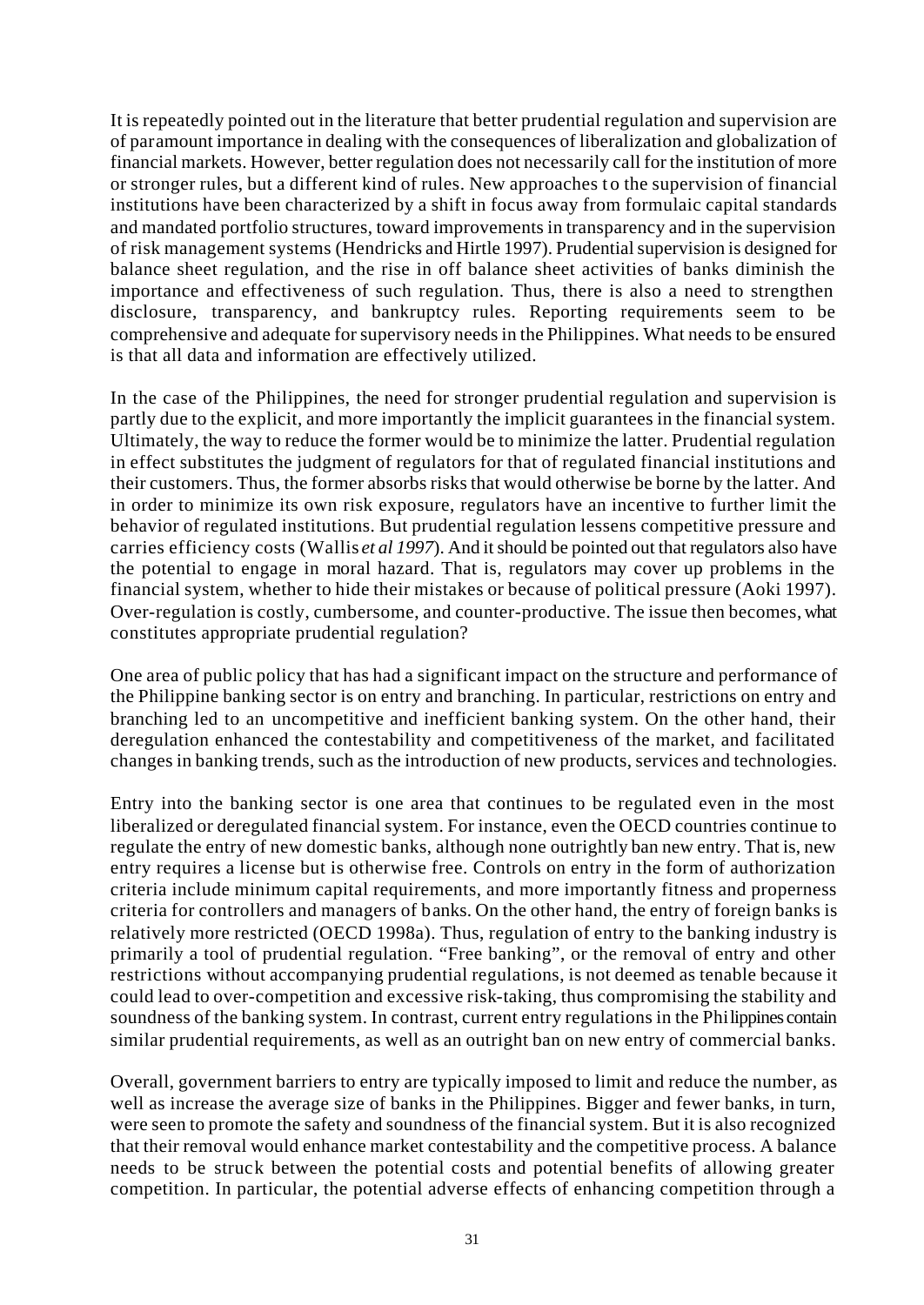lowering of barriers to entry can be addressed by properly applying prudential regulations and restrictions such as those currently in place, especially the fitness and properness criteria for bank owners and managers. The focus should not just be the size of banks per se, but whether they are sound, competitive and efficient. Although in the P hilippines, one merit of having direct entry restrictions is that it frees monetary authorities from political interventions in the licensing process. On the other hand, the policy bias has shifted in favor of foreign banks

The literature on foreign banking typically asserts that foreign bank entry can render national banking markets more competitive, thereby forcing domestic banks to operate more efficiently. For instance, Claessens *et al* (1998) provide empirical evidence that significant foreign ownership share of banks does reduce the profitability and overall expenses of domestically owned banks. The results demonstrate how foreign bank entry can improve the functioning of national banking markets, with positive overall welfare implications for banking customers and the economy, even as it reduces domestic banking profits. An interesting finding of their study is that the number of entrants, rather than their market share, is the critical factor. That is, the impact of foreign banks on competition is immediately upon entry rather than after they have gained substantial market share. Papi and Revoltella (1999) likewise concluded that foreign direct investment in the banking sectors of transitional economies also provided valuable opportunities for the deve lopment of the host banking sector and the host economy as a whole. In this context, the recent move to further liberalize foreign bank entry in the Philippines is a step in the right direction. Also, it would seem that the aggregate 30 percent asset share limit on foreign majority-owned banks is not that potentially restrictive.

Another potential positive impact of greater foreign participation in the Philippine banking sector is on the ownership structure of domestic banks. As noted earlier, very few domestic banks have remained purely Filipino owned, and foreign stakes could increase further. To date, the asset share of foreign bank branches and subsidiaries is around 15 percent of total banking assets. And with the higher limit on total foreign equity participation of individuals and nonbanks in domestic banks, there is still considerable room for increased foreign participation in the banking sector. This could serve not just to widen the ownership base of domestic banks, but change the nature of ownership and hence banking in the Philippines.

Concentration of ownership continues to be a concern essentially because of its adverse implications on allocation of credit, the worst case being DOSRI abuses. A related issue here is interlocking ownership among financial and nonfinancial firms. The overall experience of developing countries was that when industrial conglomerates control financial institutions, this led to a worsening in resource allocation, decreased competition and conflicts of interest, and problems of financial inflexibility and instability. These problems were particularly serious in developing countries with weak prudential regulation and supervision, as well as tight restrictions on entry into the banking industry (Fry 1988). Ironically, such linkages could have contributed to the stability of the Philippine financial system, for instance by helping to avert massive loan defaults during the crisis in the early 1980s. Banks typically restructured loans to allied firms to avoid provisioning and write offs for bad loans, and thus protected both nonfinancial and financial firms from bankruptcy. More recently, the Bankers Association of the Philippines spearheaded efforts to assist ailing investment houses, which was still an after effect of the Asian crisis. This should thwart possible contagion effects on the banking sector, as what happened to Urban Bank.

But while such linkages may contribute to the stability of the commercial banking sector in the short run, any resulting adverse efficiency effects would eventually backfire on the banks themselves. The cases of Japan and South Korea clearly demonstrated this, with grave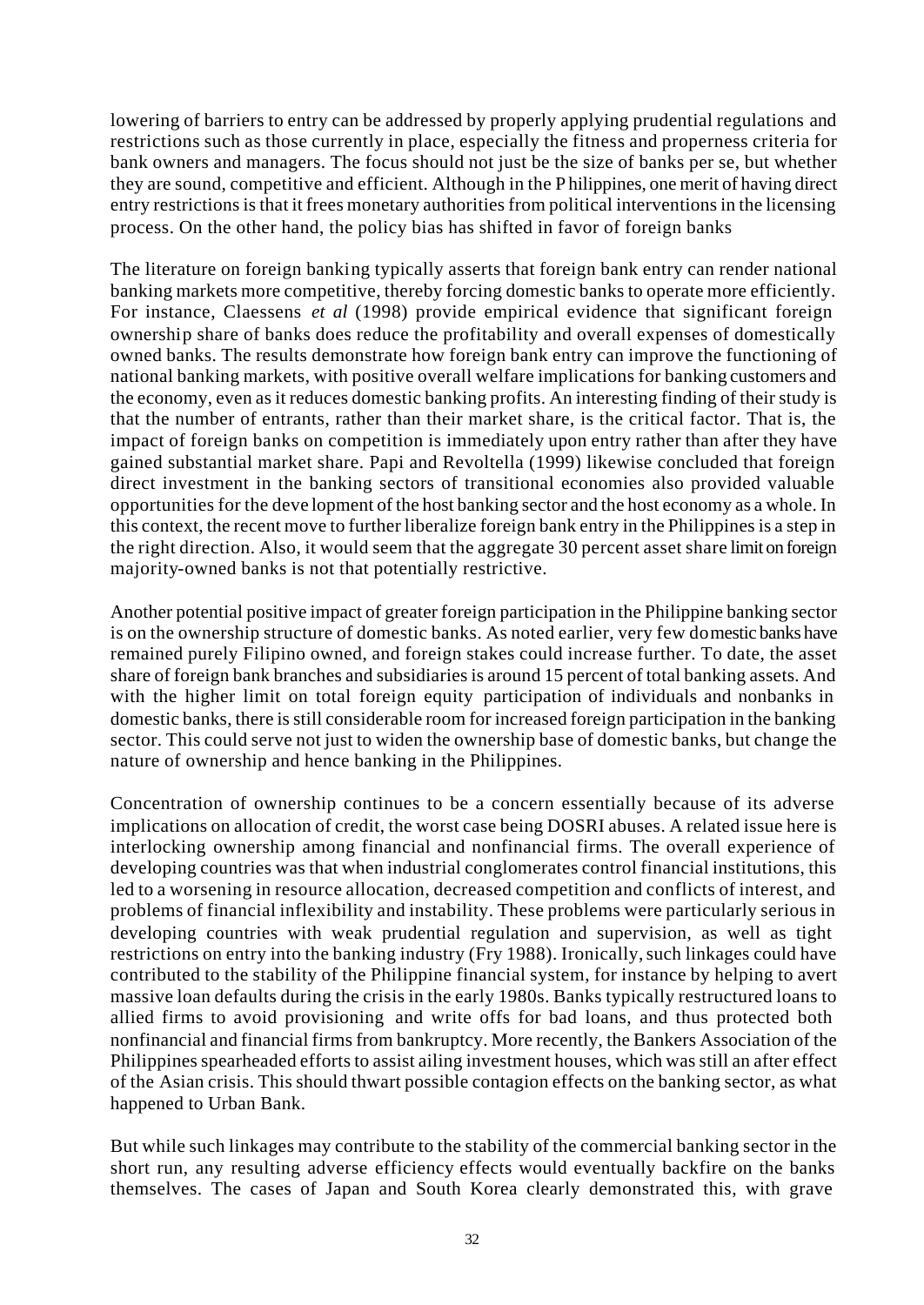consequences for the entire economy. As long as scarce loanable funds are not channeled to borrowers who can use them most productively, the level and quality of investments and, consequently, the rate of economic growth will be severely affected. Thus, a change in the nature of Philippine banking is warranted. In particular, a move away from a relationship-based system of financial intermediation, to one of explicit market based transactions would enhance competition and efficiency.

In addition to the policy on entry and branching, other key policy issues with respect to competition in the commercial banking sector that need to be examined further include:

- 1. Anti-competitive agreements: The question of collusion and cartelization is a longstanding one in the commercial banking sector. Another issue is the potential misuse of market power, with the continued dominance of a few l arge commercial banks. One way to deal with both these issues is to make the threat of potential entry available at all times. Two main areas of concern with respect to market concentration and collusion are overpricing of financial products and underprovision of services essential to economic growth and welfare. For instance, it had been observed among OECD countries that anti-competitive practices, such as non-itemized charges and financial penalties for account closure, occurred more frequently with the deregulation of financial services. Also, as banks enter into more cooperative arrangements (e.g., the interconnection of networks such as ATMs; operation of international credit card systems or national debit transfer systems), these may give rise to competition concerns. Finally, it should be noted that anti-competitive agreements could transpire not just between banks, but between banks and regulators as well.
- 2. Competitive neutrality: Although the government's share in total assets of commercial banks has declined, it is still quite substantial. The two government owned banks were the fifth and seventh largest banks as of the first quarter of 2000, and together accounted for almost 13 percent of total commercial bank assets. The strong presence of government banks in the industry could lead to distortions in competition, especially since they have shifted from development financing to commercial and industrial lending to directly compete with private banks. More importantly, they are very prone to "behest loans", which was the cause of the collapse of government banks in the early 1980s. Land Bank of the Philippines (LBP), together with the Philippine National Bank (PNB), again experienced financial difficulties and sought assistance from the BSP in 2000. The LBP even considered transferring its losses to the national government, but the latter's growing deficit did not allow it. The government is also making moves to regain control over PNB. Clearly, undue advantages because of their direct link to the gove rnment served to compromise their competitiveness and efficiency.
- 3. Unjustified regulatory restrictions on competition: In addition to market entry restrictions, restrictions on competitive behavior, such as portfolio restrictions (e.g., mandatory credit requirements), also need to be assessed. But a distinction needs to be made here between credit restrictions designed to channel funds to specific sectors to achieve some social objective, and those imposed for prudential reasons.

Obliging banks to subsidize and/or service certain activities compromise their efficiency, and may not be sustainable in a competitive environment. That is not to say that the credit needs of the targeted sectors are not valid, but the issue is the effectiveness of directed credit. Their credit needs can be more efficiently dealt with through other means, such as direct government funding, transfer payments or provision of services. For instance, it has been suggested that the government banks, which have become increasingly involved in commercial lending, revert to their original mandate of development financing.

It is also important to have an effective treatment of the **"**exit problem**"**. This is influenced by policies toward exit, downsizing, bankruptcy, and public bailout commitments. It is desirable,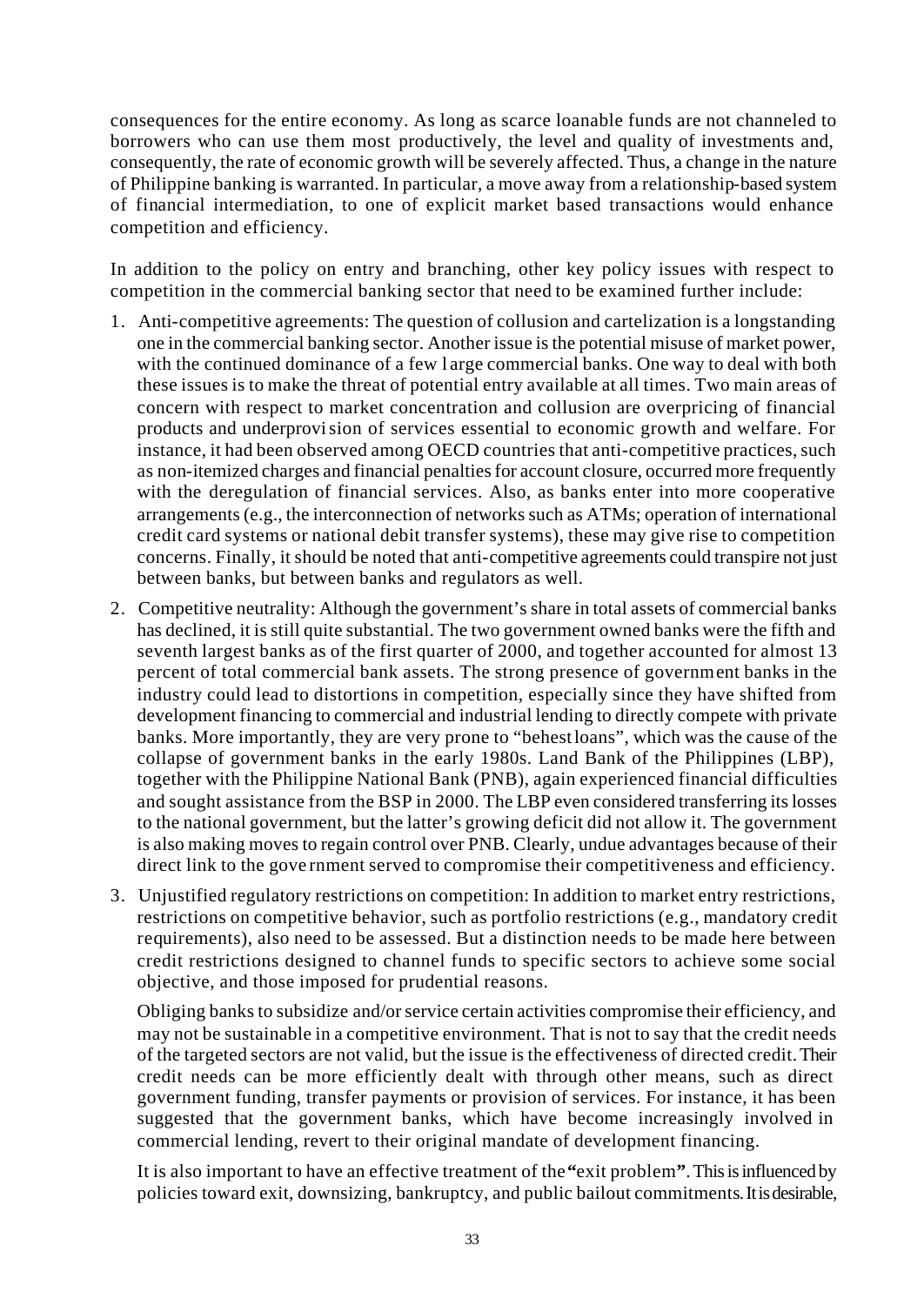from the viewpoint of efficiency, that inefficient and noncompetitive institutions discontinue their operations. But if a series of banking failures is not handled well, it could trigger a crisis of confidence crisis and thus threaten the stability of the entire financial system. In general, insolvent banks should be allowed to fail. Competition is distorted by policies that prevent banks from exiting from the marketplace in the normal manner. Policies that seek to prevent bank failures may also deter entry into the industry. Competition is further distorted when the statutory powers of the state is used to assist a failing bank, which may constitute a form of "state aid" (OECD 1998a). Thus, the IMF had been pushing for greater powers for the BSP and the PDIC in dealing with problematic banks. In should also be noted that losses due to its bail-out of troubled banks in the 1980s partly caused the collapse of the Central Bank of the Philippines, which required its rehabilitation in 1993.

4. Mergers and acquisitions: In addition to their potential impact on market power, potential effects on competition and efficiency need to be clearly identified and considered. It needs to be pointed out that not all mergers and acquisitions are healthy for the economy. They could also lead to some problems especially if they are regulation-driven, such as using capitalization requirements to drive consolidation. For instance, one problem of increasing capital through mergers and acquisitions is the potential additional risks in credit. Combining banking with nontraditional activities, such as insurance<sup>15</sup>, may also extend the financial safety net. There should be a thorough evaluation of the potential effects of consolidation. This would include both direct effects (e.g., increased market power and/or improved firm efficiency) and indirect effects (e.g., reduction in the availability of financial services to small customers). There are also potential systemic consequences, such as changes in the efficiency of the payments system and the safety and soundness of the financial system (Berger *et al* 1998). On the other hand, the Philippine commercial banking sector has been found to still exhibit economies of scale in the 1990s (Okuda 1999). Thus, it stands to benefit from more consolidation, particularly among the smaller sized banks.

#### **B. Insurance sector**

l

It was noted earlier that the reform and deregulatory process in the insurance industry is still in the initial stages and more needs to be done. As such, it can learn a lot from the way competition policy has been implanted in the banking sector. One key lesson is the importance of policy consistency. An essential policy reform in the banking sector, which occurred rather belatedly, was the deregulation of entry. In contrast, this was the first major reform in the insurance industry. However, it should be noted that the easing of entry restrictions in the banking sector was also preceded by other deregulatory measures, such as those on pricing and range of operations. In addition, proper safeguards were instituted, including the buildup of regulatory capacity. Given the complementary nature of these reforms, the full benefits of financial liberalization could have been realized sooner had their implementation been properly paced, if not simultaneous. But one benefit of the delay in liberalization of entry was that it gave the regulatory and supervisory body ample time to also evolve. Thus, as in the banking sector, adequate prudential and regulatory provisions should be established to ensure the soundness of the insurance industry and the protection of consumers, together with a regulatory and supervisory body that is capable of carrying out these tasks. The strengthening of the regulatory and supervisory framework should be in parallel with other market-oriented reforms, particularly competition and liberalization measures, to improve the efficiency of the insurance industry (Kawai 1997).

<sup>&</sup>lt;sup>15</sup> That is, "bancassurance", which is the merging of bank products with insurance products. An example would be BPI and the Ayala group of insurance companies.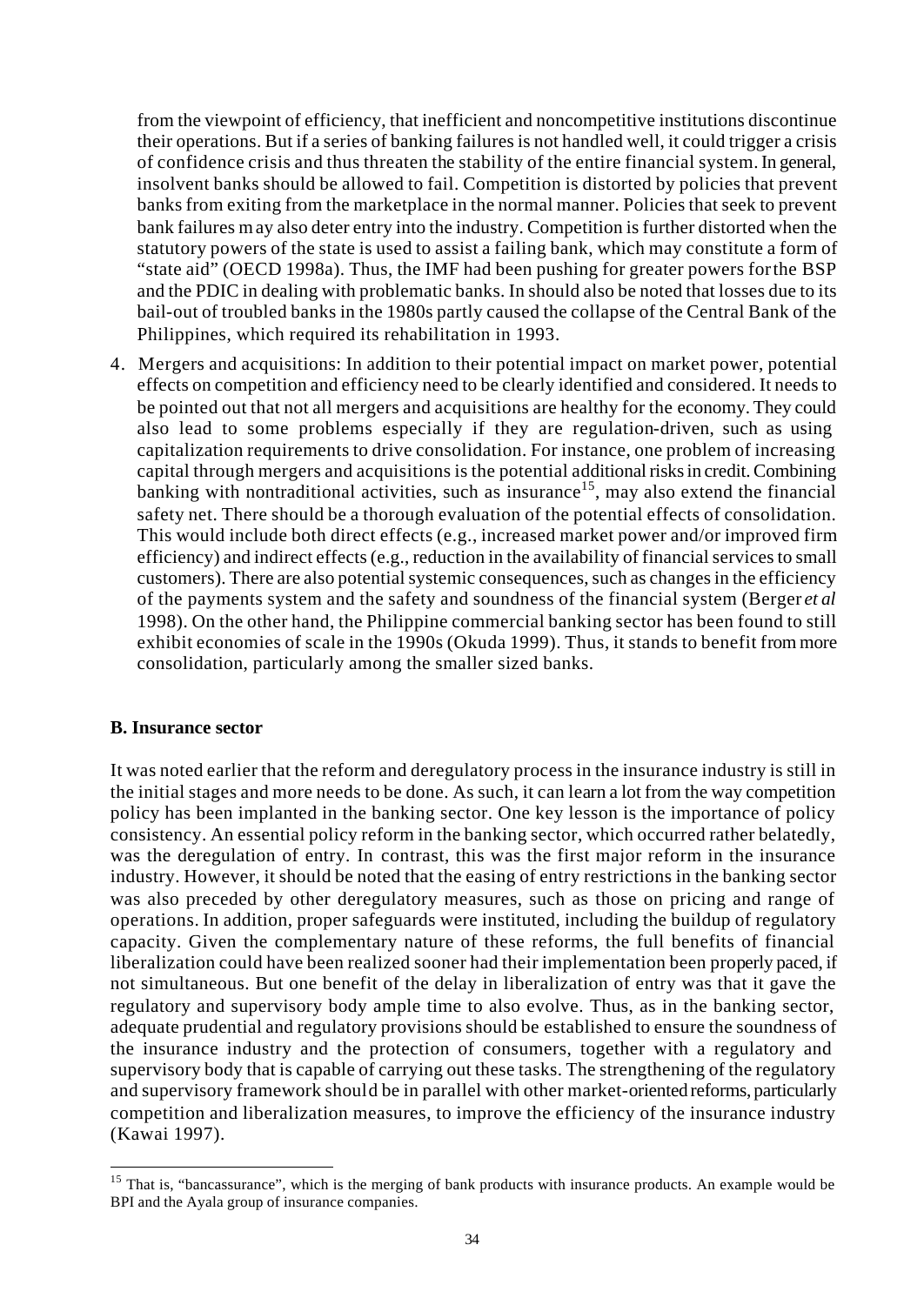Another important issue that needs to be addressed with respect to the regulatory and supervisory framework is the lack of consistent regulation. In particular, the regulation of the pre-need industry should be harmonized with the regulation of the private insurance industry (World Bank 1992). Furthermore, regulatory and supervisory authorities need to ensure that state-owned companies and private firms are treated equally. That is, regulations should ensure fair treatment among the different insurers operating in the same areas (competitive neutrality). At the same time, the importance of having different regulations applying to different sectors (e.g., life and nonlife insurance) must also be recognized. Each of these sectors operates under its own constraints and requires specific management and regulatory structures (OECD 1997).

Other fundamental aspects of insurance regulation and supervision that need to be addressed to enhance competition and efficiency include:

- 1. Investments: Regulations governing the management of assets are typically based on a list of admissible investments. Governing principles include those on diversification, spread and liquidity; localization; currency matching; and maturity matching. Over-regulation should be avoided. The insurance regulatory framework must encourage stability, while maintaining the necessary flexibility to meet developments in the market (OECD 1997).
- 2. Liberalization and competition: A program of removing monopolies and privatizing stateowned companies should be seriously considered. Considering the size of the public sector relative to the private insurance industry, efforts to improve the competitiveness and efficiency of the latter could be hindered unless similar efforts are undertaken by government owned insurance corporations.
- 3. Distribution and management of insurance products: The emergence of new insurance companies and products necessitates the development of modern distribution networks, with the possibility of an adequate combination of several types of intermediaries (insurance company staff, agents, brokers, direct sales, etc.) (OECD 1997). In the Philippines, life insurance is almost exclusively sold through agents, while a mixture of agents and brokers sells nonlife insurance. Thus, the focus is on the licensing of agents, while little attention is given to the effectiveness of the agency management processes within the industry. But the structural inefficiencies of such a distribution network hamper the industry's potential for growth, and unduly involves the regulatory body in the management of the network. Thus, the development of more effective networks is necessary. In other countries, agents are a less important channel of distribution, while other channels are relatively well developed such as banks (World Bank 1992).

The current limit on a universal bank's equity investment in an insurance company is 51 percent. Increasing bank ownership of insurance companies may help to improve the capitalization of the insurance industry and thus the capacity to grow without further reliance on overseas capital. But the issue then becomes the effective supervision of both the banking and insurance sectors, and requisite coordination and cooperation between their respective regulatory bodies.

4. Taxation: This is a key issue in any discussion of the insurance industry's growth and development. Taxes imposed on the insurance industry have been described as onerous. They are also not uniformly applied (World Bank 1992). There are current proposals to amend the tax structure by simplifying it, lowering the rates and leveling the playing field.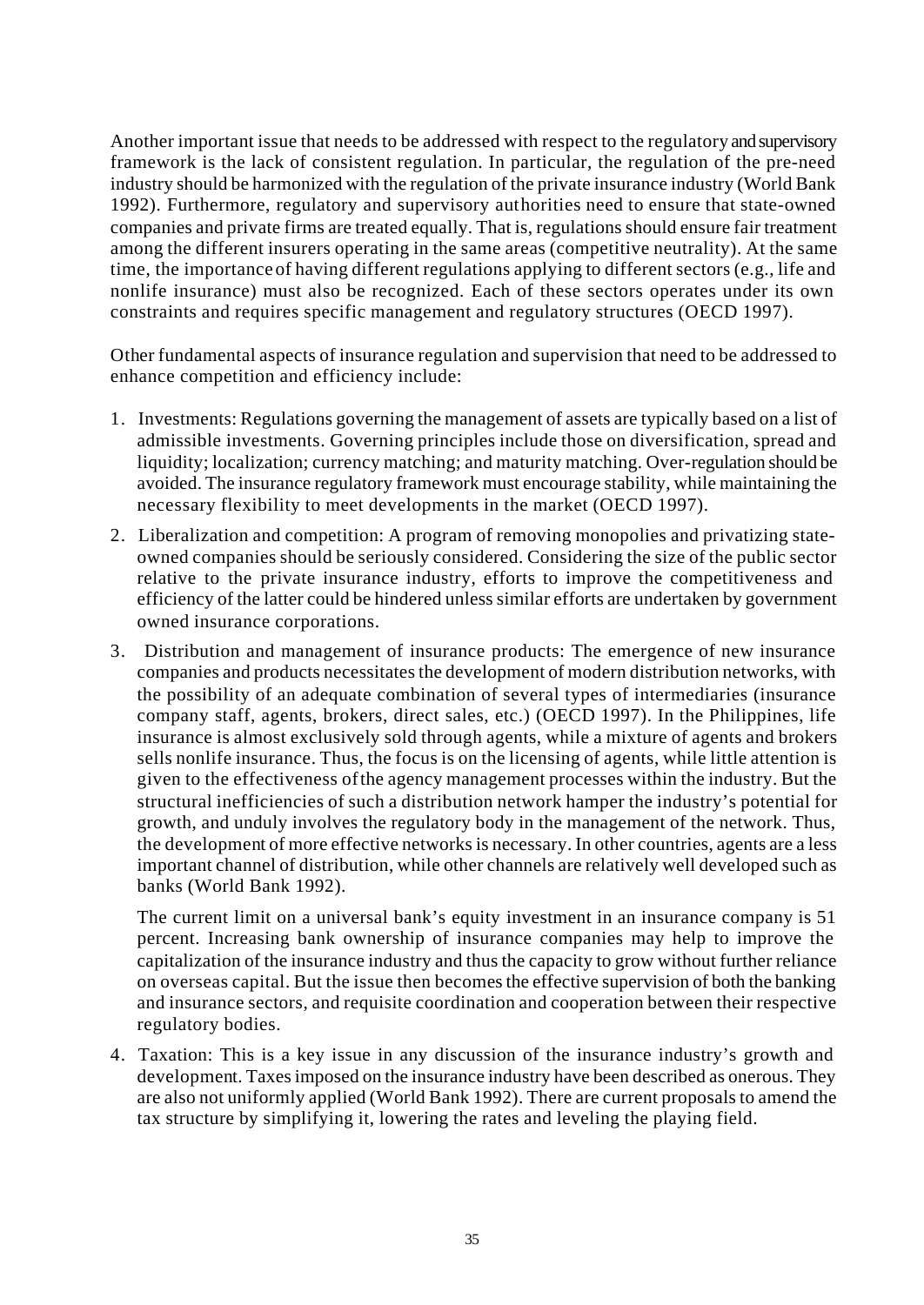# **C. Regulatory framework**

l

Identifying the appropriate level and form of intervention is a serious challenge to government. Regulatory efficiency factors in overall economic performance. Inefficiency results in costs to the community through higher taxes and charges, poor service, uncompetitive pricing, or slower economic growth. In order to control costs and ensure effectiveness, regulation has to be placed within a consistent framework. To do this, it is necessary to establish clearly what needs to be regulated and why, as well as to define the principles for effective and efficient regulation (Wallis *et al* 1997). A corollary to this would be the identification of the appropriate regulatory structure. The development of a national competition policy is a necessary and useful step in this direction, and enhancing the role of competition in regulation may be one guiding principle.

In the financial sector, there are two aspects pertaining to regulatory framework that need to be considered. First is the appropriate regulatory framework for the whole financial sector. Second is how a national competition policy framework should apply to the financial sector.

In addition to economies of scale, Philippine commercial banks were also found to exhibit economies of scope (Okuda 1999). As such, they could achieve more efficient production if they broadened the scope of their operations. The current regulatory framework is supportive of such move towards diversification, given that line-of-business restrictions have been eased under the new General Banking Law. Cross-sectoral ownership restrictions have likewise been relaxed. The interlocked structure of the Philippine financial sector could further diminish the effectiveness of such restrictions. Convergence or consolidation among financial institutions, overlapping of functions, and blurring of product boundaries (e.g., between banks and insurance companies; cross-selling) would necessarily have an impact on the effectiveness and efficiency of regulation. Furthermore, new technology has allowed the unbundling and repackaging of individual products in a various ways. This makes it easier to circumvent regulations that prohibit an activity through product innovation to produce a close substitute (Herring and Santomero 1995). Thus, an important issue that needs to be considered is the competition effects of regulations affecting banks and insurance companies separately, for instance, within financial conglomerates.

The different standards of regulation and supervision of financial institutions by the various government agencies have become more problematic recently. There have been some efforts to harmonize regulations, such as the SEC's attempts to coordinate more with the Insurance Commission and the BSP to improve the regulation of pre-need firms and investment houses under its jurisdiction, respectively. But a more wholistic and formalized approach is warranted. The regulatory approach governing line-of-business restrictions in the Philippines is the "conglomerate" approach. The formation of cross-sector financial conglomerates (through the use of subsidiaries or holding companies) is allowed but there exist separate regulatory regimes for the traditional categories of financial sector institutions, including banks, securities firms and insurance companies. It is worth considering whether this approach needs to be supplanted by a "coordinated" approach<sup>16</sup>. That is, the separate regulatory regimes for the parts of the conglomerate would still exist, but they are combined with regulatory and supervisory practices that explicitly take into account the conglomerate nature of the regulated institution (OECD 1998b). The latter would ensure consistency of regulation and prevent regulatory avoidance or arbitrage. Tan (2000) goes further and suggests that, for efficiency and streamlining of regulation, an Omnibus Act for all financial institutions may be the inevitable way forward.

<sup>&</sup>lt;sup>16</sup> A third approach is the "pillars" approach, wherein separate regulatory regimes for the major traditional categories of financial sector institutions exist, and line-of-business and ownership restrictions prevent these "pillars" from competing in each others' markets (OECD 1998b).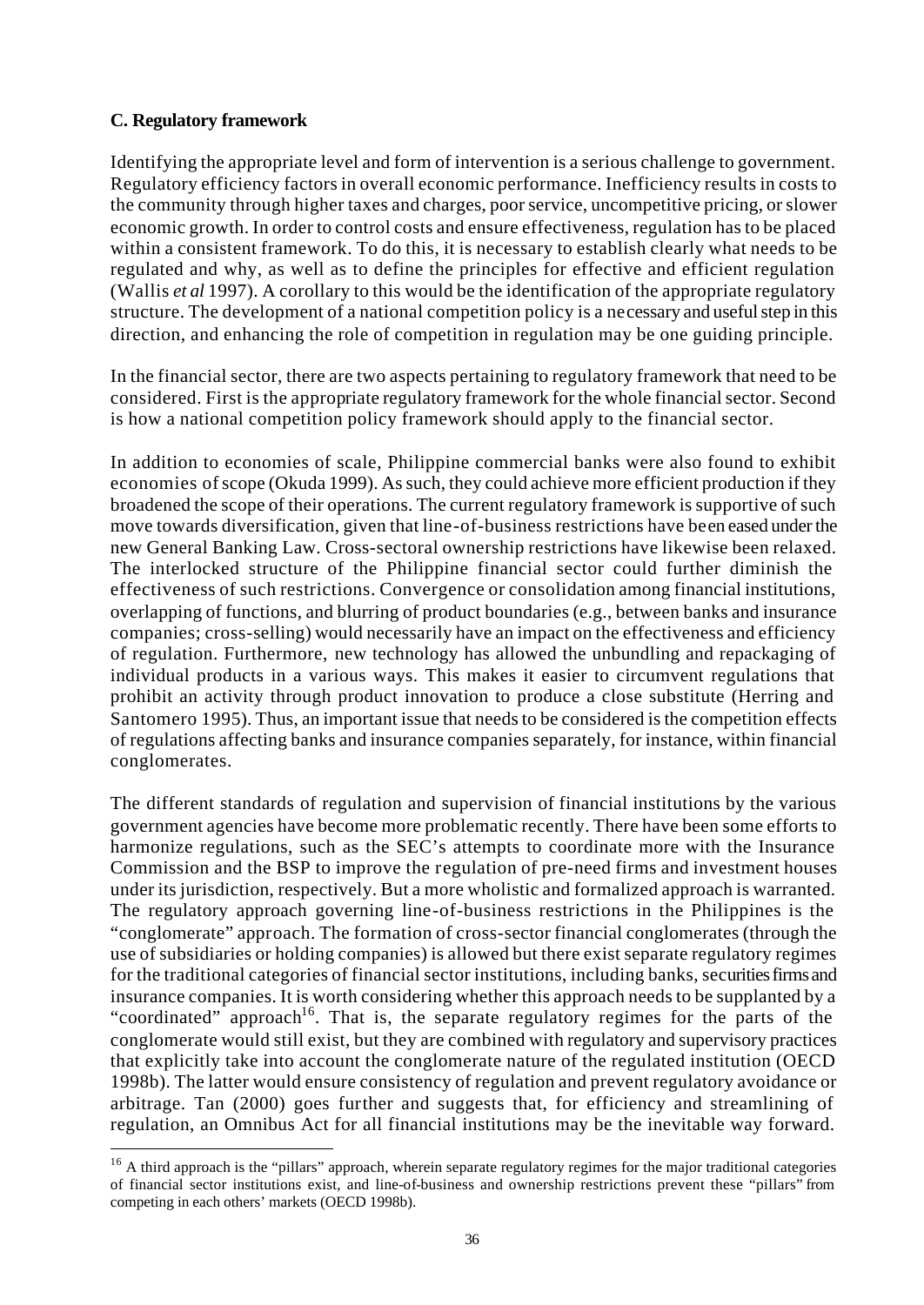Consolidating existing supervisory roles, regulatory structures, and financial services legislation is deemed to be more cost effective and efficient. Both accord with the view that the complexity of financial products and markets, their intrinsic risks, and the detailed knowledge required to deliver efficient regulation in this sector argue strongly for continued specialized regulatory arrangements in the financial sector. In which case, a separate regulatory agency (or agencies) to conduct such specialized regulation is also still necessary (Wallis *et al* 1997).

Under the New Central Bank Act, the BSP has to some extent become the de facto "superregulator" of the financial system, with its authority to supervise and examine banks' subsidiaries and affiliates engaged in allied activities (Sec. 25). The Act also gave the Monetary Board considerable leeway in defining a bank affiliate. Furthermore, the General Banking Law allowed the Monetary Board to examine any enterprise that is wholly or majority owned or controlled by a bank (Sec. 7), and to define the term "related interests" (Sec. 36). Finally, Section 38 of the New Central Bank Act allows the Monetary Board to "… determine and provide for such operating departments and other offices, including a public information office, of the *Bangko Sentral* as it deems convenient for the proper and efficient conduct of the operations and the accomplishments of the objectives of the *Bangko Sentral*". This provision then allows the BSP to set up the necessary structure to put into operation the provisions relating to its supervision of financial conglomerates.

One advantage of the above option is that the BSP is a relatively more experienced regulator in the financial sector, especially in a deregulated environment. It could then set the standard for the other regulators in the sector. But the setup could also lead to duplication of functions, which could result in conflicts with other regulatory agencies. Thus, complementary arrangements in the other regulatory agencies are also called for in order to minimize duplications as well as oversights, and to maximize coordination efforts. Such coordinated approach would entail institutional capacity building for all regulators, and not just the BSP. Otherwise, the BSP might become overstretched in fulfilling its supervisory functions over other financial institutions for which it does not have the expertise. A related point to consider here would be whether the BSP's regulatory and supervisory functions need to be separated from its monetary functions. But one problem with this option is that it is limited to financial institutions linked to banks, and preserves the centrality of banks in the system. The requisite buildup of other regulatory agencies would presumably translate to better supervision and regulation of the other financial institutions under their separate jurisdictions. But ultimately, what is needed is a broader perspective in the supervision and regulation, as well as the strengthening and development of the different sectors of the Philippine financial system. The BSP alone is not equipped to efficiently and flexibly address these tasks because its primary operational relationships are with banks, and its operational skills and culture have long been focused on banking.

The second aspect with regard to the regulatory framework is how a national competition policy framework should apply to the financial sector. Clearly, there are specific financial market characteristics and issues that may complicate the application of general competition principles to the financial sector, and which therefore need to be taken into consideration. But almost all OECD countries, for instance, apply their national competition law to the banking sector without exception. Most enforce the competition law through the competition authority, although a few do so through the banking regulator. Major structural changes in the banking sector, particularly mergers and acquisitions, also fall under the jurisdiction of both the banking regulators and the competition authority, thus necessitating some mechanism for resolving possibly conflicting regulatory decisions (OECD 1998a). Grimes (1999) likewise argued that the general competition principles identified by the Pacific Economic Co-operation Council (PECC) to guide the development of an international competition policy framework, and are intended to provide a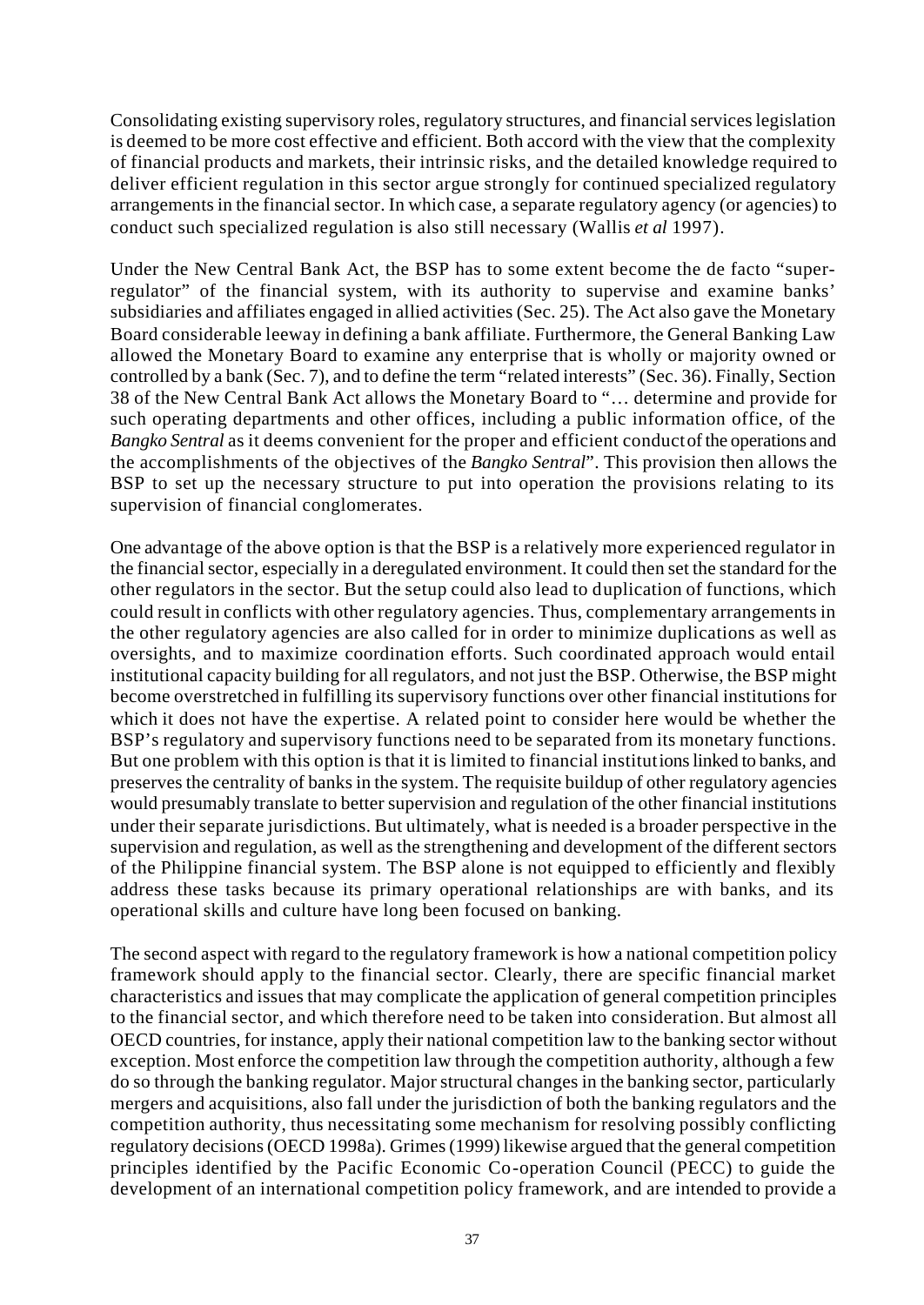framework for all industries as well as investment and cross-border transactions, should apply to financial institutions with just some clarifications.

Similar to the regulation of all goods and services markets, financial system regulation may be classified into three: general market regulation, regulation for (financial) safety, and regulation for social purposes (Wallis *et al* 1997). General market regulation aims to ensure that markets work efficiently and competitively. It includes conduct and disclosure regulation to prevent fraud and prohibit anti-competitive behavior; ensure market integrity (i.e., that participants act with integrity to promote confidence in the efficiency and fairness of markets) and consumer protection (i.e., that retail consumers have adequate information to facilitate informed judgments, are treated fairly and have adequate avenues for redress); and promote the overall competitiveness of markets. Wallis *et al* (1997) argued for specialized regulation in the areas of financial market integrity and consumer protection. But they also argued that the case for specialized arrangements in the area of competition regulation is relatively weak. Although financial products are complex and any assessment of competition would require detailed analyses of markets, the key features relevant to competition assessment in this sector are not unique. Thus, the application of an economy wide competition regulation to the financial sector would ensure greater regulatory consistency and efficiency.

But it is also recognized that the market mechanism is restricted by the nature and structure of the market itself, which in turn would necessitate some regulatory intervention to achieve welfare enhancing outcomes. Thus, there is also regulation for financial safety, particularly in the form of prudential regulations to ensure soundness and stability. But again, prudential regulation lessens competitive pressure and imposes efficiency costs. In the case of the Philippines, there has been a tendency towards increasing and tightening prudential regulation, which reflects the BSP's bias for soundness and stability. Thus, a better balance between the twin objectives of soundness/stability and competitiveness/efficiency needs to be achieved. One benefit of having a national competition policy/law administered by a separate agency is that it could serve to complement, even check the BSP by specifically focusing on competitiveness and efficiency. Some mechanism for resolving any conflict in regulatory decisions would also be needed.

With respect to regulation for social purposes, requiring banks to service certain activities or sectors compromises their efficiency. Even if it is deemed worthwhile to purposely restrict competition to pursue wider equity objectives, a national competition policy can then require the government to justify its interventions and restrictions in the market. That is, another aspect of competition policy would be to make such government interventions and restrictions transparent, and open to public scrutiny and assessment of their effectiveness at achieving distributional and other objectives (Cabalu *et al* 1999).

#### **V. Some Conclusions**

Financial reforms implemented in the Philippines from the 1980s to the 1990s have been fairly extensive and intensive, particularly in the banking sector. But the reform process is not yet complete, both in the banking sector but more so in the other sectors of the Philippine financial system. Overall, despite the difficulties in its implementation, financial liberalization per se is still a valid concept for efficiency enhancement. It is in the implementation that the liberalization process is often compromised, particularly the nonmarket approach and ineffective supervision (Tan 2000). The East Asian crisis once again highlighted the dangers of a bank-dominated financial system. Thus, there is a need to improve the competitiveness of other financial institutions to provide savers and borrowers with alternatives. For instance, the insurance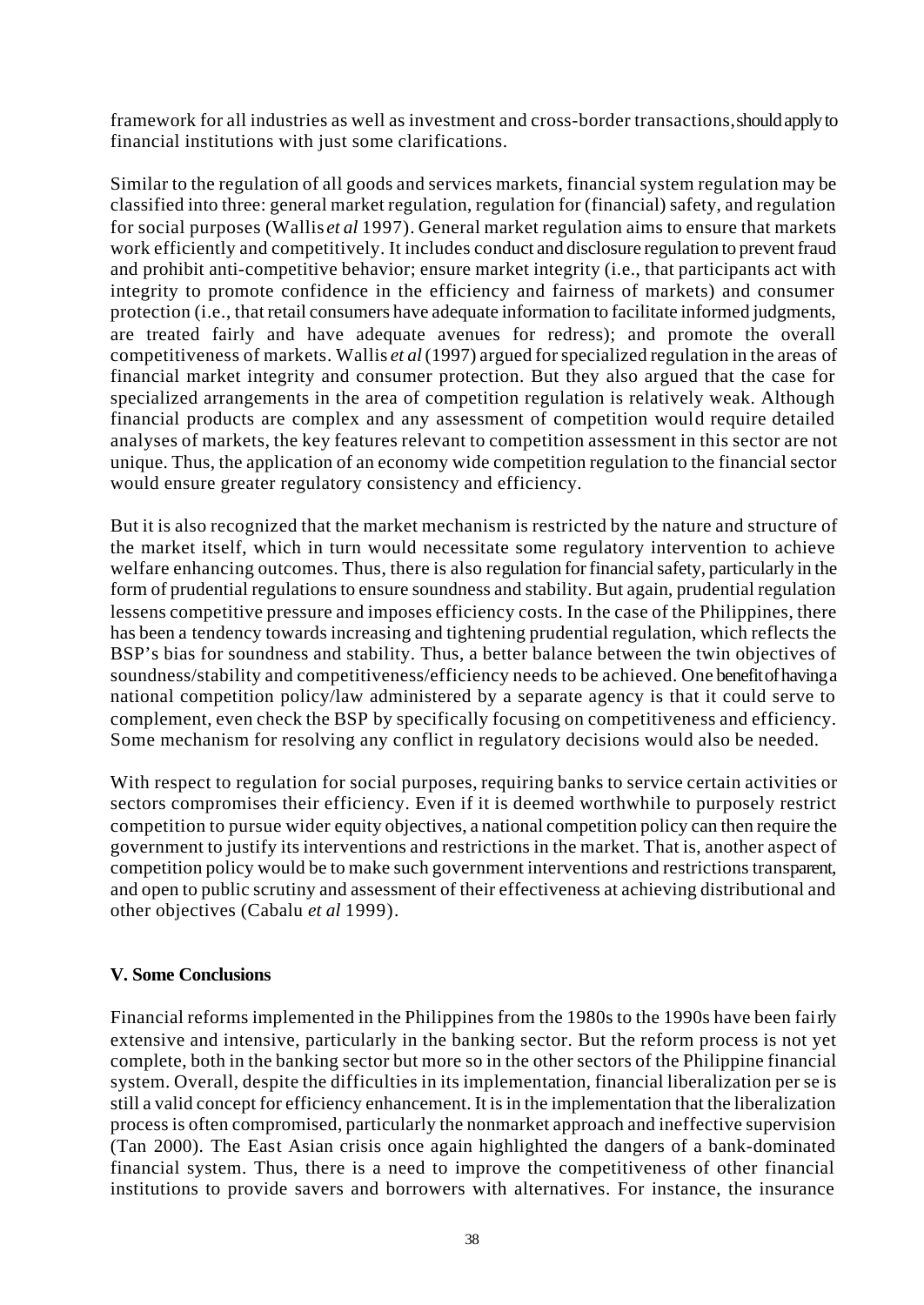industry has a potentially more important role to play in this regard. Thus, the scope of competition policy must be widened to include the other sectors of the Philippine financial system. An appraisal of existing regulations in the other sectors would also be very instructive.

The discussion especially highlighted the role of government in promoting a stable and efficient financial system in terms of the regulatory framework. But the most important contribution that the government can probably make to promote the development of the financial system is to provide a stable and consistent macroeconomic environment (Herring and Santomero 1995). Financial stability is simply not feasible without it. On the other hand, confidence in a country's financial system is also critical to macroeconomic stability. But as the Asian crisis demonstrated, unanticipated shocks do occur even in a stable macroeconomic environment. Thus, it is also important for the government to nurture a resilient financial structure that is capable of withstanding financial market volatilities, and that does not amplify the shocks to the real economy. In the more deregulated and globalized environment, a static and dynamically efficient financial structure coupled with effective regulation becomes imperative to enable the real economy to succeed in the global marketplace (Herring and Santomero 1995).

Some problems continue to exist and persist in the Philippine financial system. However, that does not mean that all of them are directly rooted in the financial system. Financial liberalization does not take place in a vacuum, and it must be coordinated with real sector policies. Ultimately, the performance of the financial sector reflects that of the real sector, and even the best financial institutions will encounter problems if real sector distortions persist. As long as there are market imperfections in the real sector, financial deregulation is not likely to develop a competitive market structure in the financial system (Park 1991). This underscores the importance of developing a national competition policy for the Philippines.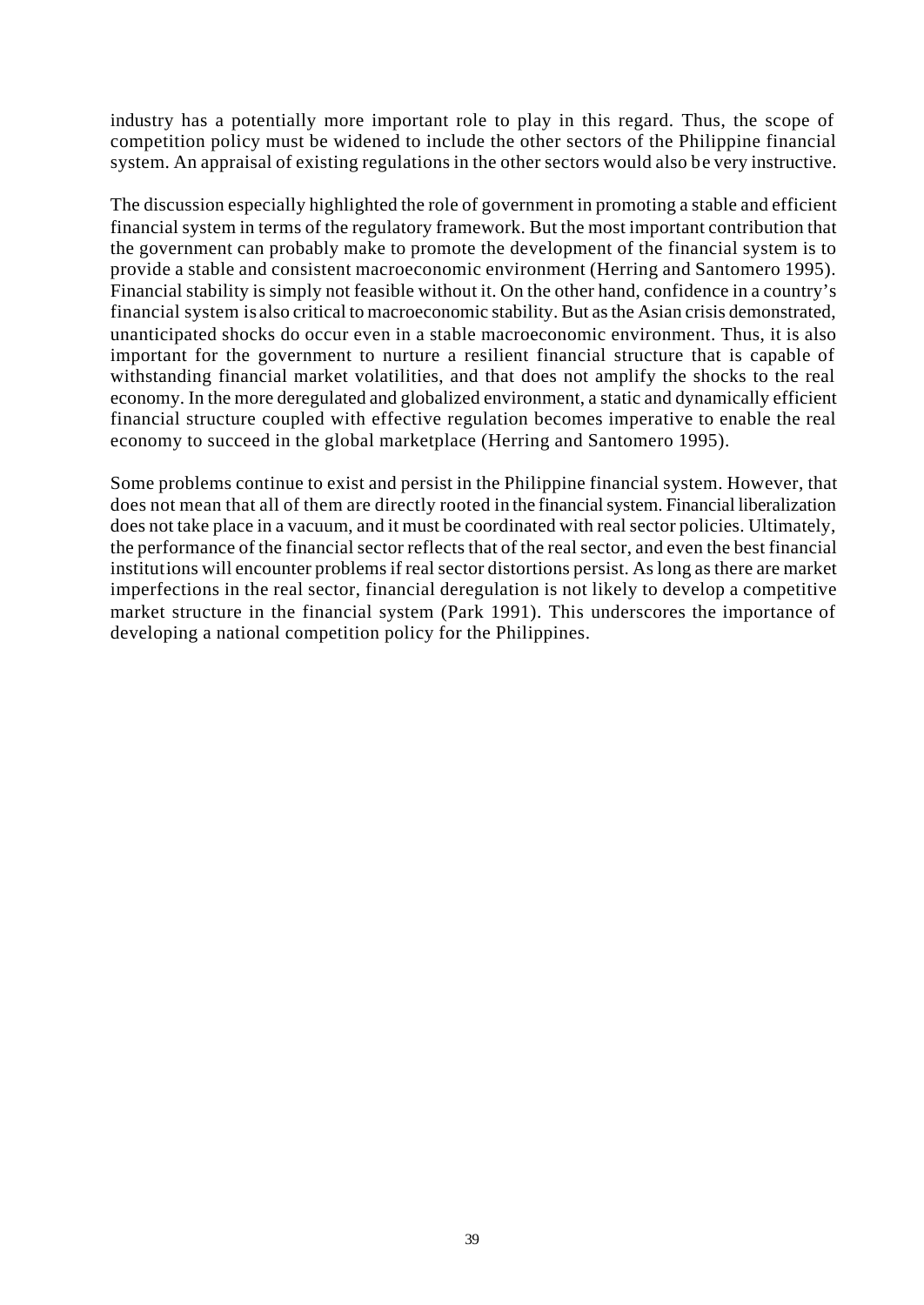#### **References**

All Asia Capital (AAC) (1998). *Philippine Banking Review*, All Asia Capital, Manila.

- Aoki, M. (1997). "Comment to 'Understanding financial crises: a developing country perspective", by Frederic S. Mishkin', *Annual World Bank Conference on Development Economics*, The World Bank, Washington, D.C.
- Audretsch, D., Baumol, W. and Burke, A. (2001). "Competition policy in dynamic markets", *International Journal of Industrial Organization*, 19: 613-634.
- Bain, J. (1956). *Barriers to Competition*, Harvard University Press, Cambridge.
- Bautista, E.D. (1992). A Study of Philippine Monetary and Banking Policies, PIDS Working Paper Series No. 9211, Philippine Institute for Development Studies, Makati City.
- Berger, A.N., Saunders, A., Scalise, J.M. and Udell, G.F. (1998). "The effects of bank mergers and acquisitions on small business lending", *Journal of Financial Economics*, 50: 187-229.
- Blundell-Wignall, A. and Ishida, K. (1990). "Financial markets", in OECD (1990), *The Role of Indicators in Structural Surveillance*, OECD Department of Economics and Statistics Working Papers No. 72, Organization for Economic Cooperation and Development, Paris.
- Brock, P. and Suarez, L. (2000). "Understanding the behavior of bank spreads in Latin America", *Journal of Development Economics*, 63: 113-134.
- Broker, G. (1989). *Competition in Banking*, Organization for Economic Cooperation and Development, Paris.
- Cabalu, H., Doss, N., Firns, I., Jefferson, T., Kenyon, P., Koshy, P., Lim, L.K. and Brown, K. (1999). A policy framework for competition policy in the Philippines, Draft report submitted to the Philippine Tariff Commission, Quezon City.
- Cho, Y.J. and Khatkhate, D. (1989). *Lessons of Financial Liberalization in Asia: A Comparative Study*, World Bank Discussion Papers Number 50, The World Bank, Washington, DC.
- Claessens, S., Demirguc-Kunt, A. and Huizinga, H. (1998). How does foreign entry affect the domestic banking market?, Working Paper Series No. 1918, The World Bank, Washington, D.C.
- Claessens, S. and Glaessner, T. (1998). Internationalization of financial services in Asia, Paper presented at the Asian Development Forum, 10-11 March 1998, Manila.
- Demirguc-Kunt, A. and Huizinga, H. (1997). Determinants of commercial bank interest margins and profitability: international evidence, mimeo, The World Bank.
- Drake, P.J. (1980). *Money, Finance and Development*, Martin Robertson, Oxford.
- Emery, R.F. (1976). *The Financial Institutions of Southeast Asia: A Country-by-Country Study*, Praeger Publishers, New York.
- Ersel, H. and Kandil, M. (2000). Thematic paper on markets and growth for the MENA countries: financial markets, mimeo.
- Espenilla, N.A. (2000). Enhancing the Philippine banking regulatory and supervisory framework, Paper presented at the Asia Development Forum, 5-8 June 2000, Singapore.
- Fry, M.J. (1988). *Money, Interest, and Banking in Economic Development*, John Hopkins University Press, Baltimore.
- Goldsmith, R.W. (1969). *Financial Structure and Development*, Yale University Press, New Haven.
- Grimes, A. (1999). Competition policy: application to financial services, Paper presented at Pacific Economic Cooperation Council Trade Policy Forum, Auckland.
- Hapitan, R. (2001). Reactions to the entry of foreign banks in the Philippines: a critical study of selected local banks, PASCN Discussion Paper No. 2001-09, Philippine APEC Study Center Network, Makati City.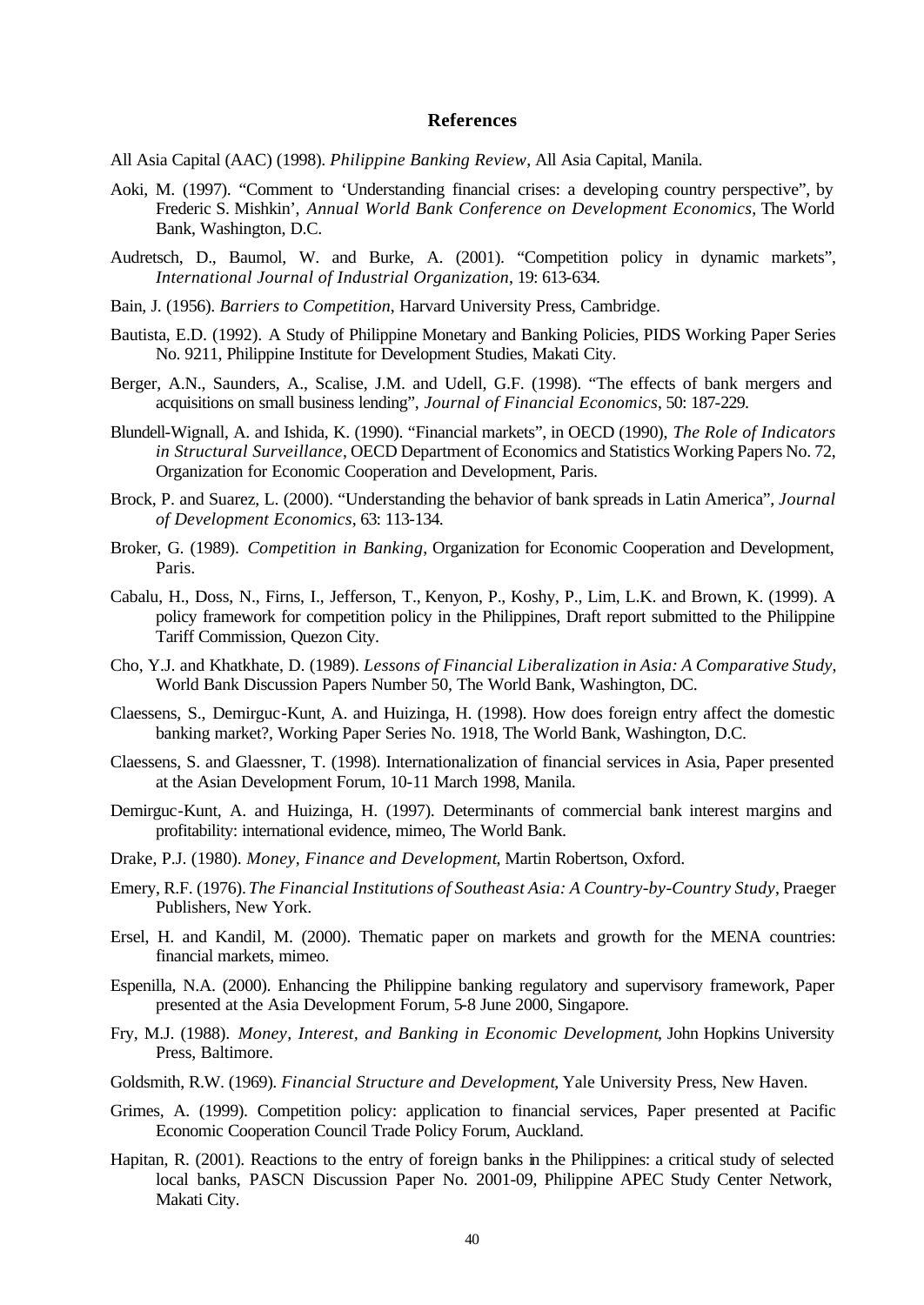- Hendricks, D.E. and Hirtle, B.J. (1997). "Bank capital requirements for market risk: the internal models approach", *Federal Reserve Bank of New York Economic Policy Review*, 3(4): 1-12.
- Herring, R. and Santomero, A. (1995). The role of the financial sector in economic performance, mimeo, The Wharton School, University of Pennsylvania.
- Intal, P.S. and Llanto, G.L. (1998). Financial reform and development in the Philippines, 1980-1997: imperatives, performance and challenges, Discussion Paper Series No. 98-02, Philippine Institute for Development Studies, Makati City.
- Kawai, T. (1997). "The Reform of Regulatory and Supervisory Systems in Transition Insurance Markets", in OECD (1997), *Insurance Regulation and Supervision in Economies in Transition*, OECD, Paris.
- King, R.G. and Levine, R. (1996). "Finance and Growth: Schumpeter Might Be Right", in Grossman, G.M. (ed) *Economic Growth: Theory and Evidence, Vol. 2*, Elgar Reference Collection, International Library of Critical Writings in Economics, No. 68.

Lamberte, M.B. (1995). Past performance of the Philippine economy and outlook for 1995, mimeo.

- \_\_\_\_\_ (1999). Some issues on the liberalization of the entry and scope of operations of foreign banks (RA 7721), mimeo.
- \_\_\_\_\_ and Llanto, G.M. (1993). A study of financial sector policies: the case of the Philippines, Paper presented at the Conference on Financial Sector Development in Asia, Asian Development Bank, 1-3 September, Manila.
- Laya, J.C. (1982). *A Crisis of Confidence and Other Papers*, Central Bank of the Philippines, Manila.
- Lee, J. (1991). *Financial Sector and Economic Development: A Survey*, Report Series No. 55, Economics and Development Resource Center, Asian Development Bank, Manila.
- Llanto, G.M. *et. al*. (1990). Evaluation of CALF guarantee programs, ACPC Working Papers, Agricultural Credit Policy Commission, Manila.
- Magno, M.T. (1988). A study of risk reducing credit programs in the Philippines, Masters thesis, School of Economics, University of the Philippines, Quezon City.
- Manzano, G. and Neri, E. (2001). Foreign bank entry, bank spreads and the macroeconomic policy stance, PASCN Discussion Paper No. 2001-07, Philippine APEC Study Center Network, Makati City.
- Milo, M. (2000). Analysis of the state of competition and market structure of the finance sector (banking and insurance), PASCN Discussion Paper No. 00-11, Philippine APEC Study Center Network, Makati City.
- Montinola, G. and Moreno, R. (2001). The political economy of foreign bank entry and its impact: theory and a case study, draft.
- Okuda, H. (1999). The financial deregulation and the production technology of Philippine domestic commercial banks: estimation of cost functions in the period of 1990-96, Paper presented at the APEC Study Center Consortium 2000 Conference, 26-28 May, Brunei.
- Organization for Economic Cooperation and Development (1997). *Insurance Regulation and Supervision in Economies in Transition*, OECD, Paris.
	- \_\_\_\_\_ (1998a). *Enhancing the Role of Competition in the Regulation of Banks*, OECD, Paris.
	- \_\_\_\_\_ (1998b). *Competition and Related Regulation Issues in the Insurance Industry*, OECD, Paris.
- Paderanga (1996). "Philippine Financial Developments:  $980-95$ ", in Fabella, R. and Ito, K. (editors), *Financial Sector Issues in the Philippines*, Institute of Developing Economies, Tokyo.
- Papi, L. and Revoltella, D. (1999). Foreign Direct Investment in the Banking Sector: A Transitional Economy Perspective, Development Studies Working Papers No. 133, Centro Studi Luca d'Agliano, Torino.